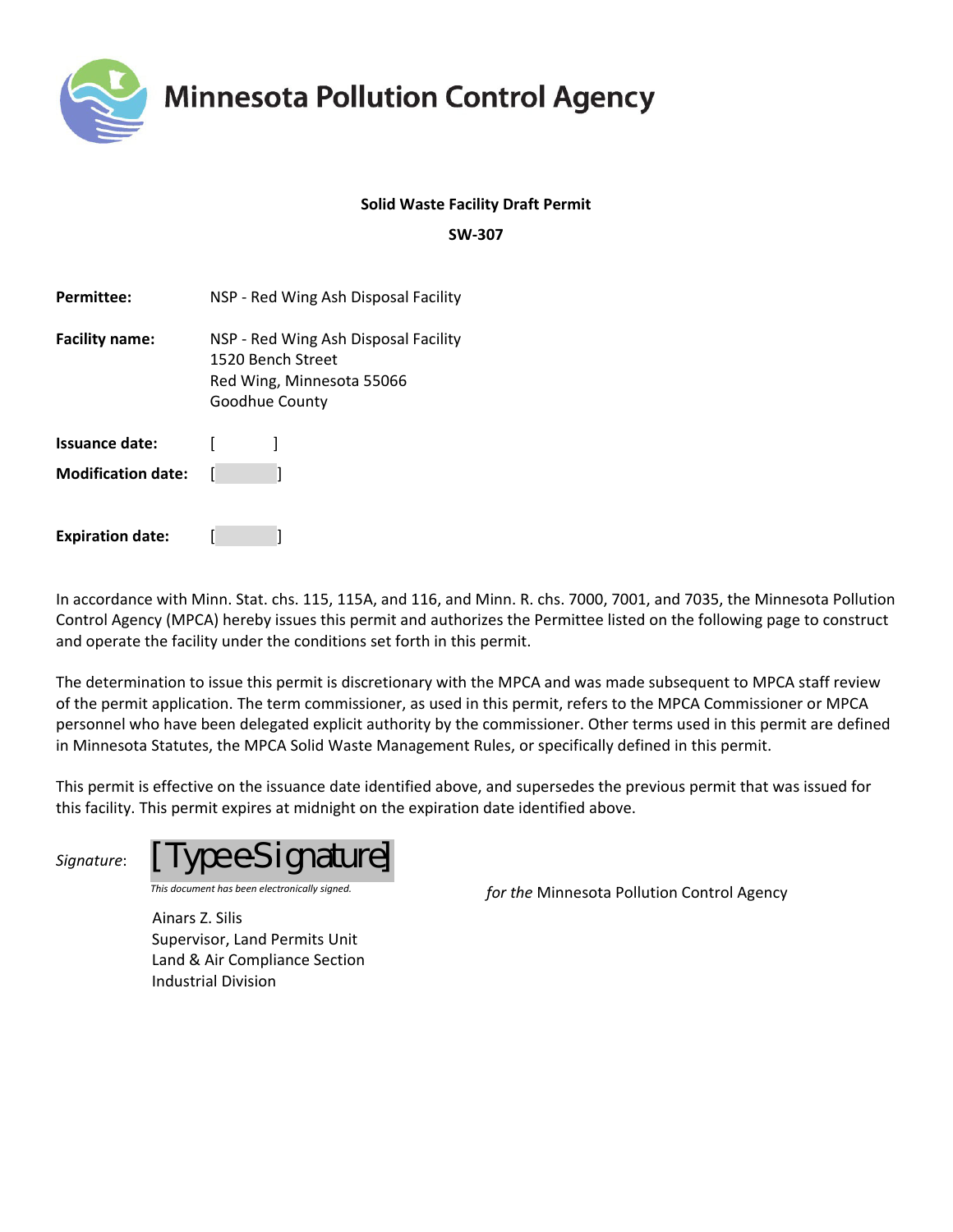### **Table of Contents**

# Page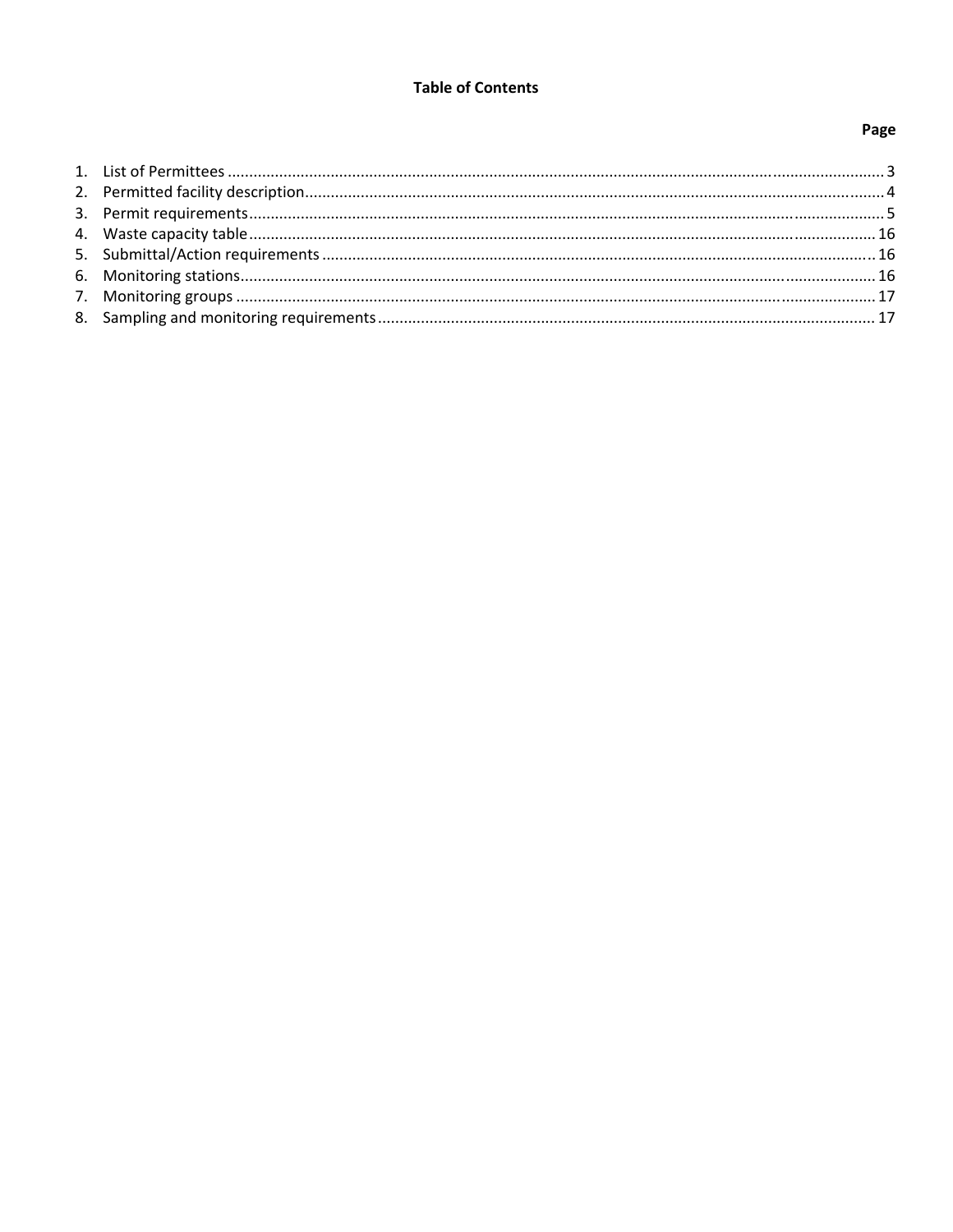### **1. List of Permittees**

The following Permittee(s) are authorized to construct and operate the NSP ‐ Red Wing Ash Disposal Facility, SW‐307, under the conditions set forth in this permit.

**Permittee activity owner:** Northern States Power Co dba Xcel Energy 414 Nicollet Mall, GO2 Minneapolis, Minnesota 55401‐1927

**Permittee land owner:** Northern States Power Co dba Xcel Energy 414 Nicollet Mall, GO2 Minneapolis Minnesota 55401‐1927

**Permittee operator:**

Northern States Power Co dba Xcel Energy 414 Nicollet Mall, GO2 Minneapolis Minnesota 55401‐1927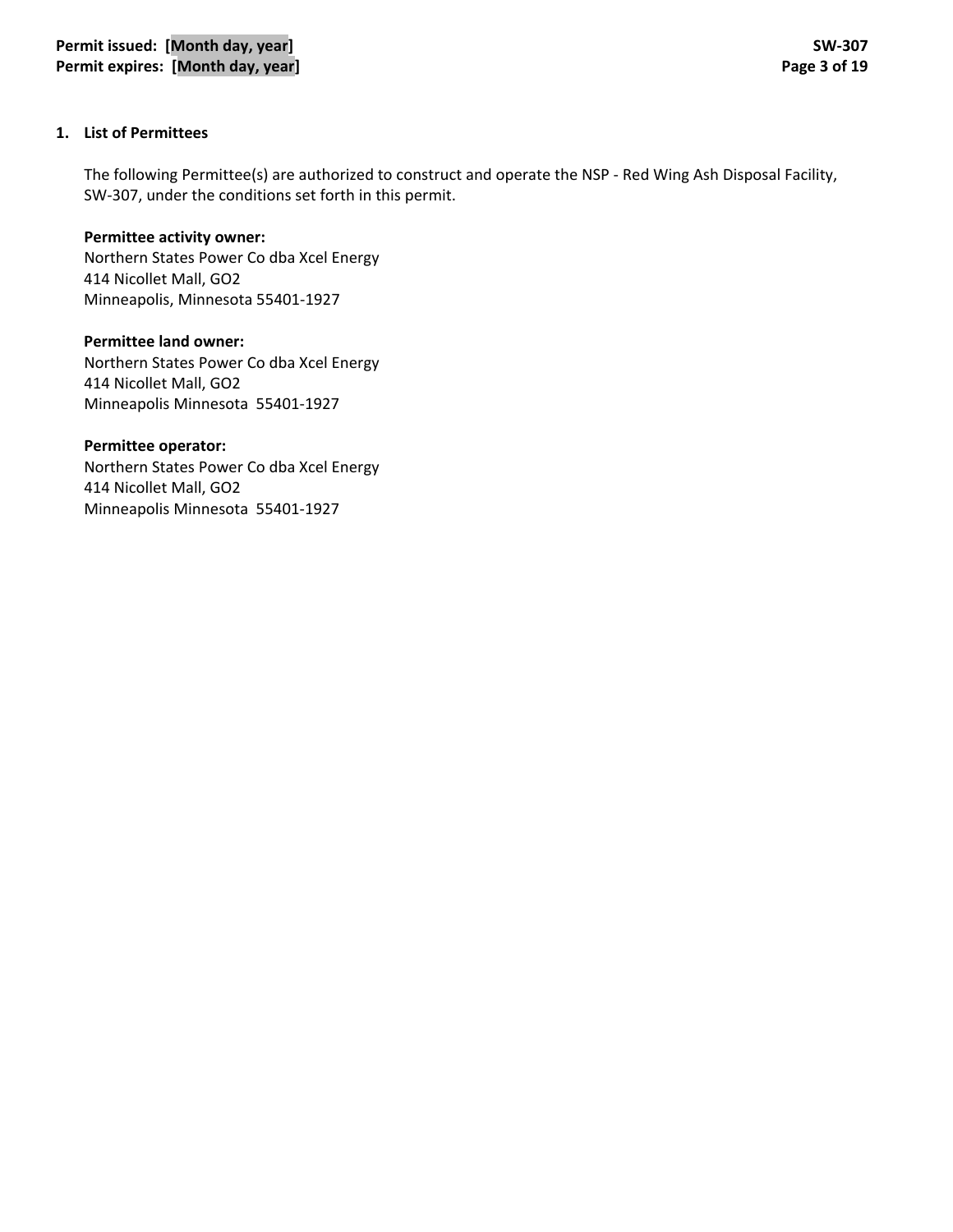### **2. Permitted facility description**

The NSP ‐ Red Wing Ash Disposal Facility (Facility) is located at: 1520 Bench Street Red Wing, Minnesota 55066 Goodhue County

This facility is classified as a mixed municipal solid waste combustor ash land disposal facility. The MPCA originally permitted this facility on July 28, 1987. Ash and ash contaminated wastes resulting from the combustion of refuse derived fuel at the NSP dba Xcel Energy Red Wing Steam Plant and the Xcel Energy French Island Plant, as well as ash from the city of Red Wing's incinerator are disposed of at this facility.

The original permit authorized the development of the first four phases in the seven-acre west cell. The permit was reissued on June 8, 1993, to allow continued development of Phases 4 and 5 of the west cell. The MPCA granted development of Phase 6 in correspondence dated May 2, 1996, and Phase 7 in correspondence dated June 19, 1997. The west cell had an airspace capacity of 592,000 cubic yards. The west cell was closed in stages with the last portion of the final cover construction approved by the MPCA in 2000.

On March 22, 1999, the MPCA authorized the construction and operation of a 629,200 cubic yard east cell. The permit was modified on May 10, 2012 to increase the total permitted capacity of the east cell to 861,330 cubic yards.

On May 10, 2012, the MPCA approved a major modification to expand the refuse derived fuel (RDF) ash disposal area. The Permittee proposed to continue operations in the east cell of the Facility and with the expansion fill in the gap (referred to as the center cell) between the east and west cells. The total capacity of the Facility for the combined east and west cells is 1,453,300 cubic yards. The expansion incorporating the center cell added approximately 981,500 cubic yards of capacity for a revised ultimate design capacity of 2,434,800 cubic yards.

The current permit application for reissuance does not propose any further expansions to the facility. The Permittee has proposed a plan for RDF ash reclamation. This plan involves removing ash from areas within the east cell as well as the center cell and transporting it to separate facility off‐site where the ash will be processed for the recovery of ferrous and non‐ferrous metals. After the ash has been processed, it will be returned to the disposal area from where it originated. Ash will not be reclaimed from the west cell as it has already obtained final cover. Upon issuance of this permit the Red Wing Ash Disposal Facility will be authorized to perform ash reclamation activities and continue disposal operations for a permit term of 10 years.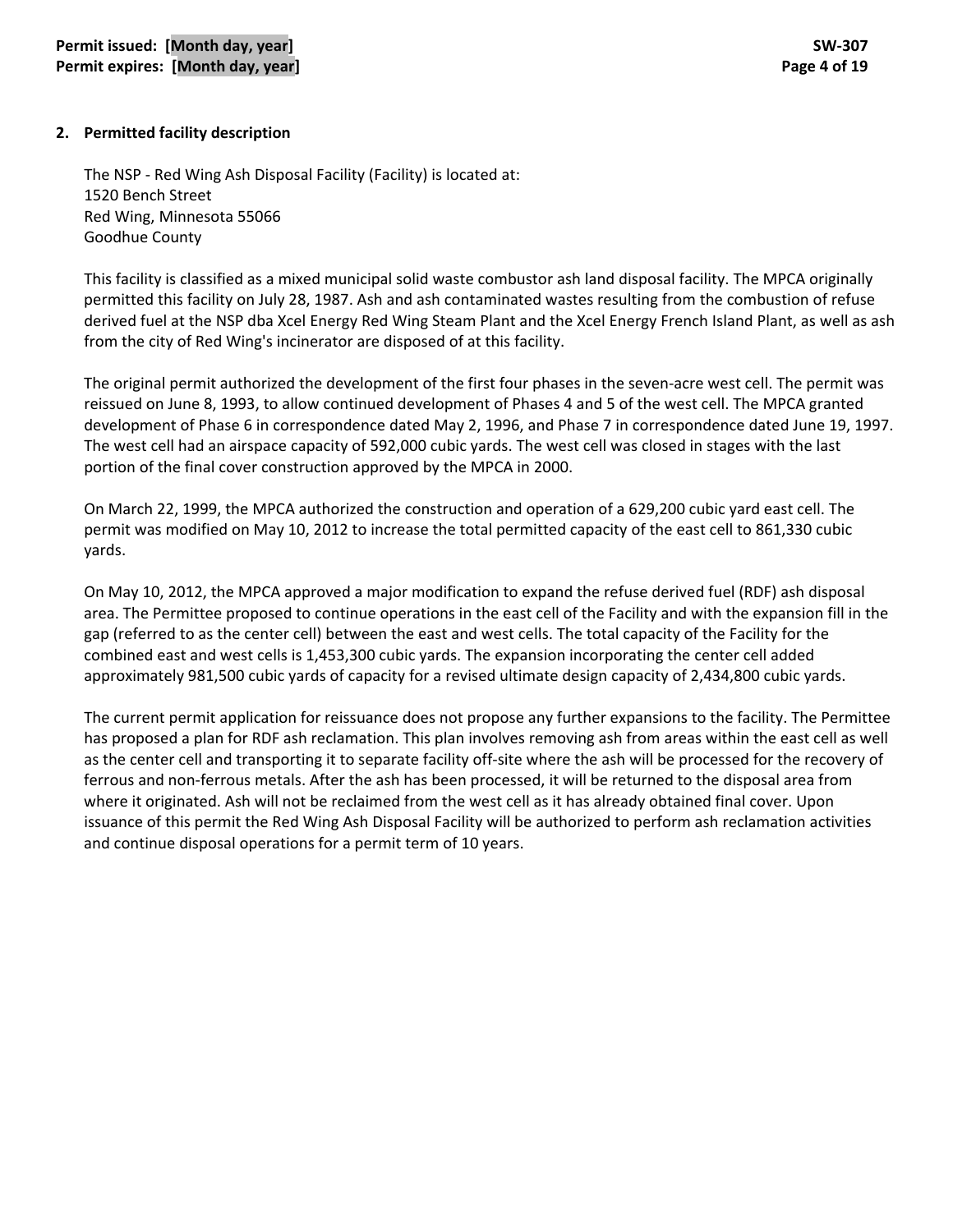# **3. Permit requirements**

| <b>SW-307</b> | NSP - Red Wing Ash Disposal Facility                                                                                                                                                                                                                                                                                                                                                                                                                                                                                                                                                                                                                                                                                                                                                                                                                                                                                                                                   |
|---------------|------------------------------------------------------------------------------------------------------------------------------------------------------------------------------------------------------------------------------------------------------------------------------------------------------------------------------------------------------------------------------------------------------------------------------------------------------------------------------------------------------------------------------------------------------------------------------------------------------------------------------------------------------------------------------------------------------------------------------------------------------------------------------------------------------------------------------------------------------------------------------------------------------------------------------------------------------------------------|
| 3.1.1         | General.                                                                                                                                                                                                                                                                                                                                                                                                                                                                                                                                                                                                                                                                                                                                                                                                                                                                                                                                                               |
| 3.1.2         | "Airspace" means the volume for filling with waste, considering all solid waste, daily, intermediate, intermittent<br>and final cover materials, and design restrictions. [Minn. R. 7001.0150, subp. 2]                                                                                                                                                                                                                                                                                                                                                                                                                                                                                                                                                                                                                                                                                                                                                                |
| 3.1.3         | "Commissioner" means the Commissioner of the Minnesota Pollution Control Agency (MPCA), or any individual<br>who is authorized to review and approve submittals on behalf of the Commissioner.<br>[Minn. R. 4410.0300, subp. 16]                                                                                                                                                                                                                                                                                                                                                                                                                                                                                                                                                                                                                                                                                                                                       |
| 3.1.4         | "Design Capacity" means the maximum estimated potential airspace to be occupied by a land disposal facility,<br>including all cover systems. "Design capacity" is used only for planning purposes and is distinct from permitted<br>capacity. "Design capacity" is an estimate dependent on the existing landholdings of the Permittee, existing<br>regulations that affect development and design (including required buffer areas, stormwater management<br>requirements, and slopes), engineering designs, and site developmental plans. It includes all areas that have been<br>completed, all active areas, and all proposed areas based on the largest design footprint shown on the plan<br>sheets. It is the volume that, upon final closure of the facility, would be occupied by waste (along with all<br>associated materials including cover) measured from the base of the fill to the top of the proposed final cover.<br>[Minn. R. 7035.0300, subp. 32] |
| 3.1.5         | "Facility" has the meaning given in Minn. R. 7035.0300, subp. 37. [Minn. R. 7035.0330, subp. 37]                                                                                                                                                                                                                                                                                                                                                                                                                                                                                                                                                                                                                                                                                                                                                                                                                                                                       |
| 3.1.6         | "Permitted Capacity" means the total amount or acceptance rate allowed for storage, composting, processing,<br>transfer or disposal at the facility as found in the Waste Capacity Table of this Permit. For land disposal facilities,<br>"permitted capacity" as stated in the Waste Capacity Table includes the volume already filled by previous disposal<br>activities, and airspace volume authorized to be used during the ten-year term of the current permit, including<br>cover systems. [Minn. R. 7001.0150, subp. 2]                                                                                                                                                                                                                                                                                                                                                                                                                                        |
| 3.1.7         | "Permittee" means the landowner, facility owner(s), and facility operator(s). [Minn. R. 7001.3060]                                                                                                                                                                                                                                                                                                                                                                                                                                                                                                                                                                                                                                                                                                                                                                                                                                                                     |
| 3.1.8         | "Waste Activity" means the storage, processing, transfer, utilization, treatment, or disposal of solid waste and<br>waste by-products. [Minn. R. 7001.0150, subp. 2]                                                                                                                                                                                                                                                                                                                                                                                                                                                                                                                                                                                                                                                                                                                                                                                                   |
| 3.1.9         | "Waste Activity Area" means the land, structures, monitoring devices, and other appurtenances and<br>improvements on the land associated with a waste activity. [Minn. R. 7001.0150, subp. 2]                                                                                                                                                                                                                                                                                                                                                                                                                                                                                                                                                                                                                                                                                                                                                                          |
| 3.1.10        | The facility waste activities authorized by this permit are limited to those activities described in the Waste<br>Capacity Table of this permit. This includes the disposal of municipal solid waste (MSW) combustor ash and ash<br>contaminated wastes indicated in the application such as gloves and filter bags and air quality control system<br>residuals generated at the Northern States Power (NSP) dba Xcel Energy Red Wing Steam Plant. In addition, this<br>facility is authorized to dispose of refuse derived fuel (RDF) ash generated at Xcel Energy's French Island Plant, as<br>well as ash generated by the city of Red Wing's incinerator. The Permittee, with prior approval from the MPCA,<br>may accept MSW combustor ash, ash contaminated wastes, and air quality control system residuals from other<br>MSW incinerators. [Minn. R. 7001.0150, subp. 2]                                                                                       |
| 3.1.11        | The issuance of this permit authorizes the Permittee to conduct ash excavation activities within the East Cell of the<br>Facility. Ash excavated from the facility will be transported off-site to a separate facility for processing in order to<br>reclaim ferrous and non-ferrous metals. After the ash has been processed it will be returned to the facility for final<br>disposal in the East Cell.<br>Ash excavation shall follow the phasing and plans laid out in the Facility's Operations Manual (dated May 2016)<br>that is incorporated into this permit by reference. A four-foot separation distance shall be maintained between<br>the surface of the liner and the base of the excavation at all times. The site operator shall use surveying as needed,                                                                                                                                                                                              |
| 3.1.12        | daily if necessary, to ensure this separation distance is not compromised. [Minn. R. 7001.0150, subp. 2]<br>The Permittee shall keep the status of the permit current and up-to-date. [Minn. R. 7001.0150, subp. 2]                                                                                                                                                                                                                                                                                                                                                                                                                                                                                                                                                                                                                                                                                                                                                    |
| 3.1.13        | The Permittee shall perform the actions or conduct the activity authorized by the permit in accordance with the<br>plans and specifications approved by the Agency, in accordance with all state and federal statutes, rules and<br>regulations, and in compliance with the conditions of the permit. [Minn. R. 7001.0150, subp. 2]                                                                                                                                                                                                                                                                                                                                                                                                                                                                                                                                                                                                                                    |
| 3.1.14        | The facility authorized by this permit is located on an 80-acre parcel in the north half of Section 35,<br>Township 113N, Range 15W, city of Red Wing, Goodhue County, Minnesota. The facility is on the west side of<br>the city of Red Wing on Old Goodhue County Road 1, approximately 1.5 miles south of Highway 61.                                                                                                                                                                                                                                                                                                                                                                                                                                                                                                                                                                                                                                               |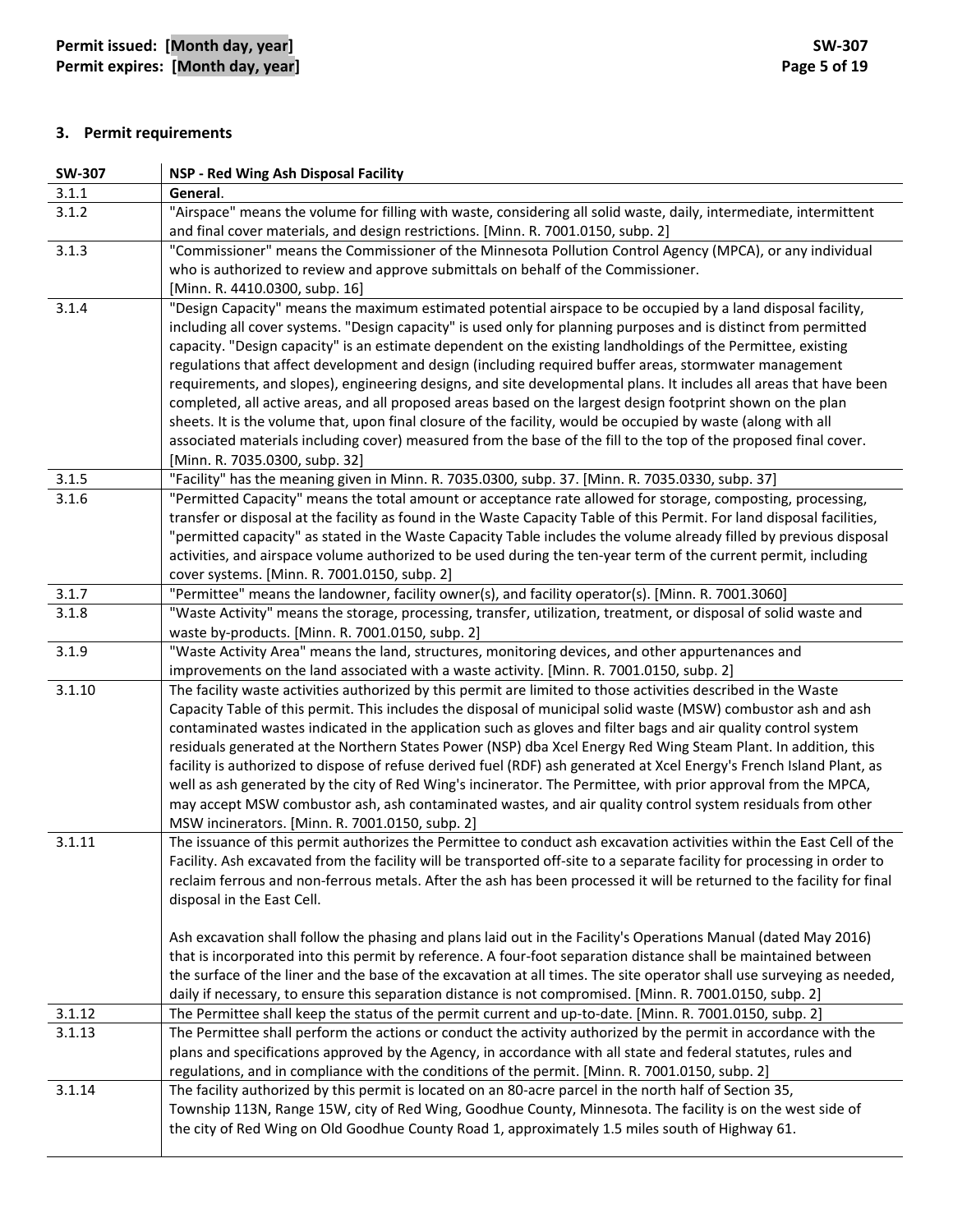|        | The physical address for the facility is:                                                                                                                                                                                                                                                                                                                                                                                                                                                                                                                                                                                                                                                                                                                                                                                                                                                                                                                                                                                                                                                                                                                                                                                                                                                    |
|--------|----------------------------------------------------------------------------------------------------------------------------------------------------------------------------------------------------------------------------------------------------------------------------------------------------------------------------------------------------------------------------------------------------------------------------------------------------------------------------------------------------------------------------------------------------------------------------------------------------------------------------------------------------------------------------------------------------------------------------------------------------------------------------------------------------------------------------------------------------------------------------------------------------------------------------------------------------------------------------------------------------------------------------------------------------------------------------------------------------------------------------------------------------------------------------------------------------------------------------------------------------------------------------------------------|
|        | 1520 Bench Street                                                                                                                                                                                                                                                                                                                                                                                                                                                                                                                                                                                                                                                                                                                                                                                                                                                                                                                                                                                                                                                                                                                                                                                                                                                                            |
|        | Red Wing, Minnesota 55066                                                                                                                                                                                                                                                                                                                                                                                                                                                                                                                                                                                                                                                                                                                                                                                                                                                                                                                                                                                                                                                                                                                                                                                                                                                                    |
|        | The mailing address for the facility is:<br>414 Nicollet Mall, GO2                                                                                                                                                                                                                                                                                                                                                                                                                                                                                                                                                                                                                                                                                                                                                                                                                                                                                                                                                                                                                                                                                                                                                                                                                           |
| 3.1.15 | Minneapolis, Minnesota 55401 [Minn. R. 7001.0150, subp. 2]<br>In accordance with Minn. R. 4410.4300, subp. 17, Northern States Power Company (now doing business as                                                                                                                                                                                                                                                                                                                                                                                                                                                                                                                                                                                                                                                                                                                                                                                                                                                                                                                                                                                                                                                                                                                          |
|        | Xcel Energy) submitted an application for reissuance of Solid Waste Permit Number SW-307 and triggered<br>Environmental Assessment Worksheets in 1992, 1998 (major modification with horizontal expansion), 2003 (major<br>modification with horizontal expansion), 2012 (major modification for center cell) and 2016 (major modification<br>for ash reclamation). The 1992 application was for the west cell with the issuance of a negative declaration for an<br>Environmental Impact Statement (EIS). The 1998 application was for construction of the east cell with a negative<br>declaration for an EIS. A later expansion occurred for the east cell with the issuance of a negative declaration on<br>the need for an EIS. The 2012 application was for construction of the center cell with issuance of a negative<br>declaration on the need for an EIS. To date, this permit, including this major modification, upon issuance,<br>authorizes a total design and permitted capacity of 2,434,800 cy. [Minn. R. 4410.4300, subp. 17]                                                                                                                                                                                                                                             |
| 3.1.16 | The Permittee has previously been granted several variances from Minnesota Rules for this facility. The variances<br>are included in the following list. No new variances were proposed in the current permit application. Approval for<br>the use of 3H:1V slopes for the final cover of the facility in accordance with MPCA Solid Waste Guidance. A<br>variance that allows a setback of 66 feet along the North side of the Facility. Portions of this property boundary<br>are adjacent to a land disposal facility operated by the City of Red Wing. Approval of an alternative liner design<br>that allows for the use of a Geosynthetic Clay Liner (GCL) in lieu of two feet of clay from the liner requirements.<br>Approval of the use of drainage terraces every 40 vertical feet rather than drainage swales every 200 feet for<br>surface water management. Approval for the substitution of geocomposite instead of sand for the granular<br>drainage layer in the final cover design. A variance pertaining to the certified landfill operator requirements.<br>Details of the operator requirements are included in the Operations and Maintenance Criteria section of this<br>permit. A Variance to the standard MSW combustor ash sampling protocols. [Minn. R. 7035.0600] |
| 3.1.17 | The Permittee shall notify the MPCA before transferring ownership or operation of a solid waste management<br>facility during its operating life or during postclosure care period in accordance with Minn. R. 7035.2535, subp. 2.<br>[Minn. R. 7035.2535, subp. 2]                                                                                                                                                                                                                                                                                                                                                                                                                                                                                                                                                                                                                                                                                                                                                                                                                                                                                                                                                                                                                          |
| 3.1.18 | <b>Permit Documents.</b>                                                                                                                                                                                                                                                                                                                                                                                                                                                                                                                                                                                                                                                                                                                                                                                                                                                                                                                                                                                                                                                                                                                                                                                                                                                                     |
| 3.1.19 | The approved plans and engineering documents are incorporated into this permit. In addition, once approved by<br>the Commissioner, the Permittee shall comply with all submittals that are submitted in accordance with the terms<br>of this permit. In all cases where the permit and the plans or submittals differ, the requirements of the permit<br>shall govern over a condition in the plan or submittal. The approval by the Commissioner of the plans and<br>specifications shall not release the Permittee from any present or subsequent requirements of statutes, rules,<br>regulations, or ordinances. [Minn. R. 7001.0150, subp. 3(E), Minn. R. 7035.2610]                                                                                                                                                                                                                                                                                                                                                                                                                                                                                                                                                                                                                     |
| 3.1.20 | The permit application approved by this permit is signed and dated June 1, 2016. [Minn. R. 7001.0010]                                                                                                                                                                                                                                                                                                                                                                                                                                                                                                                                                                                                                                                                                                                                                                                                                                                                                                                                                                                                                                                                                                                                                                                        |
| 3.1.21 | The engineering documents approved by this permit include, but are not limited to:<br>Permit Reapplication prepared by Wenck Associates, Inc. (Wenck) titled Application for Permit Renewal and Major                                                                                                                                                                                                                                                                                                                                                                                                                                                                                                                                                                                                                                                                                                                                                                                                                                                                                                                                                                                                                                                                                        |
|        | Modification MPCA Permit No. SW-307, dated June 1, 2016, which includes:<br>1. Design Report, dated May 2016                                                                                                                                                                                                                                                                                                                                                                                                                                                                                                                                                                                                                                                                                                                                                                                                                                                                                                                                                                                                                                                                                                                                                                                 |
|        | 2. Operations Manual, dated May 2016                                                                                                                                                                                                                                                                                                                                                                                                                                                                                                                                                                                                                                                                                                                                                                                                                                                                                                                                                                                                                                                                                                                                                                                                                                                         |
|        | 3. Contingency Action Plan, dated May 2016                                                                                                                                                                                                                                                                                                                                                                                                                                                                                                                                                                                                                                                                                                                                                                                                                                                                                                                                                                                                                                                                                                                                                                                                                                                   |
|        | 4. Closure/Postclosure Plan, dated May 2016<br>5. Cost Estimates, dated May 2016                                                                                                                                                                                                                                                                                                                                                                                                                                                                                                                                                                                                                                                                                                                                                                                                                                                                                                                                                                                                                                                                                                                                                                                                             |
|        | 6. Leachate Management Plan, dated May 2016                                                                                                                                                                                                                                                                                                                                                                                                                                                                                                                                                                                                                                                                                                                                                                                                                                                                                                                                                                                                                                                                                                                                                                                                                                                  |
|        | 7. Sampling and Analysis Plan, dated May 2016                                                                                                                                                                                                                                                                                                                                                                                                                                                                                                                                                                                                                                                                                                                                                                                                                                                                                                                                                                                                                                                                                                                                                                                                                                                |
|        | 8. Technical Specifications                                                                                                                                                                                                                                                                                                                                                                                                                                                                                                                                                                                                                                                                                                                                                                                                                                                                                                                                                                                                                                                                                                                                                                                                                                                                  |
|        | 9. Construction Quality Assurance/Quality Control Plan, dated May 2016<br>10. Engineering Plans/Drawings (Sheets 1 through17), dated May 2016. [Minn. R. 7001.0150, subp. 3(H)]                                                                                                                                                                                                                                                                                                                                                                                                                                                                                                                                                                                                                                                                                                                                                                                                                                                                                                                                                                                                                                                                                                              |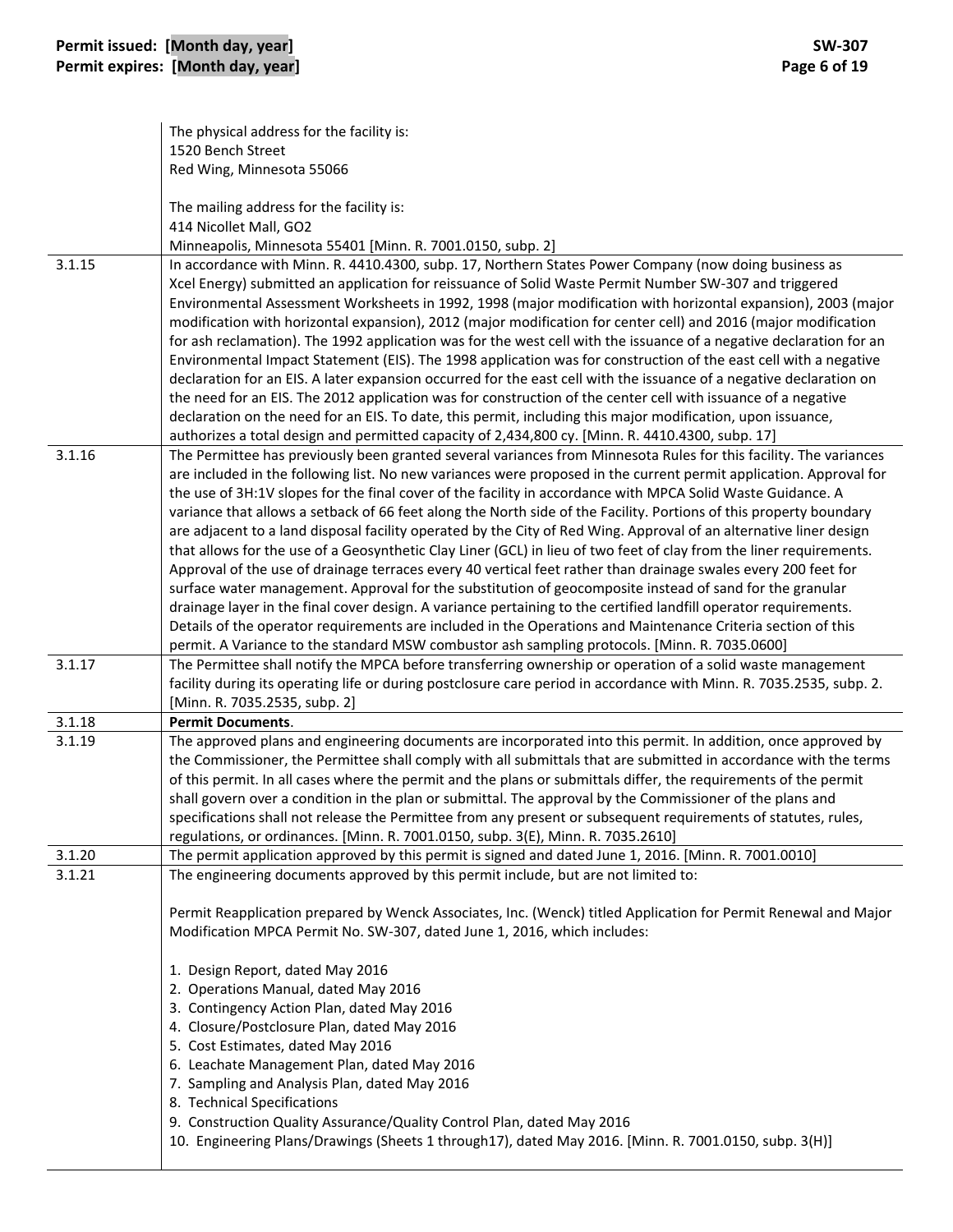| 3.1.22 | The hydrogeologic evaluation documents approved by this permit include, but are not limited to:<br>1. Phase I Report and Phase II Work Plan for the Hydrogeologic Investigation of the Proposed NSP Red Wing RDF<br>Ash Disposal Facility Expansion, dated February 2011<br>2. Phase II Report and Phase III Work Plan for the Hydrogeologic Investigation of the Proposed NSP Red Wing RDF<br>Ash Disposal Facility Expansion, dated November 2011<br>3. Phase IV Monitoring Work Plan for the Red Wing Disposal Facility, Northern States Power Company, dated<br>November 2000<br>4. Phase IV Monitoring Report for the Red Wing Disposal Facility, Northern States Power, dated 2001<br>5. Phase IV Sampling Plan for the Red Wing Ash Disposal Facility, Northern States power, dated May 2016.<br>[Minn. R. 7001.0150, subp. 3(H), Minn. R. 7001.3275] |
|--------|--------------------------------------------------------------------------------------------------------------------------------------------------------------------------------------------------------------------------------------------------------------------------------------------------------------------------------------------------------------------------------------------------------------------------------------------------------------------------------------------------------------------------------------------------------------------------------------------------------------------------------------------------------------------------------------------------------------------------------------------------------------------------------------------------------------------------------------------------------------|
| 3.1.23 | Any revised plans shall be submitted for approval by the Commissioner. The Permittee shall obtain approval from<br>the Commissioner on all revised engineering plans prior to construction of the affected portion of the facility.<br>[Minn. R. 7001.0150, subp. 3(M), Minn. R. 7035.2610]                                                                                                                                                                                                                                                                                                                                                                                                                                                                                                                                                                  |
| 3.1.24 | Design And Construction Criteria.                                                                                                                                                                                                                                                                                                                                                                                                                                                                                                                                                                                                                                                                                                                                                                                                                            |
| 3.1.25 | The Permittee may not locate, establish, or construct a solid waste management facility in areas designated in<br>Minn. R. 7035.2555. [Minn. R. 7035.2555]                                                                                                                                                                                                                                                                                                                                                                                                                                                                                                                                                                                                                                                                                                   |
| 3.1.26 | The Permittee shall construct the facility to prevent pollution of groundwater and surface water, minimize the<br>contamination of soils from solid waste, and maintain the facility in conformance with MPCA air pollution control<br>rules in accordance with Minn. R. 7035.2565. The Permittee shall design any proposed future expansions of the<br>facility in accordance with this rule. [Minn. R. 7035.2565]                                                                                                                                                                                                                                                                                                                                                                                                                                          |
| 3.1.27 | The Permittee shall construct the stormwater management system for the facility with Best Management<br>Practices to manage stormwater discharge in accordance with the National Pollutant Discharge Elimination<br>System/State Disposal System (NPDES/SDS) Permit for the discharge of stormwater associated with an industrial<br>activity and/or a construction activity. The issuance of this permit does not release the Permittee from the<br>obligation to obtain an NPDES/SDS permit.                                                                                                                                                                                                                                                                                                                                                               |
|        | The Permittee must design a run-on control system to prevent flow onto the waste activity areas and a run-off<br>control system to collect and control flow from the waste activity areas resulting from a 24-hour, 25-year storm.<br>[Minn. R. 7001.1090]                                                                                                                                                                                                                                                                                                                                                                                                                                                                                                                                                                                                   |
| 3.1.28 | The Permittee shall submit a construction plan to the Commissioner for approval prior to construction<br>if the construction plan proposes any major revisions to the approved design.<br>[Minn. R. 7001.0150, subp. H, Minn. R. 7035.2610]                                                                                                                                                                                                                                                                                                                                                                                                                                                                                                                                                                                                                  |
| 3.1.29 | The Permittee shall notify appropriate MPCA staff at least ten (10) working days in advance of the construction of<br>the facility or any component thereof unless the Commissioner orders otherwise. [Minn. R. 7001.0150, subp. M]                                                                                                                                                                                                                                                                                                                                                                                                                                                                                                                                                                                                                          |
| 3.1.30 | The Permittee shall submit a construction certification for approval by the Commissioner in accordance with<br>Minn. R. 7035.2610. A facility waste activity or any new design feature shall not be placed into operation until the<br>construction certification has been approved by the Commissioner. [Minn. R. 7035.2610]                                                                                                                                                                                                                                                                                                                                                                                                                                                                                                                                |
| 3.1.31 | The Permittee shall not make any major alterations or additions to the facility that would materially alter the<br>manner in which waste is managed without first obtaining the written consent of the Commissioner.<br>[Minn. R. 7001.0150, subp. M]                                                                                                                                                                                                                                                                                                                                                                                                                                                                                                                                                                                                        |
| 3.1.32 | <b>Operation And Maintenance Criteria.</b>                                                                                                                                                                                                                                                                                                                                                                                                                                                                                                                                                                                                                                                                                                                                                                                                                   |
| 3.1.33 | The Permittee shall ensure that the required number of operators, trained or certified under Minn. R. 7035.2545<br>and Minn. R. 7048.0100 to 7048.1300, are present and on duty at all times that the facility is open for the purpose<br>of receiving waste.                                                                                                                                                                                                                                                                                                                                                                                                                                                                                                                                                                                                |
|        | The Permittee was granted a variance on October 24, 1997, which allowed the Permittee to accept ash on a<br>24-hour basis. In addition, this variance allowed the Permittee to accept ash at this facility over long holiday<br>weekends without a certified operator being present. All ash stockpiled pursuant to this variance, must be spread<br>and compacted in lifts no greater than one foot in depth as soon as practicable by the certified operator on the<br>next regular business day at the facility. All operations must conform to state and federal regulations.<br>[Minn. R. 7035.2545, Minn. R. 7048.0100-1300]                                                                                                                                                                                                                           |
| 3.1.34 | The Permittee shall prevent unauthorized entry onto the facility in accordance with Minn. R. 7035.2535, subp. 3.<br>In addition, the Permittee shall post a sign at the entrance of the facility and each waste activity area showing the<br>facility name, MPCA permit number, hours of operation, the acceptable waste, and any other relevant<br>information. [Minn. R. 7035.2535, subp. 3]                                                                                                                                                                                                                                                                                                                                                                                                                                                               |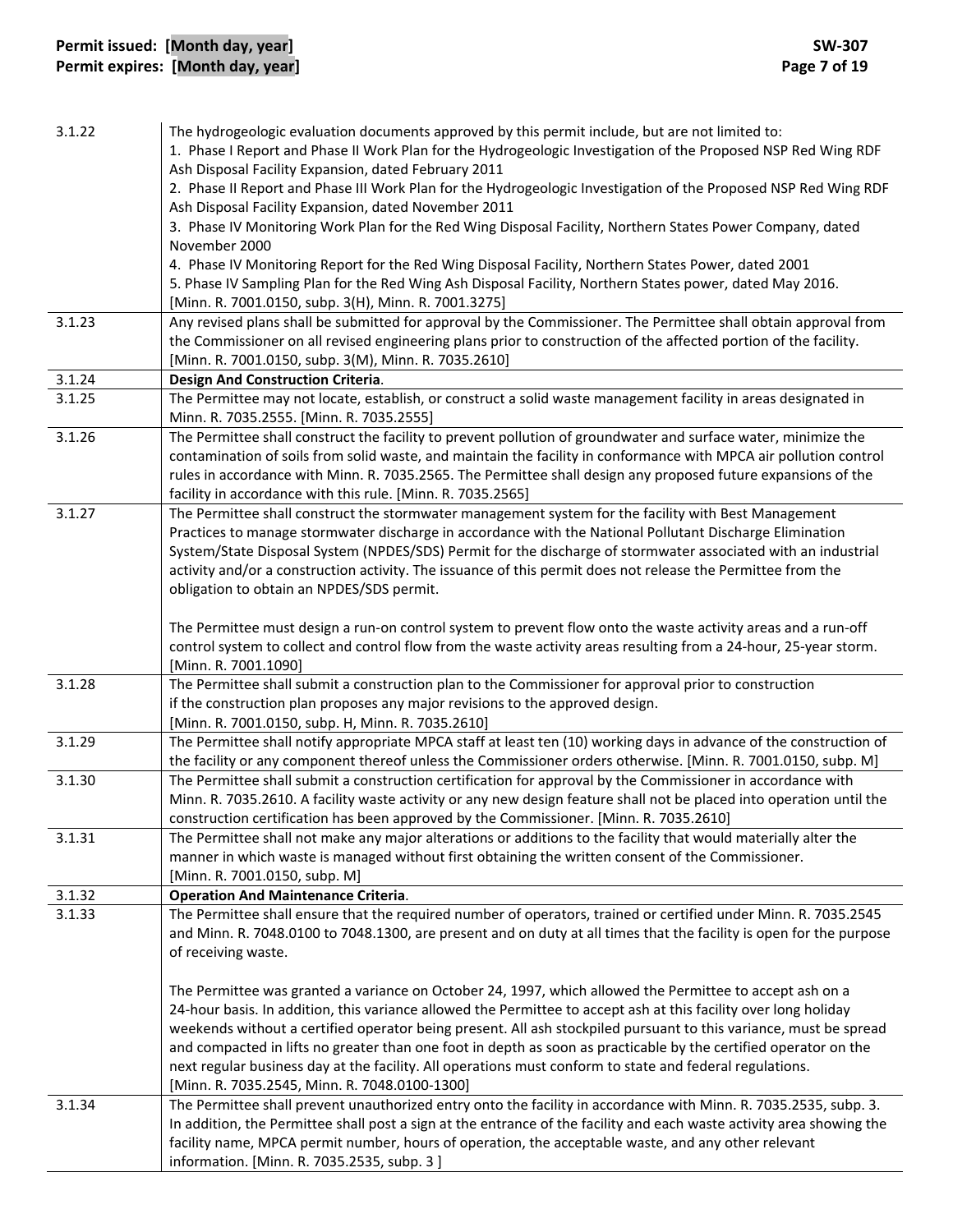# **Permit issued: [Month day, year] SW‐307 Permit expires: [Month day, year] Page 8 of 19**

| 3.1.35 | The Permittee shall establish and maintain a personnel training program consisting of classroom instruction and<br>on-the-job training. The program shall address the requirements identified in Minn. R. 7035.2545, subp. 3, and<br>shall include the specific training necessary to perform the tasks associated with each solid waste management<br>area within the facility. The Permittee shall maintain a record of all personnel training and submit the dates of<br>training in the annual report. [Minn. R. 7035.2545, subp. 3]                                                                                          |
|--------|-----------------------------------------------------------------------------------------------------------------------------------------------------------------------------------------------------------------------------------------------------------------------------------------------------------------------------------------------------------------------------------------------------------------------------------------------------------------------------------------------------------------------------------------------------------------------------------------------------------------------------------|
| 3.1.36 | The Permittee shall prepare and maintain an operations and maintenance manual for the facility. The manual shall<br>include operations and maintenance criteria that are specific to each solid waste management area within the<br>facility. [Minn. R. 7001.3300, subp. P]                                                                                                                                                                                                                                                                                                                                                       |
| 3.1.37 | The Permittee shall construct and maintain all-weather approach and access roads to all waste activity areas<br>within the facility. [Minn. R. 7001.0150, subp. 3(E)]                                                                                                                                                                                                                                                                                                                                                                                                                                                             |
| 3.1.38 | <b>Storage Of Solid Waste.</b>                                                                                                                                                                                                                                                                                                                                                                                                                                                                                                                                                                                                    |
| 3.1.39 | The Permittee shall provide satisfactory storage for all solid waste accumulated at the facility in accordance with<br>Minn. R. 7035.0700 and Minn. R. 7035.2855. [Minn. R. 7035.0700, Minn. R. 7035.2855]                                                                                                                                                                                                                                                                                                                                                                                                                        |
| 3.1.40 | The Permittee shall manage the facility to be in compliance with Minn. R. 7011.0150 to prevent particulate matter<br>from becoming airborne. [Minn. R. 7011.0150]                                                                                                                                                                                                                                                                                                                                                                                                                                                                 |
| 3.1.41 | The Permittee shall manage all free liquids that have come in contact with solid waste so that the liquids are not<br>discharged as stormwater. [Minn. R. 7001.0150, subp. 2]                                                                                                                                                                                                                                                                                                                                                                                                                                                     |
| 3.1.42 | The Permittee shall provide effective measures to control flies, rodents and other insects or vermin as necessary.<br>[Minn. R. 7001.0150, subp. 2]                                                                                                                                                                                                                                                                                                                                                                                                                                                                               |
| 3.1.43 | The Permittee shall provide for the proper collection and transportation of solid waste in accordance with<br>Minn. R. 7035.0800. [Minn. R. 7035.0800]                                                                                                                                                                                                                                                                                                                                                                                                                                                                            |
| 3.1.44 | The Permittee shall not accept the wastes identified in Minn. R. 7035.2535, subp. 1 for treatment, storage,<br>processing, or disposal. [Minn. R. 7035.2535, subp. 1]                                                                                                                                                                                                                                                                                                                                                                                                                                                             |
| 3.1.45 | The Permittee shall manage industrial solid waste for each waste activity as specified in the approved plan<br>in accordance with Minn. R. 7035.2535, subp. 5. The Permittee shall include the information required by<br>Minn. R. 7035.2575, subp. 2, items B and C in the annual report for each industrial waste accepted at the facility.<br>[Minn. R. 7035.2535, subp. 5]                                                                                                                                                                                                                                                    |
| 3.1.46 | The Permittee shall operate and maintain the stormwater management system for the facility with Best<br>Management Practices to manage stormwater discharges in accordance with the National Pollutant Discharge<br>Elimination System/State Disposal System (NPDES/SDS) Permit for the discharge of stormwater associated with an<br>industrial activity and/or a construction activity.<br>The Permittee must maintain a run-on control system to prevent flow onto the waste activity areas and a run-off<br>control system to collect and control flow from the waste activity areas resulting from a 24-hour, 25-year storm. |
| 3.1.47 | [Minn. R. 7001.1090]<br>The Permittee shall operate and maintain the facility to prevent pollution of groundwater and surface water,<br>minimize the contamination of soils from solid waste, and maintain the facility in conformance with MPCA air                                                                                                                                                                                                                                                                                                                                                                              |
| 3.1.48 | pollution control rules in accordance with Minn. R. 7035.2565. [Minn. R. 7035.2565]<br>The Permittee shall provide and maintain adequate emergency equipment at the facility to control accidental<br>fires, and make arrangements with the local fire protection agency to immediately acquire their services when<br>needed. The Permittee shall also provide adequate communications equipment for emergency purposes.<br>[Minn. R. 7035.2595, subp. 2&4]                                                                                                                                                                      |
| 3.1.49 | The Permittee shall keep a written operating record at the facility in accordance with Minn. R. 7035.2575.<br>[Minn. R. 7035.2575, subp. 2]                                                                                                                                                                                                                                                                                                                                                                                                                                                                                       |
| 3.1.50 | The Permittee shall inspect the facility in accordance with the schedule and items approved by the Commissioner<br>as defined by Minn. R. 7035.2535, subp. 4. The Permittee shall record inspections in an inspection log or summary<br>and shall keep these records for at least five years. [Minn. R. 7035.2535, subp. 4]                                                                                                                                                                                                                                                                                                       |
| 3.1.51 | The Permittee shall maintain a copy of the approved emergency procedures manual at the facility for facility<br>personnel to use in time of emergency. [Minn. R. 7035.2595, subp. 5]                                                                                                                                                                                                                                                                                                                                                                                                                                              |
| 3.1.52 | The Permittee shall maintain a copy of the approved contingency action plan at the facility. [Minn. R. 7035.2615]                                                                                                                                                                                                                                                                                                                                                                                                                                                                                                                 |
| 3.1.53 | The Permittee shall maintain a copy of the approved facility closure plan, and all revisions to the plan,<br>at the facility until closure is completed and certified in accordance with Minn. R. 7035.2635, subp. 3.<br>[Minn. R. 7035.2625, subp. 3]                                                                                                                                                                                                                                                                                                                                                                            |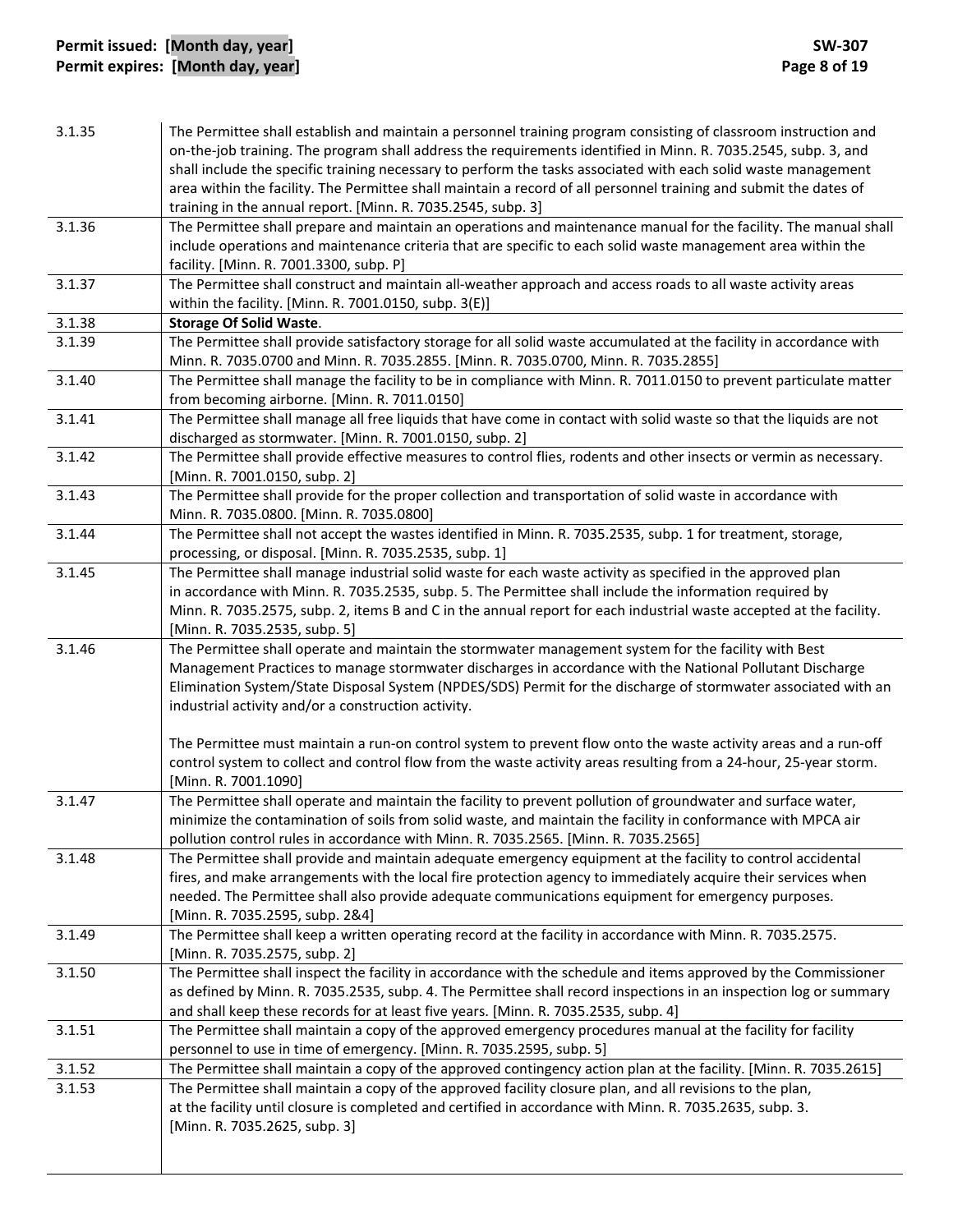# **Permit issued: [Month day, year] SW‐307 Permit expires: [Month day, year] Page 9 of 19**

| 3.1.54 | The Permittee shall maintain a copy of the approved postclosure care plan, and all subsequent amendments, until<br>the postclosure care period begins. During the postclosure care period, the plan shall be kept by the contact |
|--------|----------------------------------------------------------------------------------------------------------------------------------------------------------------------------------------------------------------------------------|
|        | person identified in Minn. R. 7035.2645, subp. 2, item C. [Minn. R. 7035.2645, subp. 2]                                                                                                                                          |
| 3.1.55 | <b>Monitoring Criteria.</b>                                                                                                                                                                                                      |
| 3.1.56 | The Permittee shall design, construct, operate, and maintain the disposal area to achieve compliance with the                                                                                                                    |
|        | analytical limits set forth in the Sampling and Monitoring Requirements of this permit. These limits are based upon                                                                                                              |
|        | the Minnesota Department of Health, Health Risk Limits (HRL), Health-Based Values (HBV), Risk Assessment Advice                                                                                                                  |
|        | (RAA), and Maximum Contaminate Level (MCL) and replace the standards listed in Minn. R. 7035.2815, subp. 4,                                                                                                                      |
|        | item F, as provided for in Minn. R. 7035.2815, subp. 4, item H.                                                                                                                                                                  |
|        | [Minn. R. 7001.0150, subp. 2, Minn. R. 7035.2815, subp. 4(F & H)]                                                                                                                                                                |
| 3.1.57 | The Permittee shall establish compliance boundaries as specified in the approved plans and specifications,                                                                                                                       |
|        | and in accordance with Minn. R. 7035.2815, subp. 4, items A through E.                                                                                                                                                           |
|        | [Minn. R. 7001.0150, subp. 2, Minn. R. 7035.2815, subp. 4(A-E)]                                                                                                                                                                  |
| 3.1.58 | The Permittee shall maintain the adequacy of the water monitoring system to reliably detect pollution and to                                                                                                                     |
|        | comply with this permit. [Minn. R. 7035.2815, subp. 10]                                                                                                                                                                          |
| 3.1.59 | The Permittee shall determine the initial water quality in new monitoring points and monitoring systems, and                                                                                                                     |
|        | perform background monitoring in accordance with Minn. R. 7035.2815, subp. 14, item E.                                                                                                                                           |
|        | [Minn. R. 7001.0150, subp. 2, Minn. R. 7035.2815, subp. 14(E)]                                                                                                                                                                   |
| 3.1.60 | The Permittee shall develop and keep current a written monitoring protocol for the disposal area according to                                                                                                                    |
|        | Minn. R. 7035.2815, subp. 14, item G and shall ensure the protocol is followed during sampling and sample                                                                                                                        |
|        | analysis. [Minn. R. 7001.0150, subp. 2, Minn. R. 7035.2815, subp. 14(G)]                                                                                                                                                         |
| 3.1.61 | The Permittee shall conduct groundwater quality sampling and analysis as specified in the approved plans and<br>specifications, and in accordance with Minn. R. 7035.2815 subp. 14, and shall include the monitoring stations    |
|        | identified in this Permit. The Permittee shall conduct the sampling according to the schedule shown in the                                                                                                                       |
|        | Sampling and Monitoring Requirements of this Permit.                                                                                                                                                                             |
|        | [Minn. R. 7001.0150, subp. 2, Minn. R. 7035.2815, subp. 10]                                                                                                                                                                      |
| 3.1.62 | The analytical reporting limit must be less than or equal to the intervention limit for each parameter.                                                                                                                          |
|        | [Minn. R. 7001.0150, subp. 2, Minn. R. 7035.2815, subp. 14]                                                                                                                                                                      |
| 3.1.63 | The sampling window for the Spring Quarter, denoted as "Apr" on the Sampling and Monitoring Requirement                                                                                                                          |
|        | Table, is between March 14 and May 14 of each calendar year.                                                                                                                                                                     |
|        | [Minn. R. 7001.0150, subp. 2, Minn. R. 7035.2815, subp. 10]                                                                                                                                                                      |
| 3.1.64 | The sampling window for the Summer Quarter, denoted as "Jul" on the Sampling and Monitoring Requirement                                                                                                                          |
|        | Table, is between June 21 and August 7 of each calendar year.                                                                                                                                                                    |
|        | [Minn. R. 7001.0150, subp. 2, Minn. R. 7035.2815, subp. 10]                                                                                                                                                                      |
| 3.1.65 | The sampling window for the Fall Quarter, denoted as "Oct" on the Sampling and Monitoring Requirement Table,                                                                                                                     |
|        | is between October 1 and November 21 of each calendar year.                                                                                                                                                                      |
|        | [Minn. R. 7001.0150, subp. 2, Minn. R. 7035.2815, subp. 10]                                                                                                                                                                      |
| 3.1.66 | The Permittee shall take the actions listed in Minn. R. 7035.2815, subp. 4, item G. if an intervention limit                                                                                                                     |
|        | established in this permit is exceeded. [Minn. R. 7001.0150, subp. 2, Minn. R. 7035.2815, subp. 4(G)]                                                                                                                            |
| 3.1.67 | The Permittee shall conduct leachate quality sampling and analysis as specified in the approved plans and                                                                                                                        |
|        | specifications, and in accordance with Minn. R. 7035.2885 subp. 16 and shall include the monitoring stations                                                                                                                     |
|        | identified in this permit. The Permittee shall conduct the sampling in accordance with the schedule shown in the                                                                                                                 |
|        | limits table of this permit. In addition, sampling must be conducted according to the schedule outlined in the                                                                                                                   |
|        | Red Wing WWTF permit and the MCES permit. The Permittee shall provide a copy of all leachate test results to the<br>MPCA. [Minn. R. 7001.0150, subp. 2, Minn. R. 7035.2885, subp. 16]                                            |
| 3.1.68 | The Permittee shall conduct analysis of the extended leachate parameter list included in the facility's Leachate                                                                                                                 |
|        | Management Plan once every five years during the summer sampling event. [Minn. R. 7035.2885, subp. 16]                                                                                                                           |
| 3.1.69 | <b>Reporting Criteria.</b>                                                                                                                                                                                                       |
| 3.1.70 | The Permittee shall submit an annual facility report for the preceding calendar year in accordance with                                                                                                                          |
|        | Minn. R. 7035.2585 in a format prescribed by the MPCA. The annual facility report shall include waste types,                                                                                                                     |
|        | volumes, management methods, and final destinations. When required of a waste activity, the report shall include                                                                                                                 |
|        | summary evaluation reports and specific annual reporting requirements and monitoring results. The Permittee                                                                                                                      |
|        | shall submit the report to the Commissioner according to the schedule in the Submittal/Action requirements                                                                                                                       |
|        | section of this Permit. [Minn. R. 7035.2585]                                                                                                                                                                                     |
|        |                                                                                                                                                                                                                                  |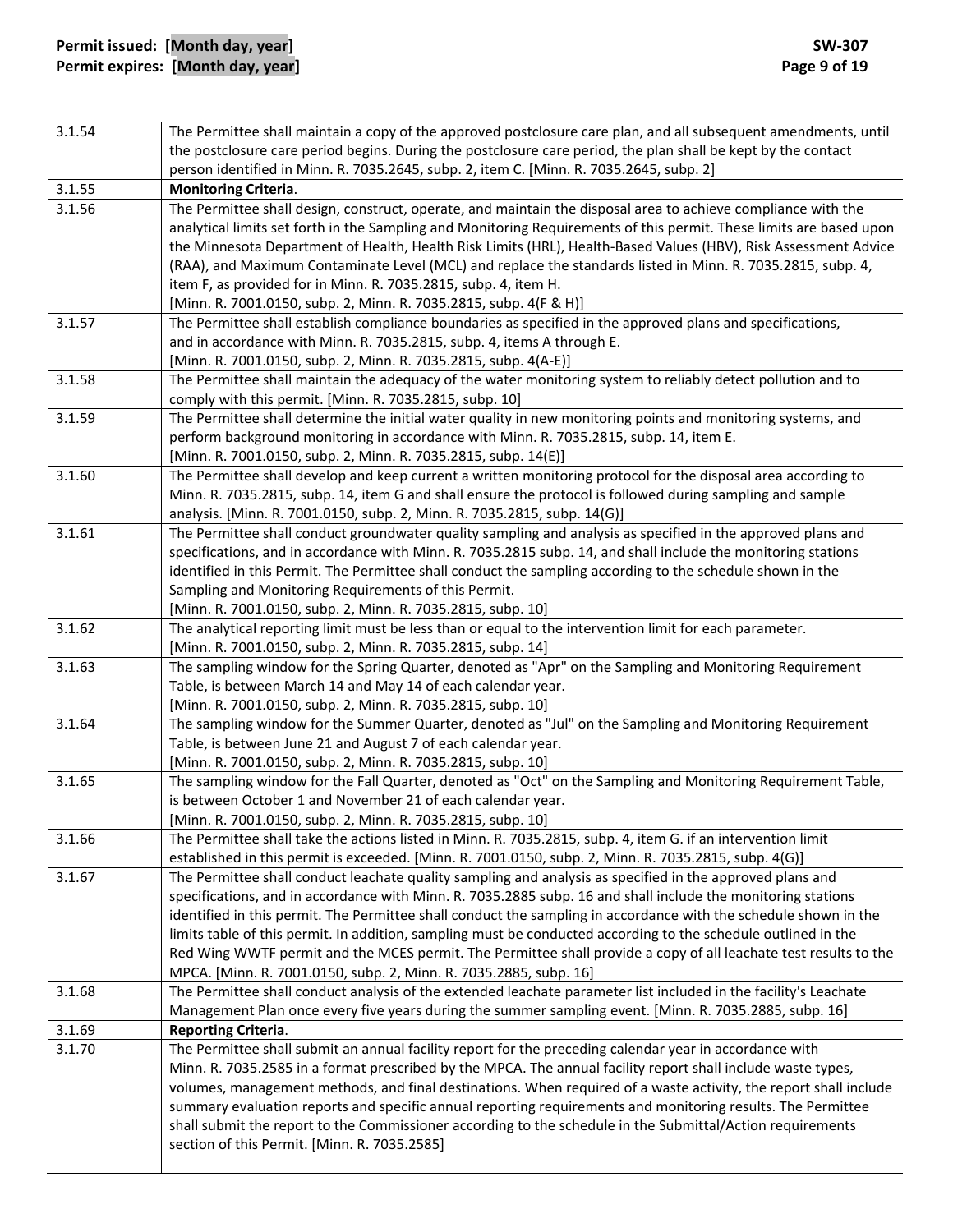# **Permit issued: [Month day, year] SW‐307 Permit expires: [Month day, year] Page 10 of 19**

| 3.1.71 | The Permittee shall submit an electronic copy of all monitoring data including groundwater, leachate, and field<br>data for each monitoring event. Electronic data shall be submitted in the format specified by the MPCA. The<br>schedule for submitting electronic monitoring data shall follow the schedule outlined in the Submittal/Action<br>Requirements section of this permit. [Minn. R. 7001.0150] |
|--------|--------------------------------------------------------------------------------------------------------------------------------------------------------------------------------------------------------------------------------------------------------------------------------------------------------------------------------------------------------------------------------------------------------------|
| 3.1.72 | The Permittee shall submit a complete copy of all monitoring results via email in PDF format to                                                                                                                                                                                                                                                                                                              |
|        | solidwastereports.pca@state.mn.us. The facility name and permit number must be in the subject line of the email.                                                                                                                                                                                                                                                                                             |
|        | The monitoring results must be accompanied by information sufficient to establish the reliability, precision, and                                                                                                                                                                                                                                                                                            |
|        | accuracy of the reported values, including but is not limited to the analytical report, chain of custody forms, filed                                                                                                                                                                                                                                                                                        |
|        | notes, data analysis, and recommendation for monitoring adjustments. [Minn. R. 7001.0150]                                                                                                                                                                                                                                                                                                                    |
| 3.1.73 | The Permittee shall collect location and elevation data for all monitoring points. Location data shall be submitted                                                                                                                                                                                                                                                                                          |
|        | in an approved coordinates system. Elevation data for monitoring wells shall include the elevation of the riser pipe                                                                                                                                                                                                                                                                                         |
|        | and ground surface. The depth of wells from the riser pipe shall also be identified. If existing data is being reported                                                                                                                                                                                                                                                                                      |
|        | the surveying method and datum used to collect this information shall be identified. [Minn. R. 7001.0150]                                                                                                                                                                                                                                                                                                    |
| 3.1.74 | The Permittee shall submit an annual water and leachate monitoring summary and evaluation report in                                                                                                                                                                                                                                                                                                          |
|        | accordance with Minn. R. 7035.2585 and 7035.2815, subp. 14, item Q. The Permittee shall submit the report                                                                                                                                                                                                                                                                                                    |
|        | to the Commissioner, as part of the annual facility report, according to the schedule in this Permit.                                                                                                                                                                                                                                                                                                        |
|        | [Minn. R. 7001.0150, subp. 2, Minn. R. 7035.2815, subp. 14(Q)]                                                                                                                                                                                                                                                                                                                                               |
| 3.1.75 | <b>Contingency Action Criteria.</b>                                                                                                                                                                                                                                                                                                                                                                          |
| 3.1.76 | The Permittee shall address all facility waste activities as specified in the approved plans and specifications, and in                                                                                                                                                                                                                                                                                      |
|        | accordance with Minn. R. 7035.2615. [Minn. R. 7035.2615]                                                                                                                                                                                                                                                                                                                                                     |
| 3.1.77 | If a fire occurs in the waste deposit area, the Permittee shall immediately implement its contingency action plan to                                                                                                                                                                                                                                                                                         |
|        | extinguish the fire. [Minn. R. 7001.0150, subp. 3(E)]                                                                                                                                                                                                                                                                                                                                                        |
| 3.1.78 | Within 24 hours of discovery of the fire, the Permittee shall provide notice to the MPCA that a fire has occurred                                                                                                                                                                                                                                                                                            |
|        | and that the contingency action plan has been implemented. If the Permittee has not extinguished the fire within                                                                                                                                                                                                                                                                                             |
|        | two weeks of notice, the Permittee shall again notify the MPCA and shall provide the name of the professional                                                                                                                                                                                                                                                                                                |
|        | engineer that their Permittee has hire to develop a revised plan for further firefighting efforts. The Permittee shall                                                                                                                                                                                                                                                                                       |
|        | submit the revised plan to the MPCA for review and approval within 15 days of the notice to the MPCA that a                                                                                                                                                                                                                                                                                                  |
|        | revised plan is being prepared. To be approved, their revised plan shall identify the action that will be taken to                                                                                                                                                                                                                                                                                           |
|        | extinguish that fire, including sources for materials and equipment and a timeline for implementation, and shall be                                                                                                                                                                                                                                                                                          |
|        | signed by a registered professional engineer. The Permittee shall implement the revised plan upon approval by                                                                                                                                                                                                                                                                                                |
|        | the MPCA. [Minn. R. 7001.0150, subp. 3(E)]                                                                                                                                                                                                                                                                                                                                                                   |
| 3.1.79 | The Permittee shall implement the actions necessary to comply with the contingency action requirements in                                                                                                                                                                                                                                                                                                    |
|        | accordance with Minn. R. 7035.2615. [Minn. R. 7035.2615, subp. 2]<br>The Permittee shall notify the Minnesota Duty Officer immediately of the discharge, accidental or otherwise, of                                                                                                                                                                                                                         |
| 3.1.80 | any substance or material under its control which, if not recovered, may cause pollution of waters of the state.                                                                                                                                                                                                                                                                                             |
|        | The Permittee shall recover as rapidly and as thoroughly as possible such substance or material and take                                                                                                                                                                                                                                                                                                     |
|        | immediate action to minimize or abate pollution of waters of the state. The MN Duty Office can be reached at                                                                                                                                                                                                                                                                                                 |
|        | 800-422-0798. [Minn. Stat. 115.61]                                                                                                                                                                                                                                                                                                                                                                           |
| 3.1.81 | The Permittee shall maintain and operate the facility to minimize the possibility of a fire, explosion, or any                                                                                                                                                                                                                                                                                               |
|        | release to air, land, or water of pollutants that threaten human health or the environment in accordance with                                                                                                                                                                                                                                                                                                |
|        | Minn. R. 7035.2595. [Minn. R. 7035.2595, subp. 1]                                                                                                                                                                                                                                                                                                                                                            |
| 3.1.82 | The Permittee shall take all reasonable containment measures during an emergency and submit a written report                                                                                                                                                                                                                                                                                                 |
|        | to the Commissioner in accordance with Minn. R. 7035.2605. [Minn. R. 7035.2605, subp. 1]                                                                                                                                                                                                                                                                                                                     |
| 3.1.83 | Closure Criteria.                                                                                                                                                                                                                                                                                                                                                                                            |
| 3.1.84 | The Permittee shall close each waste activity, or the entire facility as appropriate, as specified in the approved                                                                                                                                                                                                                                                                                           |
|        | plans and specifications, and in accordance with Minn. R. 7035.2625. [Minn. R. 7035.2625]                                                                                                                                                                                                                                                                                                                    |
| 3.1.85 | The Permittee shall perform closure for each waste activity as specified in the approved plans and specifications,                                                                                                                                                                                                                                                                                           |
|        | and in accordance with Minn. R. 7035.2635. [Minn. R. 7035.2635]                                                                                                                                                                                                                                                                                                                                              |
| 3.1.86 | The Permittee shall complete closure activities for the waste activity area in accordance with the closure plan                                                                                                                                                                                                                                                                                              |
|        | within 180 days following the beginning of closure as specified in the closure procedures above.                                                                                                                                                                                                                                                                                                             |
|        | [Minn. R. 7001.0150, subp. 3(E)]                                                                                                                                                                                                                                                                                                                                                                             |
| 3.1.87 | Postclosure Criteria.                                                                                                                                                                                                                                                                                                                                                                                        |
| 3.1.88 | The post-closure care period shall be a minimum of twenty years starting on the date the Commissioner approves                                                                                                                                                                                                                                                                                               |
|        | the facility's final closure certification report. [Minn. Stat. 116.07, subd. 4h]                                                                                                                                                                                                                                                                                                                            |
|        |                                                                                                                                                                                                                                                                                                                                                                                                              |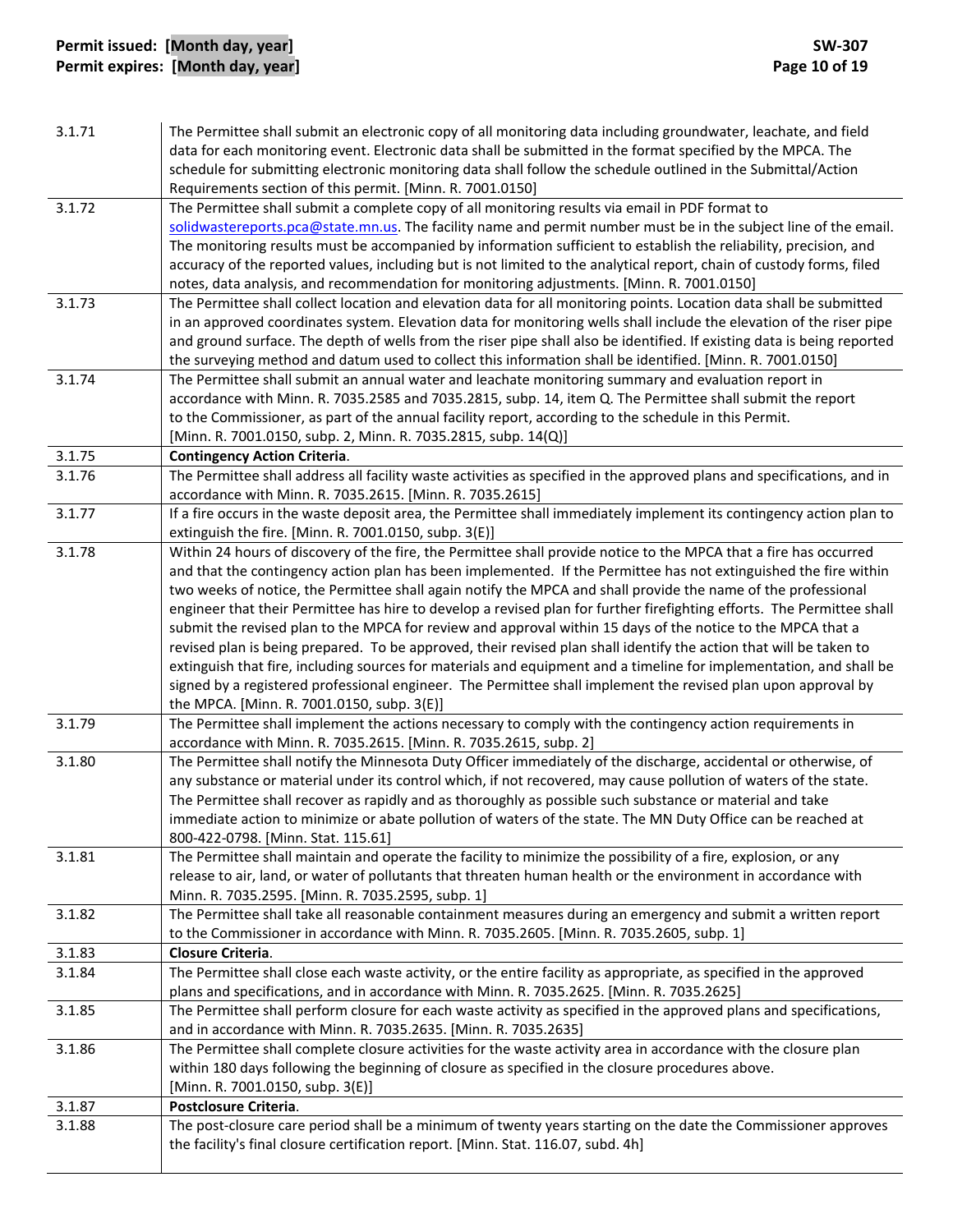# **Permit issued: [Month day, year] SW‐307 Permit expires: [Month day, year] Page 11 of 19**

| 3.1.89  | The Permittee shall comply with postclosure requirements as specified in the approved plans and specifications,<br>and in accordance with Minn. R. 7035.2645. [Minn. R. 7035.2645]                                                                    |
|---------|-------------------------------------------------------------------------------------------------------------------------------------------------------------------------------------------------------------------------------------------------------|
| 3.1.90  | The Permittee shall perform postclosure care for each waste activity as specified in the approved plans and<br>specifications, and in accordance with Minn. R. 7035.2655, subp. 1. [Minn. R. 7035.2655, subp. 1]                                      |
| 3.1.91  | The Permittee shall comply with postclosure use of property requirements in accordance with Minn. R. 7035.2655,<br>subp. 2. [Minn. R. 7035.2655, subp. 2]                                                                                             |
| 3.1.92  | Prior to the end of the postclosure care period the Permittee must submit to the MPCA for review and approval<br>a Post Closure Care Summary Report signed by a professional engineer licensed with the State of Minnesota.<br>[Minn. R. 7035.2645]   |
| 3.1.93  | <b>Financial Criteria.</b>                                                                                                                                                                                                                            |
| 3.1.94  | The Permittee shall keep the current cost estimates for contingency action, closure and postclosure care for<br>each waste activity at the facility during the operating life in accordance with Minn. R. 7035.2685, subp. 2.<br>[Minn. R. 7035.2685] |
| 3.1.95  | The Permittee shall establish and maintain financial assurance in accordance with Minn. R. 7035.2665 to<br>7035.2805. [Minn. R. 7035.2665-2805]                                                                                                       |
| 3.1.96  | The Permittee's application indicates that a single Letter of Credit (LOC) is maintained for the total financial<br>assurance requirement of Wilmarth and Red Win Landfills. [Minn. R. 7035.2665-2805]                                                |
| 3.1.97  | <b>General Conditions.</b>                                                                                                                                                                                                                            |
| 3.1.98  | The MPCA's issuance of a permit does not release the Permittee from any liability, penalty, or duty imposed by                                                                                                                                        |
|         | Minnesota or federal statutes, or regulations, or local ordinances including, but not limited to, those promulgated                                                                                                                                   |
|         | pursuant to Minn. Stat. chs. 115, 115A, 116, 400 and 473. This permit shall be permissive only and shall not be                                                                                                                                       |
|         | construed as estopping or limiting any claims against the Permittee, its agents, contractors, or assigns, nor as                                                                                                                                      |
|         | estopping or limiting any legal claims of the state against the Permittee, its agents, contractors, or assigns for                                                                                                                                    |
|         | damages to state property, or for any violation of the terms of this permit. [Minn. R. 7001.0150, subp. 3(A)]                                                                                                                                         |
| 3.1.99  | The MPCA's issuance of a permit does not prevent the future adoption by the MPCA of pollution control rules,<br>standards, or enforcement orders more stringent than those now in existence and does not prevent the                                  |
|         | enforcement of these rules, standards, or enforcement orders against the Permittee.                                                                                                                                                                   |
|         | [Minn. R. 7001.0150, subp. 3(B)]                                                                                                                                                                                                                      |
| 3.1.100 | The permit does not convey a property right or an exclusive privilege. [Minn. R. 7001.0150, subp. 3(C)]                                                                                                                                               |
| 3.1.101 | The MPCA's issuance of a permit does not obligate the MPCA to enforce local laws, rules or plans beyond that                                                                                                                                          |
|         | authorized by Minnesota Statutes. [Minn. R. 7001.0150, subp. 3(D)]                                                                                                                                                                                    |
| 3.1.102 | The Permittee shall perform the actions or conduct the activity authorized by the permit in accordance with                                                                                                                                           |
|         | the submittals and specifications approved by the MPCA and in compliance with the conditions of the permit.<br>[Minn. R. 7001.0150, subp. 3(E)]                                                                                                       |
| 3.1.103 | The Permittee shall at all times properly operate and maintain the facilities and systems of treatment and control                                                                                                                                    |
|         | and the appurtenances related to them which are installed or used by the Permittee to achieve compliance with                                                                                                                                         |
|         | the conditions of the permit. Proper operation and maintenance includes effective performance, adequate                                                                                                                                               |
|         | funding, adequate operator staffing and training, and adequate laboratory and process controls, including                                                                                                                                             |
|         | appropriate quality assurance procedures. The Permittee shall install and maintain appropriate backup or                                                                                                                                              |
|         | auxiliary facilities if they are necessary to achieve compliance with the conditions of the permit and, for all permits                                                                                                                               |
|         | other than hazardous waste facility permits, if these backup or auxiliary facilities are technically and economically                                                                                                                                 |
|         | feasible. [Minn. R. 7001.0150, subp. 3(F)]                                                                                                                                                                                                            |
| 3.1.104 | The Permittee may not knowingly make a false or misleading statement, representation, or certification in a                                                                                                                                           |
|         | record, report, plan, or other document required to be submitted to the MPCA or the Commissioner by the                                                                                                                                               |
|         | permit. The Permittee shall immediately upon discovery report to the Commissioner an error or omission in these                                                                                                                                       |
|         | records, reports, submittals or other documents. [Minn. R. 7001.0150, subp. 3(G)]<br>The Permittee shall, when requested by the Commissioner, submit within a reasonable time the information and                                                     |
| 3.1.105 | reports that are relevant to the control of pollution regarding the construction, modification, or operation of the                                                                                                                                   |
|         | facility covered by the permit or regarding the conduct of the activity covered by the permit.                                                                                                                                                        |
|         | [Minn. R. 7001.0150, subp. 3(H)]                                                                                                                                                                                                                      |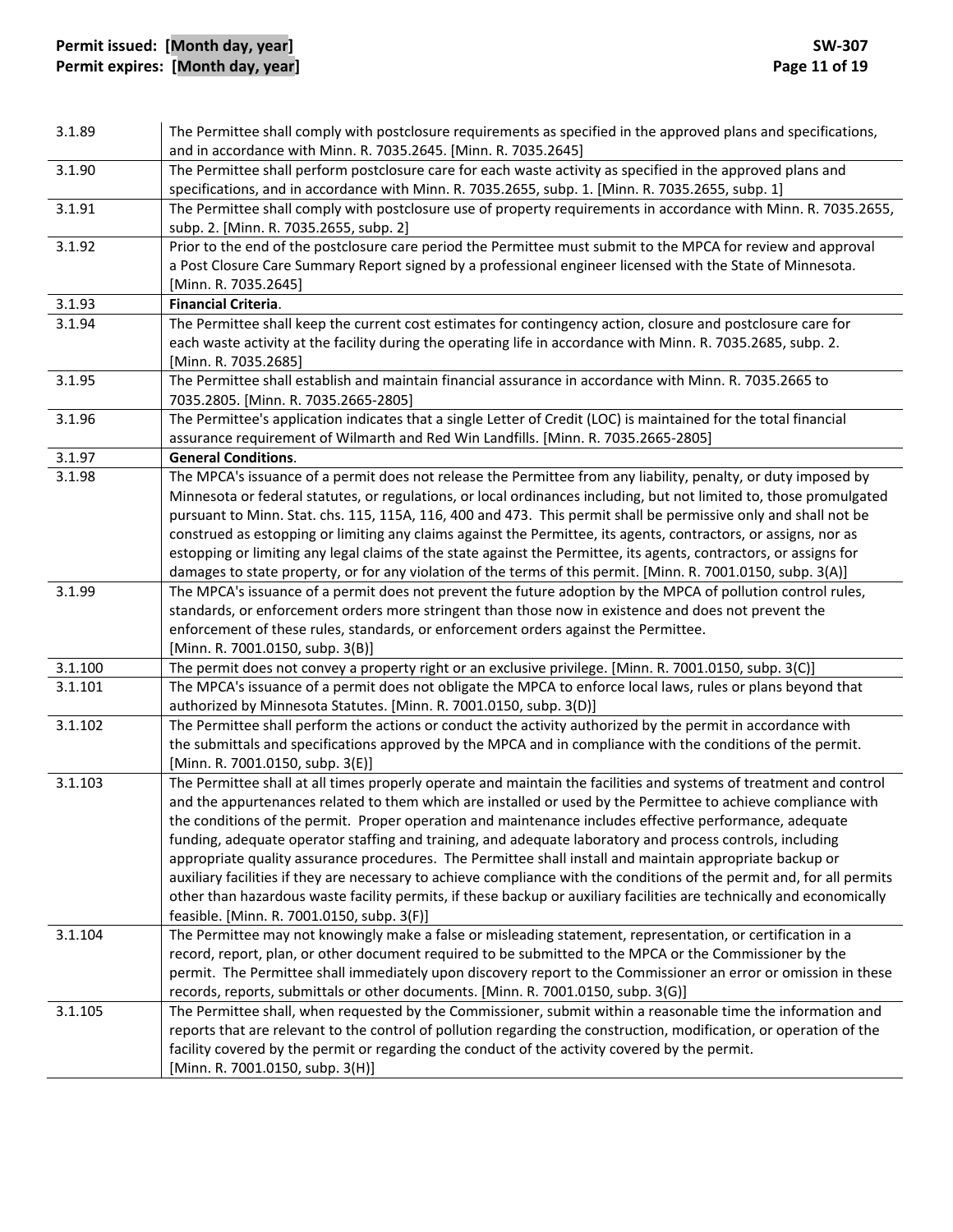# **Permit issued: [Month day, year] SW‐307 Permit expires: [Month day, year] Page 12 of 19**

| credentials, the MPCA, or an authorized employee or agent of the MPCA, shall be allowed by the Permittee to<br>enter at reasonable times upon the property of the Permittee to examine and copy books, papers, records, or<br>memoranda pertaining to the construction, modification, or operation of the facility covered by the permit or<br>pertaining to the activity covered by the permit; and to conduct surveys and investigations, including sampling or<br>monitoring, pertaining to the construction, modification, or operation of the facility covered by the permit or<br>pertaining to the activity covered by the permit. [Minn. R. 7001.0150, subp. 3(I)]<br>3.1.107<br>If the Permittee discovers, through any means, including notification by the MPCA, that noncompliance with a<br>condition of the permit has occurred, the Permittee shall take all reasonable steps to minimize the adverse<br>impacts on human health, public drinking water supplies, or the environment resulting from the noncompliance.<br>[Minn. R. 7001.0150, subp. 3(J)]<br>If the Permittee discovers that noncompliance with a condition of the permit has occurred which could endanger<br>3.1.108<br>human health, public drinking water supplies, or the environment, the Permittee shall, within 24 hours of the<br>discovery of the noncompliance, orally notify the Commissioner. Within five (5) days of the discovery of the<br>noncompliance, the Permittee shall submit to the Commissioner a written description of the noncompliance; the<br>cause of the noncompliance; the exact dates of the period of the noncompliance; if the noncompliance has not<br>been corrected, the anticipated time it is expected to continue; and steps taken or planned to reduce, eliminate,<br>and prevent recurrence of the noncompliance. [Minn. R. 7001.0150, subp. 3(K)]<br>The Permittee shall report noncompliance with the permit not reported in the Notification of Noncompliance<br>3.1.109<br>subheading above by submitting the information listed in Notification of Noncompliance within 30 days of the<br>discovery of the noncompliance. [Minn. R. 7001.0150, subp. 3(L)]<br>3.1.110<br>The Permittee shall give advance notice to the Commissioner as soon as possible of planned physical alterations or<br>additions to the permitted facility or activity that may result in noncompliance with a Minnesota or federal<br>pollution control statute or rule or condition of the permit. [Minn. R. 7001.0150, subp. 3(M)]<br>3.1.111<br>The permit is not transferable to any person without the express written approval of the MPCA after compliance<br>with the requirements of Minn. R. 7001.0190. A person to whom the permit has been transferred shall comply<br>with the conditions of the permit. [Minn. R. 7001.0150, subp. 3 (N)]<br>3.1.112<br>The permit authorizes the Permittee to perform the activities described in the permit under the conditions of the<br>permit. In issuing the permit, the state and MPCA assume no responsibility for damage to persons, property, or<br>the environment caused by the activities of the Permittee in the conduct of its actions, including those activities<br>authorized, directed, or undertaken under the permit. To the extent the state and MPCA may be liable for the<br>activities of its employees, that liability is explicitly limited to that provided in the Tort Claims Act, Minn.<br>Stat. 3.736. [Minn. R. 7001.0150, subp. 3(O)]<br>3.1.113<br>The Commissioner may commence proceedings to modify or revoke this permit during its terms if cause exists<br>under Minn. R. 7001.0170 to 7001.0180. [Minn. R. 7001.0170-0180]<br>The provisions of this permit are severable. If any provision of this permit is held invalid, the remainder of this<br>3.1.114<br>permit shall not be affected. [Minn. R. 7035.3200]<br>The Permittee may request an extension of the dates set forth in this permit including the submittal and<br>3.1.115<br>monitoring dates. The request shall include justification for requesting the extension of the date. Based on the<br>justification, the Commissioner may grant an extension. [Minn. R. 7001.0190, subp. 3(B)]<br>3.1.116<br>This permit is valid until the expiration date unless revoked or modified by the MPCA pursuant to Minn.<br>R. 7001.0170 to 7001.0180. To allow for adequate MPCA review time and to avoid possible termination of the<br>permit at the time the permit expires, an application for reissuance of the permit shall be submitted no later than<br>180 calendar days before the expiration date of the permit.<br>[Minn. R. 7001.0150, subp. 1, Minn. R. 7001.3500, subp. 1]<br>The Permittee shall maintain records of all groundwater monitoring data and groundwater surface elevations for<br>3.1.117<br>the active life of the facility and each waste activity and, for disposal activities, for the postclosure care period. The<br>Permittee shall also maintain an operating record in accordance with Minn. R. 7035.2575 until closure of each<br>waste activity at the facility. [Minn. R. 7001.3500, subp. 3(A)]<br>The Permittee may not start treatment, storage, or disposal of solid waste in a new solid waste management<br>3.1.118<br>facility or in a modified portion of an existing solid waste management facility until the Commissioner has received<br>a letter and as-built plans signed by the owner or operator and by an engineer registered in Minnesota certifying<br>that the facility or modified portion of the facility has been constructed in compliance with the conditions of the<br>permit. [Minn. R. 7001.3500, subp. 3(B)] | 3.1.106 | When authorized by Minn. Stat. 115.04, 115B.17, subd. 4 and 116.091, and upon presentation of proper |
|----------------------------------------------------------------------------------------------------------------------------------------------------------------------------------------------------------------------------------------------------------------------------------------------------------------------------------------------------------------------------------------------------------------------------------------------------------------------------------------------------------------------------------------------------------------------------------------------------------------------------------------------------------------------------------------------------------------------------------------------------------------------------------------------------------------------------------------------------------------------------------------------------------------------------------------------------------------------------------------------------------------------------------------------------------------------------------------------------------------------------------------------------------------------------------------------------------------------------------------------------------------------------------------------------------------------------------------------------------------------------------------------------------------------------------------------------------------------------------------------------------------------------------------------------------------------------------------------------------------------------------------------------------------------------------------------------------------------------------------------------------------------------------------------------------------------------------------------------------------------------------------------------------------------------------------------------------------------------------------------------------------------------------------------------------------------------------------------------------------------------------------------------------------------------------------------------------------------------------------------------------------------------------------------------------------------------------------------------------------------------------------------------------------------------------------------------------------------------------------------------------------------------------------------------------------------------------------------------------------------------------------------------------------------------------------------------------------------------------------------------------------------------------------------------------------------------------------------------------------------------------------------------------------------------------------------------------------------------------------------------------------------------------------------------------------------------------------------------------------------------------------------------------------------------------------------------------------------------------------------------------------------------------------------------------------------------------------------------------------------------------------------------------------------------------------------------------------------------------------------------------------------------------------------------------------------------------------------------------------------------------------------------------------------------------------------------------------------------------------------------------------------------------------------------------------------------------------------------------------------------------------------------------------------------------------------------------------------------------------------------------------------------------------------------------------------------------------------------------------------------------------------------------------------------------------------------------------------------------------------------------------------------------------------------------------------------------------------------------------------------------------------------------------------------------------------------------------------------------------------------------------------------------------------------------------------------------------------------------------------------------------------------------------------------------------------------------------------------------------------------------------------------------------------------------------------------------------------------------------------------------------------------------------------------------------------------------------------------------------------------------------------------------------------------------------------------------------------------------------------------------------------------------------------------------------------------------------------------------------------------------------------------------------------------------------------------------------------------------------------------------------------------------------------------------------------------------------------------------------------------------------------------------------------------------------------------------------------------------------------------------------------------------------------------------------------------------------------------------------------|---------|------------------------------------------------------------------------------------------------------|
|                                                                                                                                                                                                                                                                                                                                                                                                                                                                                                                                                                                                                                                                                                                                                                                                                                                                                                                                                                                                                                                                                                                                                                                                                                                                                                                                                                                                                                                                                                                                                                                                                                                                                                                                                                                                                                                                                                                                                                                                                                                                                                                                                                                                                                                                                                                                                                                                                                                                                                                                                                                                                                                                                                                                                                                                                                                                                                                                                                                                                                                                                                                                                                                                                                                                                                                                                                                                                                                                                                                                                                                                                                                                                                                                                                                                                                                                                                                                                                                                                                                                                                                                                                                                                                                                                                                                                                                                                                                                                                                                                                                                                                                                                                                                                                                                                                                                                                                                                                                                                                                                                                                                                                                                                                                                                                                                                                                                                                                                                                                                                                                                                                                                                                                                              |         |                                                                                                      |
|                                                                                                                                                                                                                                                                                                                                                                                                                                                                                                                                                                                                                                                                                                                                                                                                                                                                                                                                                                                                                                                                                                                                                                                                                                                                                                                                                                                                                                                                                                                                                                                                                                                                                                                                                                                                                                                                                                                                                                                                                                                                                                                                                                                                                                                                                                                                                                                                                                                                                                                                                                                                                                                                                                                                                                                                                                                                                                                                                                                                                                                                                                                                                                                                                                                                                                                                                                                                                                                                                                                                                                                                                                                                                                                                                                                                                                                                                                                                                                                                                                                                                                                                                                                                                                                                                                                                                                                                                                                                                                                                                                                                                                                                                                                                                                                                                                                                                                                                                                                                                                                                                                                                                                                                                                                                                                                                                                                                                                                                                                                                                                                                                                                                                                                                              |         |                                                                                                      |
|                                                                                                                                                                                                                                                                                                                                                                                                                                                                                                                                                                                                                                                                                                                                                                                                                                                                                                                                                                                                                                                                                                                                                                                                                                                                                                                                                                                                                                                                                                                                                                                                                                                                                                                                                                                                                                                                                                                                                                                                                                                                                                                                                                                                                                                                                                                                                                                                                                                                                                                                                                                                                                                                                                                                                                                                                                                                                                                                                                                                                                                                                                                                                                                                                                                                                                                                                                                                                                                                                                                                                                                                                                                                                                                                                                                                                                                                                                                                                                                                                                                                                                                                                                                                                                                                                                                                                                                                                                                                                                                                                                                                                                                                                                                                                                                                                                                                                                                                                                                                                                                                                                                                                                                                                                                                                                                                                                                                                                                                                                                                                                                                                                                                                                                                              |         |                                                                                                      |
|                                                                                                                                                                                                                                                                                                                                                                                                                                                                                                                                                                                                                                                                                                                                                                                                                                                                                                                                                                                                                                                                                                                                                                                                                                                                                                                                                                                                                                                                                                                                                                                                                                                                                                                                                                                                                                                                                                                                                                                                                                                                                                                                                                                                                                                                                                                                                                                                                                                                                                                                                                                                                                                                                                                                                                                                                                                                                                                                                                                                                                                                                                                                                                                                                                                                                                                                                                                                                                                                                                                                                                                                                                                                                                                                                                                                                                                                                                                                                                                                                                                                                                                                                                                                                                                                                                                                                                                                                                                                                                                                                                                                                                                                                                                                                                                                                                                                                                                                                                                                                                                                                                                                                                                                                                                                                                                                                                                                                                                                                                                                                                                                                                                                                                                                              |         |                                                                                                      |
|                                                                                                                                                                                                                                                                                                                                                                                                                                                                                                                                                                                                                                                                                                                                                                                                                                                                                                                                                                                                                                                                                                                                                                                                                                                                                                                                                                                                                                                                                                                                                                                                                                                                                                                                                                                                                                                                                                                                                                                                                                                                                                                                                                                                                                                                                                                                                                                                                                                                                                                                                                                                                                                                                                                                                                                                                                                                                                                                                                                                                                                                                                                                                                                                                                                                                                                                                                                                                                                                                                                                                                                                                                                                                                                                                                                                                                                                                                                                                                                                                                                                                                                                                                                                                                                                                                                                                                                                                                                                                                                                                                                                                                                                                                                                                                                                                                                                                                                                                                                                                                                                                                                                                                                                                                                                                                                                                                                                                                                                                                                                                                                                                                                                                                                                              |         |                                                                                                      |
|                                                                                                                                                                                                                                                                                                                                                                                                                                                                                                                                                                                                                                                                                                                                                                                                                                                                                                                                                                                                                                                                                                                                                                                                                                                                                                                                                                                                                                                                                                                                                                                                                                                                                                                                                                                                                                                                                                                                                                                                                                                                                                                                                                                                                                                                                                                                                                                                                                                                                                                                                                                                                                                                                                                                                                                                                                                                                                                                                                                                                                                                                                                                                                                                                                                                                                                                                                                                                                                                                                                                                                                                                                                                                                                                                                                                                                                                                                                                                                                                                                                                                                                                                                                                                                                                                                                                                                                                                                                                                                                                                                                                                                                                                                                                                                                                                                                                                                                                                                                                                                                                                                                                                                                                                                                                                                                                                                                                                                                                                                                                                                                                                                                                                                                                              |         |                                                                                                      |
|                                                                                                                                                                                                                                                                                                                                                                                                                                                                                                                                                                                                                                                                                                                                                                                                                                                                                                                                                                                                                                                                                                                                                                                                                                                                                                                                                                                                                                                                                                                                                                                                                                                                                                                                                                                                                                                                                                                                                                                                                                                                                                                                                                                                                                                                                                                                                                                                                                                                                                                                                                                                                                                                                                                                                                                                                                                                                                                                                                                                                                                                                                                                                                                                                                                                                                                                                                                                                                                                                                                                                                                                                                                                                                                                                                                                                                                                                                                                                                                                                                                                                                                                                                                                                                                                                                                                                                                                                                                                                                                                                                                                                                                                                                                                                                                                                                                                                                                                                                                                                                                                                                                                                                                                                                                                                                                                                                                                                                                                                                                                                                                                                                                                                                                                              |         |                                                                                                      |
|                                                                                                                                                                                                                                                                                                                                                                                                                                                                                                                                                                                                                                                                                                                                                                                                                                                                                                                                                                                                                                                                                                                                                                                                                                                                                                                                                                                                                                                                                                                                                                                                                                                                                                                                                                                                                                                                                                                                                                                                                                                                                                                                                                                                                                                                                                                                                                                                                                                                                                                                                                                                                                                                                                                                                                                                                                                                                                                                                                                                                                                                                                                                                                                                                                                                                                                                                                                                                                                                                                                                                                                                                                                                                                                                                                                                                                                                                                                                                                                                                                                                                                                                                                                                                                                                                                                                                                                                                                                                                                                                                                                                                                                                                                                                                                                                                                                                                                                                                                                                                                                                                                                                                                                                                                                                                                                                                                                                                                                                                                                                                                                                                                                                                                                                              |         |                                                                                                      |
|                                                                                                                                                                                                                                                                                                                                                                                                                                                                                                                                                                                                                                                                                                                                                                                                                                                                                                                                                                                                                                                                                                                                                                                                                                                                                                                                                                                                                                                                                                                                                                                                                                                                                                                                                                                                                                                                                                                                                                                                                                                                                                                                                                                                                                                                                                                                                                                                                                                                                                                                                                                                                                                                                                                                                                                                                                                                                                                                                                                                                                                                                                                                                                                                                                                                                                                                                                                                                                                                                                                                                                                                                                                                                                                                                                                                                                                                                                                                                                                                                                                                                                                                                                                                                                                                                                                                                                                                                                                                                                                                                                                                                                                                                                                                                                                                                                                                                                                                                                                                                                                                                                                                                                                                                                                                                                                                                                                                                                                                                                                                                                                                                                                                                                                                              |         |                                                                                                      |
|                                                                                                                                                                                                                                                                                                                                                                                                                                                                                                                                                                                                                                                                                                                                                                                                                                                                                                                                                                                                                                                                                                                                                                                                                                                                                                                                                                                                                                                                                                                                                                                                                                                                                                                                                                                                                                                                                                                                                                                                                                                                                                                                                                                                                                                                                                                                                                                                                                                                                                                                                                                                                                                                                                                                                                                                                                                                                                                                                                                                                                                                                                                                                                                                                                                                                                                                                                                                                                                                                                                                                                                                                                                                                                                                                                                                                                                                                                                                                                                                                                                                                                                                                                                                                                                                                                                                                                                                                                                                                                                                                                                                                                                                                                                                                                                                                                                                                                                                                                                                                                                                                                                                                                                                                                                                                                                                                                                                                                                                                                                                                                                                                                                                                                                                              |         |                                                                                                      |
|                                                                                                                                                                                                                                                                                                                                                                                                                                                                                                                                                                                                                                                                                                                                                                                                                                                                                                                                                                                                                                                                                                                                                                                                                                                                                                                                                                                                                                                                                                                                                                                                                                                                                                                                                                                                                                                                                                                                                                                                                                                                                                                                                                                                                                                                                                                                                                                                                                                                                                                                                                                                                                                                                                                                                                                                                                                                                                                                                                                                                                                                                                                                                                                                                                                                                                                                                                                                                                                                                                                                                                                                                                                                                                                                                                                                                                                                                                                                                                                                                                                                                                                                                                                                                                                                                                                                                                                                                                                                                                                                                                                                                                                                                                                                                                                                                                                                                                                                                                                                                                                                                                                                                                                                                                                                                                                                                                                                                                                                                                                                                                                                                                                                                                                                              |         |                                                                                                      |
|                                                                                                                                                                                                                                                                                                                                                                                                                                                                                                                                                                                                                                                                                                                                                                                                                                                                                                                                                                                                                                                                                                                                                                                                                                                                                                                                                                                                                                                                                                                                                                                                                                                                                                                                                                                                                                                                                                                                                                                                                                                                                                                                                                                                                                                                                                                                                                                                                                                                                                                                                                                                                                                                                                                                                                                                                                                                                                                                                                                                                                                                                                                                                                                                                                                                                                                                                                                                                                                                                                                                                                                                                                                                                                                                                                                                                                                                                                                                                                                                                                                                                                                                                                                                                                                                                                                                                                                                                                                                                                                                                                                                                                                                                                                                                                                                                                                                                                                                                                                                                                                                                                                                                                                                                                                                                                                                                                                                                                                                                                                                                                                                                                                                                                                                              |         |                                                                                                      |
|                                                                                                                                                                                                                                                                                                                                                                                                                                                                                                                                                                                                                                                                                                                                                                                                                                                                                                                                                                                                                                                                                                                                                                                                                                                                                                                                                                                                                                                                                                                                                                                                                                                                                                                                                                                                                                                                                                                                                                                                                                                                                                                                                                                                                                                                                                                                                                                                                                                                                                                                                                                                                                                                                                                                                                                                                                                                                                                                                                                                                                                                                                                                                                                                                                                                                                                                                                                                                                                                                                                                                                                                                                                                                                                                                                                                                                                                                                                                                                                                                                                                                                                                                                                                                                                                                                                                                                                                                                                                                                                                                                                                                                                                                                                                                                                                                                                                                                                                                                                                                                                                                                                                                                                                                                                                                                                                                                                                                                                                                                                                                                                                                                                                                                                                              |         |                                                                                                      |
|                                                                                                                                                                                                                                                                                                                                                                                                                                                                                                                                                                                                                                                                                                                                                                                                                                                                                                                                                                                                                                                                                                                                                                                                                                                                                                                                                                                                                                                                                                                                                                                                                                                                                                                                                                                                                                                                                                                                                                                                                                                                                                                                                                                                                                                                                                                                                                                                                                                                                                                                                                                                                                                                                                                                                                                                                                                                                                                                                                                                                                                                                                                                                                                                                                                                                                                                                                                                                                                                                                                                                                                                                                                                                                                                                                                                                                                                                                                                                                                                                                                                                                                                                                                                                                                                                                                                                                                                                                                                                                                                                                                                                                                                                                                                                                                                                                                                                                                                                                                                                                                                                                                                                                                                                                                                                                                                                                                                                                                                                                                                                                                                                                                                                                                                              |         |                                                                                                      |
|                                                                                                                                                                                                                                                                                                                                                                                                                                                                                                                                                                                                                                                                                                                                                                                                                                                                                                                                                                                                                                                                                                                                                                                                                                                                                                                                                                                                                                                                                                                                                                                                                                                                                                                                                                                                                                                                                                                                                                                                                                                                                                                                                                                                                                                                                                                                                                                                                                                                                                                                                                                                                                                                                                                                                                                                                                                                                                                                                                                                                                                                                                                                                                                                                                                                                                                                                                                                                                                                                                                                                                                                                                                                                                                                                                                                                                                                                                                                                                                                                                                                                                                                                                                                                                                                                                                                                                                                                                                                                                                                                                                                                                                                                                                                                                                                                                                                                                                                                                                                                                                                                                                                                                                                                                                                                                                                                                                                                                                                                                                                                                                                                                                                                                                                              |         |                                                                                                      |
|                                                                                                                                                                                                                                                                                                                                                                                                                                                                                                                                                                                                                                                                                                                                                                                                                                                                                                                                                                                                                                                                                                                                                                                                                                                                                                                                                                                                                                                                                                                                                                                                                                                                                                                                                                                                                                                                                                                                                                                                                                                                                                                                                                                                                                                                                                                                                                                                                                                                                                                                                                                                                                                                                                                                                                                                                                                                                                                                                                                                                                                                                                                                                                                                                                                                                                                                                                                                                                                                                                                                                                                                                                                                                                                                                                                                                                                                                                                                                                                                                                                                                                                                                                                                                                                                                                                                                                                                                                                                                                                                                                                                                                                                                                                                                                                                                                                                                                                                                                                                                                                                                                                                                                                                                                                                                                                                                                                                                                                                                                                                                                                                                                                                                                                                              |         |                                                                                                      |
|                                                                                                                                                                                                                                                                                                                                                                                                                                                                                                                                                                                                                                                                                                                                                                                                                                                                                                                                                                                                                                                                                                                                                                                                                                                                                                                                                                                                                                                                                                                                                                                                                                                                                                                                                                                                                                                                                                                                                                                                                                                                                                                                                                                                                                                                                                                                                                                                                                                                                                                                                                                                                                                                                                                                                                                                                                                                                                                                                                                                                                                                                                                                                                                                                                                                                                                                                                                                                                                                                                                                                                                                                                                                                                                                                                                                                                                                                                                                                                                                                                                                                                                                                                                                                                                                                                                                                                                                                                                                                                                                                                                                                                                                                                                                                                                                                                                                                                                                                                                                                                                                                                                                                                                                                                                                                                                                                                                                                                                                                                                                                                                                                                                                                                                                              |         |                                                                                                      |
|                                                                                                                                                                                                                                                                                                                                                                                                                                                                                                                                                                                                                                                                                                                                                                                                                                                                                                                                                                                                                                                                                                                                                                                                                                                                                                                                                                                                                                                                                                                                                                                                                                                                                                                                                                                                                                                                                                                                                                                                                                                                                                                                                                                                                                                                                                                                                                                                                                                                                                                                                                                                                                                                                                                                                                                                                                                                                                                                                                                                                                                                                                                                                                                                                                                                                                                                                                                                                                                                                                                                                                                                                                                                                                                                                                                                                                                                                                                                                                                                                                                                                                                                                                                                                                                                                                                                                                                                                                                                                                                                                                                                                                                                                                                                                                                                                                                                                                                                                                                                                                                                                                                                                                                                                                                                                                                                                                                                                                                                                                                                                                                                                                                                                                                                              |         |                                                                                                      |
|                                                                                                                                                                                                                                                                                                                                                                                                                                                                                                                                                                                                                                                                                                                                                                                                                                                                                                                                                                                                                                                                                                                                                                                                                                                                                                                                                                                                                                                                                                                                                                                                                                                                                                                                                                                                                                                                                                                                                                                                                                                                                                                                                                                                                                                                                                                                                                                                                                                                                                                                                                                                                                                                                                                                                                                                                                                                                                                                                                                                                                                                                                                                                                                                                                                                                                                                                                                                                                                                                                                                                                                                                                                                                                                                                                                                                                                                                                                                                                                                                                                                                                                                                                                                                                                                                                                                                                                                                                                                                                                                                                                                                                                                                                                                                                                                                                                                                                                                                                                                                                                                                                                                                                                                                                                                                                                                                                                                                                                                                                                                                                                                                                                                                                                                              |         |                                                                                                      |
|                                                                                                                                                                                                                                                                                                                                                                                                                                                                                                                                                                                                                                                                                                                                                                                                                                                                                                                                                                                                                                                                                                                                                                                                                                                                                                                                                                                                                                                                                                                                                                                                                                                                                                                                                                                                                                                                                                                                                                                                                                                                                                                                                                                                                                                                                                                                                                                                                                                                                                                                                                                                                                                                                                                                                                                                                                                                                                                                                                                                                                                                                                                                                                                                                                                                                                                                                                                                                                                                                                                                                                                                                                                                                                                                                                                                                                                                                                                                                                                                                                                                                                                                                                                                                                                                                                                                                                                                                                                                                                                                                                                                                                                                                                                                                                                                                                                                                                                                                                                                                                                                                                                                                                                                                                                                                                                                                                                                                                                                                                                                                                                                                                                                                                                                              |         |                                                                                                      |
|                                                                                                                                                                                                                                                                                                                                                                                                                                                                                                                                                                                                                                                                                                                                                                                                                                                                                                                                                                                                                                                                                                                                                                                                                                                                                                                                                                                                                                                                                                                                                                                                                                                                                                                                                                                                                                                                                                                                                                                                                                                                                                                                                                                                                                                                                                                                                                                                                                                                                                                                                                                                                                                                                                                                                                                                                                                                                                                                                                                                                                                                                                                                                                                                                                                                                                                                                                                                                                                                                                                                                                                                                                                                                                                                                                                                                                                                                                                                                                                                                                                                                                                                                                                                                                                                                                                                                                                                                                                                                                                                                                                                                                                                                                                                                                                                                                                                                                                                                                                                                                                                                                                                                                                                                                                                                                                                                                                                                                                                                                                                                                                                                                                                                                                                              |         |                                                                                                      |
|                                                                                                                                                                                                                                                                                                                                                                                                                                                                                                                                                                                                                                                                                                                                                                                                                                                                                                                                                                                                                                                                                                                                                                                                                                                                                                                                                                                                                                                                                                                                                                                                                                                                                                                                                                                                                                                                                                                                                                                                                                                                                                                                                                                                                                                                                                                                                                                                                                                                                                                                                                                                                                                                                                                                                                                                                                                                                                                                                                                                                                                                                                                                                                                                                                                                                                                                                                                                                                                                                                                                                                                                                                                                                                                                                                                                                                                                                                                                                                                                                                                                                                                                                                                                                                                                                                                                                                                                                                                                                                                                                                                                                                                                                                                                                                                                                                                                                                                                                                                                                                                                                                                                                                                                                                                                                                                                                                                                                                                                                                                                                                                                                                                                                                                                              |         |                                                                                                      |
|                                                                                                                                                                                                                                                                                                                                                                                                                                                                                                                                                                                                                                                                                                                                                                                                                                                                                                                                                                                                                                                                                                                                                                                                                                                                                                                                                                                                                                                                                                                                                                                                                                                                                                                                                                                                                                                                                                                                                                                                                                                                                                                                                                                                                                                                                                                                                                                                                                                                                                                                                                                                                                                                                                                                                                                                                                                                                                                                                                                                                                                                                                                                                                                                                                                                                                                                                                                                                                                                                                                                                                                                                                                                                                                                                                                                                                                                                                                                                                                                                                                                                                                                                                                                                                                                                                                                                                                                                                                                                                                                                                                                                                                                                                                                                                                                                                                                                                                                                                                                                                                                                                                                                                                                                                                                                                                                                                                                                                                                                                                                                                                                                                                                                                                                              |         |                                                                                                      |
|                                                                                                                                                                                                                                                                                                                                                                                                                                                                                                                                                                                                                                                                                                                                                                                                                                                                                                                                                                                                                                                                                                                                                                                                                                                                                                                                                                                                                                                                                                                                                                                                                                                                                                                                                                                                                                                                                                                                                                                                                                                                                                                                                                                                                                                                                                                                                                                                                                                                                                                                                                                                                                                                                                                                                                                                                                                                                                                                                                                                                                                                                                                                                                                                                                                                                                                                                                                                                                                                                                                                                                                                                                                                                                                                                                                                                                                                                                                                                                                                                                                                                                                                                                                                                                                                                                                                                                                                                                                                                                                                                                                                                                                                                                                                                                                                                                                                                                                                                                                                                                                                                                                                                                                                                                                                                                                                                                                                                                                                                                                                                                                                                                                                                                                                              |         |                                                                                                      |
|                                                                                                                                                                                                                                                                                                                                                                                                                                                                                                                                                                                                                                                                                                                                                                                                                                                                                                                                                                                                                                                                                                                                                                                                                                                                                                                                                                                                                                                                                                                                                                                                                                                                                                                                                                                                                                                                                                                                                                                                                                                                                                                                                                                                                                                                                                                                                                                                                                                                                                                                                                                                                                                                                                                                                                                                                                                                                                                                                                                                                                                                                                                                                                                                                                                                                                                                                                                                                                                                                                                                                                                                                                                                                                                                                                                                                                                                                                                                                                                                                                                                                                                                                                                                                                                                                                                                                                                                                                                                                                                                                                                                                                                                                                                                                                                                                                                                                                                                                                                                                                                                                                                                                                                                                                                                                                                                                                                                                                                                                                                                                                                                                                                                                                                                              |         |                                                                                                      |
|                                                                                                                                                                                                                                                                                                                                                                                                                                                                                                                                                                                                                                                                                                                                                                                                                                                                                                                                                                                                                                                                                                                                                                                                                                                                                                                                                                                                                                                                                                                                                                                                                                                                                                                                                                                                                                                                                                                                                                                                                                                                                                                                                                                                                                                                                                                                                                                                                                                                                                                                                                                                                                                                                                                                                                                                                                                                                                                                                                                                                                                                                                                                                                                                                                                                                                                                                                                                                                                                                                                                                                                                                                                                                                                                                                                                                                                                                                                                                                                                                                                                                                                                                                                                                                                                                                                                                                                                                                                                                                                                                                                                                                                                                                                                                                                                                                                                                                                                                                                                                                                                                                                                                                                                                                                                                                                                                                                                                                                                                                                                                                                                                                                                                                                                              |         |                                                                                                      |
|                                                                                                                                                                                                                                                                                                                                                                                                                                                                                                                                                                                                                                                                                                                                                                                                                                                                                                                                                                                                                                                                                                                                                                                                                                                                                                                                                                                                                                                                                                                                                                                                                                                                                                                                                                                                                                                                                                                                                                                                                                                                                                                                                                                                                                                                                                                                                                                                                                                                                                                                                                                                                                                                                                                                                                                                                                                                                                                                                                                                                                                                                                                                                                                                                                                                                                                                                                                                                                                                                                                                                                                                                                                                                                                                                                                                                                                                                                                                                                                                                                                                                                                                                                                                                                                                                                                                                                                                                                                                                                                                                                                                                                                                                                                                                                                                                                                                                                                                                                                                                                                                                                                                                                                                                                                                                                                                                                                                                                                                                                                                                                                                                                                                                                                                              |         |                                                                                                      |
|                                                                                                                                                                                                                                                                                                                                                                                                                                                                                                                                                                                                                                                                                                                                                                                                                                                                                                                                                                                                                                                                                                                                                                                                                                                                                                                                                                                                                                                                                                                                                                                                                                                                                                                                                                                                                                                                                                                                                                                                                                                                                                                                                                                                                                                                                                                                                                                                                                                                                                                                                                                                                                                                                                                                                                                                                                                                                                                                                                                                                                                                                                                                                                                                                                                                                                                                                                                                                                                                                                                                                                                                                                                                                                                                                                                                                                                                                                                                                                                                                                                                                                                                                                                                                                                                                                                                                                                                                                                                                                                                                                                                                                                                                                                                                                                                                                                                                                                                                                                                                                                                                                                                                                                                                                                                                                                                                                                                                                                                                                                                                                                                                                                                                                                                              |         |                                                                                                      |
|                                                                                                                                                                                                                                                                                                                                                                                                                                                                                                                                                                                                                                                                                                                                                                                                                                                                                                                                                                                                                                                                                                                                                                                                                                                                                                                                                                                                                                                                                                                                                                                                                                                                                                                                                                                                                                                                                                                                                                                                                                                                                                                                                                                                                                                                                                                                                                                                                                                                                                                                                                                                                                                                                                                                                                                                                                                                                                                                                                                                                                                                                                                                                                                                                                                                                                                                                                                                                                                                                                                                                                                                                                                                                                                                                                                                                                                                                                                                                                                                                                                                                                                                                                                                                                                                                                                                                                                                                                                                                                                                                                                                                                                                                                                                                                                                                                                                                                                                                                                                                                                                                                                                                                                                                                                                                                                                                                                                                                                                                                                                                                                                                                                                                                                                              |         |                                                                                                      |
|                                                                                                                                                                                                                                                                                                                                                                                                                                                                                                                                                                                                                                                                                                                                                                                                                                                                                                                                                                                                                                                                                                                                                                                                                                                                                                                                                                                                                                                                                                                                                                                                                                                                                                                                                                                                                                                                                                                                                                                                                                                                                                                                                                                                                                                                                                                                                                                                                                                                                                                                                                                                                                                                                                                                                                                                                                                                                                                                                                                                                                                                                                                                                                                                                                                                                                                                                                                                                                                                                                                                                                                                                                                                                                                                                                                                                                                                                                                                                                                                                                                                                                                                                                                                                                                                                                                                                                                                                                                                                                                                                                                                                                                                                                                                                                                                                                                                                                                                                                                                                                                                                                                                                                                                                                                                                                                                                                                                                                                                                                                                                                                                                                                                                                                                              |         |                                                                                                      |
|                                                                                                                                                                                                                                                                                                                                                                                                                                                                                                                                                                                                                                                                                                                                                                                                                                                                                                                                                                                                                                                                                                                                                                                                                                                                                                                                                                                                                                                                                                                                                                                                                                                                                                                                                                                                                                                                                                                                                                                                                                                                                                                                                                                                                                                                                                                                                                                                                                                                                                                                                                                                                                                                                                                                                                                                                                                                                                                                                                                                                                                                                                                                                                                                                                                                                                                                                                                                                                                                                                                                                                                                                                                                                                                                                                                                                                                                                                                                                                                                                                                                                                                                                                                                                                                                                                                                                                                                                                                                                                                                                                                                                                                                                                                                                                                                                                                                                                                                                                                                                                                                                                                                                                                                                                                                                                                                                                                                                                                                                                                                                                                                                                                                                                                                              |         |                                                                                                      |
|                                                                                                                                                                                                                                                                                                                                                                                                                                                                                                                                                                                                                                                                                                                                                                                                                                                                                                                                                                                                                                                                                                                                                                                                                                                                                                                                                                                                                                                                                                                                                                                                                                                                                                                                                                                                                                                                                                                                                                                                                                                                                                                                                                                                                                                                                                                                                                                                                                                                                                                                                                                                                                                                                                                                                                                                                                                                                                                                                                                                                                                                                                                                                                                                                                                                                                                                                                                                                                                                                                                                                                                                                                                                                                                                                                                                                                                                                                                                                                                                                                                                                                                                                                                                                                                                                                                                                                                                                                                                                                                                                                                                                                                                                                                                                                                                                                                                                                                                                                                                                                                                                                                                                                                                                                                                                                                                                                                                                                                                                                                                                                                                                                                                                                                                              |         |                                                                                                      |
|                                                                                                                                                                                                                                                                                                                                                                                                                                                                                                                                                                                                                                                                                                                                                                                                                                                                                                                                                                                                                                                                                                                                                                                                                                                                                                                                                                                                                                                                                                                                                                                                                                                                                                                                                                                                                                                                                                                                                                                                                                                                                                                                                                                                                                                                                                                                                                                                                                                                                                                                                                                                                                                                                                                                                                                                                                                                                                                                                                                                                                                                                                                                                                                                                                                                                                                                                                                                                                                                                                                                                                                                                                                                                                                                                                                                                                                                                                                                                                                                                                                                                                                                                                                                                                                                                                                                                                                                                                                                                                                                                                                                                                                                                                                                                                                                                                                                                                                                                                                                                                                                                                                                                                                                                                                                                                                                                                                                                                                                                                                                                                                                                                                                                                                                              |         |                                                                                                      |
|                                                                                                                                                                                                                                                                                                                                                                                                                                                                                                                                                                                                                                                                                                                                                                                                                                                                                                                                                                                                                                                                                                                                                                                                                                                                                                                                                                                                                                                                                                                                                                                                                                                                                                                                                                                                                                                                                                                                                                                                                                                                                                                                                                                                                                                                                                                                                                                                                                                                                                                                                                                                                                                                                                                                                                                                                                                                                                                                                                                                                                                                                                                                                                                                                                                                                                                                                                                                                                                                                                                                                                                                                                                                                                                                                                                                                                                                                                                                                                                                                                                                                                                                                                                                                                                                                                                                                                                                                                                                                                                                                                                                                                                                                                                                                                                                                                                                                                                                                                                                                                                                                                                                                                                                                                                                                                                                                                                                                                                                                                                                                                                                                                                                                                                                              |         |                                                                                                      |
|                                                                                                                                                                                                                                                                                                                                                                                                                                                                                                                                                                                                                                                                                                                                                                                                                                                                                                                                                                                                                                                                                                                                                                                                                                                                                                                                                                                                                                                                                                                                                                                                                                                                                                                                                                                                                                                                                                                                                                                                                                                                                                                                                                                                                                                                                                                                                                                                                                                                                                                                                                                                                                                                                                                                                                                                                                                                                                                                                                                                                                                                                                                                                                                                                                                                                                                                                                                                                                                                                                                                                                                                                                                                                                                                                                                                                                                                                                                                                                                                                                                                                                                                                                                                                                                                                                                                                                                                                                                                                                                                                                                                                                                                                                                                                                                                                                                                                                                                                                                                                                                                                                                                                                                                                                                                                                                                                                                                                                                                                                                                                                                                                                                                                                                                              |         |                                                                                                      |
|                                                                                                                                                                                                                                                                                                                                                                                                                                                                                                                                                                                                                                                                                                                                                                                                                                                                                                                                                                                                                                                                                                                                                                                                                                                                                                                                                                                                                                                                                                                                                                                                                                                                                                                                                                                                                                                                                                                                                                                                                                                                                                                                                                                                                                                                                                                                                                                                                                                                                                                                                                                                                                                                                                                                                                                                                                                                                                                                                                                                                                                                                                                                                                                                                                                                                                                                                                                                                                                                                                                                                                                                                                                                                                                                                                                                                                                                                                                                                                                                                                                                                                                                                                                                                                                                                                                                                                                                                                                                                                                                                                                                                                                                                                                                                                                                                                                                                                                                                                                                                                                                                                                                                                                                                                                                                                                                                                                                                                                                                                                                                                                                                                                                                                                                              |         |                                                                                                      |
|                                                                                                                                                                                                                                                                                                                                                                                                                                                                                                                                                                                                                                                                                                                                                                                                                                                                                                                                                                                                                                                                                                                                                                                                                                                                                                                                                                                                                                                                                                                                                                                                                                                                                                                                                                                                                                                                                                                                                                                                                                                                                                                                                                                                                                                                                                                                                                                                                                                                                                                                                                                                                                                                                                                                                                                                                                                                                                                                                                                                                                                                                                                                                                                                                                                                                                                                                                                                                                                                                                                                                                                                                                                                                                                                                                                                                                                                                                                                                                                                                                                                                                                                                                                                                                                                                                                                                                                                                                                                                                                                                                                                                                                                                                                                                                                                                                                                                                                                                                                                                                                                                                                                                                                                                                                                                                                                                                                                                                                                                                                                                                                                                                                                                                                                              |         |                                                                                                      |
|                                                                                                                                                                                                                                                                                                                                                                                                                                                                                                                                                                                                                                                                                                                                                                                                                                                                                                                                                                                                                                                                                                                                                                                                                                                                                                                                                                                                                                                                                                                                                                                                                                                                                                                                                                                                                                                                                                                                                                                                                                                                                                                                                                                                                                                                                                                                                                                                                                                                                                                                                                                                                                                                                                                                                                                                                                                                                                                                                                                                                                                                                                                                                                                                                                                                                                                                                                                                                                                                                                                                                                                                                                                                                                                                                                                                                                                                                                                                                                                                                                                                                                                                                                                                                                                                                                                                                                                                                                                                                                                                                                                                                                                                                                                                                                                                                                                                                                                                                                                                                                                                                                                                                                                                                                                                                                                                                                                                                                                                                                                                                                                                                                                                                                                                              |         |                                                                                                      |
|                                                                                                                                                                                                                                                                                                                                                                                                                                                                                                                                                                                                                                                                                                                                                                                                                                                                                                                                                                                                                                                                                                                                                                                                                                                                                                                                                                                                                                                                                                                                                                                                                                                                                                                                                                                                                                                                                                                                                                                                                                                                                                                                                                                                                                                                                                                                                                                                                                                                                                                                                                                                                                                                                                                                                                                                                                                                                                                                                                                                                                                                                                                                                                                                                                                                                                                                                                                                                                                                                                                                                                                                                                                                                                                                                                                                                                                                                                                                                                                                                                                                                                                                                                                                                                                                                                                                                                                                                                                                                                                                                                                                                                                                                                                                                                                                                                                                                                                                                                                                                                                                                                                                                                                                                                                                                                                                                                                                                                                                                                                                                                                                                                                                                                                                              |         |                                                                                                      |
|                                                                                                                                                                                                                                                                                                                                                                                                                                                                                                                                                                                                                                                                                                                                                                                                                                                                                                                                                                                                                                                                                                                                                                                                                                                                                                                                                                                                                                                                                                                                                                                                                                                                                                                                                                                                                                                                                                                                                                                                                                                                                                                                                                                                                                                                                                                                                                                                                                                                                                                                                                                                                                                                                                                                                                                                                                                                                                                                                                                                                                                                                                                                                                                                                                                                                                                                                                                                                                                                                                                                                                                                                                                                                                                                                                                                                                                                                                                                                                                                                                                                                                                                                                                                                                                                                                                                                                                                                                                                                                                                                                                                                                                                                                                                                                                                                                                                                                                                                                                                                                                                                                                                                                                                                                                                                                                                                                                                                                                                                                                                                                                                                                                                                                                                              |         |                                                                                                      |
|                                                                                                                                                                                                                                                                                                                                                                                                                                                                                                                                                                                                                                                                                                                                                                                                                                                                                                                                                                                                                                                                                                                                                                                                                                                                                                                                                                                                                                                                                                                                                                                                                                                                                                                                                                                                                                                                                                                                                                                                                                                                                                                                                                                                                                                                                                                                                                                                                                                                                                                                                                                                                                                                                                                                                                                                                                                                                                                                                                                                                                                                                                                                                                                                                                                                                                                                                                                                                                                                                                                                                                                                                                                                                                                                                                                                                                                                                                                                                                                                                                                                                                                                                                                                                                                                                                                                                                                                                                                                                                                                                                                                                                                                                                                                                                                                                                                                                                                                                                                                                                                                                                                                                                                                                                                                                                                                                                                                                                                                                                                                                                                                                                                                                                                                              |         |                                                                                                      |
|                                                                                                                                                                                                                                                                                                                                                                                                                                                                                                                                                                                                                                                                                                                                                                                                                                                                                                                                                                                                                                                                                                                                                                                                                                                                                                                                                                                                                                                                                                                                                                                                                                                                                                                                                                                                                                                                                                                                                                                                                                                                                                                                                                                                                                                                                                                                                                                                                                                                                                                                                                                                                                                                                                                                                                                                                                                                                                                                                                                                                                                                                                                                                                                                                                                                                                                                                                                                                                                                                                                                                                                                                                                                                                                                                                                                                                                                                                                                                                                                                                                                                                                                                                                                                                                                                                                                                                                                                                                                                                                                                                                                                                                                                                                                                                                                                                                                                                                                                                                                                                                                                                                                                                                                                                                                                                                                                                                                                                                                                                                                                                                                                                                                                                                                              |         |                                                                                                      |
|                                                                                                                                                                                                                                                                                                                                                                                                                                                                                                                                                                                                                                                                                                                                                                                                                                                                                                                                                                                                                                                                                                                                                                                                                                                                                                                                                                                                                                                                                                                                                                                                                                                                                                                                                                                                                                                                                                                                                                                                                                                                                                                                                                                                                                                                                                                                                                                                                                                                                                                                                                                                                                                                                                                                                                                                                                                                                                                                                                                                                                                                                                                                                                                                                                                                                                                                                                                                                                                                                                                                                                                                                                                                                                                                                                                                                                                                                                                                                                                                                                                                                                                                                                                                                                                                                                                                                                                                                                                                                                                                                                                                                                                                                                                                                                                                                                                                                                                                                                                                                                                                                                                                                                                                                                                                                                                                                                                                                                                                                                                                                                                                                                                                                                                                              |         |                                                                                                      |
|                                                                                                                                                                                                                                                                                                                                                                                                                                                                                                                                                                                                                                                                                                                                                                                                                                                                                                                                                                                                                                                                                                                                                                                                                                                                                                                                                                                                                                                                                                                                                                                                                                                                                                                                                                                                                                                                                                                                                                                                                                                                                                                                                                                                                                                                                                                                                                                                                                                                                                                                                                                                                                                                                                                                                                                                                                                                                                                                                                                                                                                                                                                                                                                                                                                                                                                                                                                                                                                                                                                                                                                                                                                                                                                                                                                                                                                                                                                                                                                                                                                                                                                                                                                                                                                                                                                                                                                                                                                                                                                                                                                                                                                                                                                                                                                                                                                                                                                                                                                                                                                                                                                                                                                                                                                                                                                                                                                                                                                                                                                                                                                                                                                                                                                                              |         |                                                                                                      |
|                                                                                                                                                                                                                                                                                                                                                                                                                                                                                                                                                                                                                                                                                                                                                                                                                                                                                                                                                                                                                                                                                                                                                                                                                                                                                                                                                                                                                                                                                                                                                                                                                                                                                                                                                                                                                                                                                                                                                                                                                                                                                                                                                                                                                                                                                                                                                                                                                                                                                                                                                                                                                                                                                                                                                                                                                                                                                                                                                                                                                                                                                                                                                                                                                                                                                                                                                                                                                                                                                                                                                                                                                                                                                                                                                                                                                                                                                                                                                                                                                                                                                                                                                                                                                                                                                                                                                                                                                                                                                                                                                                                                                                                                                                                                                                                                                                                                                                                                                                                                                                                                                                                                                                                                                                                                                                                                                                                                                                                                                                                                                                                                                                                                                                                                              |         |                                                                                                      |
|                                                                                                                                                                                                                                                                                                                                                                                                                                                                                                                                                                                                                                                                                                                                                                                                                                                                                                                                                                                                                                                                                                                                                                                                                                                                                                                                                                                                                                                                                                                                                                                                                                                                                                                                                                                                                                                                                                                                                                                                                                                                                                                                                                                                                                                                                                                                                                                                                                                                                                                                                                                                                                                                                                                                                                                                                                                                                                                                                                                                                                                                                                                                                                                                                                                                                                                                                                                                                                                                                                                                                                                                                                                                                                                                                                                                                                                                                                                                                                                                                                                                                                                                                                                                                                                                                                                                                                                                                                                                                                                                                                                                                                                                                                                                                                                                                                                                                                                                                                                                                                                                                                                                                                                                                                                                                                                                                                                                                                                                                                                                                                                                                                                                                                                                              |         |                                                                                                      |
|                                                                                                                                                                                                                                                                                                                                                                                                                                                                                                                                                                                                                                                                                                                                                                                                                                                                                                                                                                                                                                                                                                                                                                                                                                                                                                                                                                                                                                                                                                                                                                                                                                                                                                                                                                                                                                                                                                                                                                                                                                                                                                                                                                                                                                                                                                                                                                                                                                                                                                                                                                                                                                                                                                                                                                                                                                                                                                                                                                                                                                                                                                                                                                                                                                                                                                                                                                                                                                                                                                                                                                                                                                                                                                                                                                                                                                                                                                                                                                                                                                                                                                                                                                                                                                                                                                                                                                                                                                                                                                                                                                                                                                                                                                                                                                                                                                                                                                                                                                                                                                                                                                                                                                                                                                                                                                                                                                                                                                                                                                                                                                                                                                                                                                                                              |         |                                                                                                      |
|                                                                                                                                                                                                                                                                                                                                                                                                                                                                                                                                                                                                                                                                                                                                                                                                                                                                                                                                                                                                                                                                                                                                                                                                                                                                                                                                                                                                                                                                                                                                                                                                                                                                                                                                                                                                                                                                                                                                                                                                                                                                                                                                                                                                                                                                                                                                                                                                                                                                                                                                                                                                                                                                                                                                                                                                                                                                                                                                                                                                                                                                                                                                                                                                                                                                                                                                                                                                                                                                                                                                                                                                                                                                                                                                                                                                                                                                                                                                                                                                                                                                                                                                                                                                                                                                                                                                                                                                                                                                                                                                                                                                                                                                                                                                                                                                                                                                                                                                                                                                                                                                                                                                                                                                                                                                                                                                                                                                                                                                                                                                                                                                                                                                                                                                              |         |                                                                                                      |
|                                                                                                                                                                                                                                                                                                                                                                                                                                                                                                                                                                                                                                                                                                                                                                                                                                                                                                                                                                                                                                                                                                                                                                                                                                                                                                                                                                                                                                                                                                                                                                                                                                                                                                                                                                                                                                                                                                                                                                                                                                                                                                                                                                                                                                                                                                                                                                                                                                                                                                                                                                                                                                                                                                                                                                                                                                                                                                                                                                                                                                                                                                                                                                                                                                                                                                                                                                                                                                                                                                                                                                                                                                                                                                                                                                                                                                                                                                                                                                                                                                                                                                                                                                                                                                                                                                                                                                                                                                                                                                                                                                                                                                                                                                                                                                                                                                                                                                                                                                                                                                                                                                                                                                                                                                                                                                                                                                                                                                                                                                                                                                                                                                                                                                                                              |         |                                                                                                      |
|                                                                                                                                                                                                                                                                                                                                                                                                                                                                                                                                                                                                                                                                                                                                                                                                                                                                                                                                                                                                                                                                                                                                                                                                                                                                                                                                                                                                                                                                                                                                                                                                                                                                                                                                                                                                                                                                                                                                                                                                                                                                                                                                                                                                                                                                                                                                                                                                                                                                                                                                                                                                                                                                                                                                                                                                                                                                                                                                                                                                                                                                                                                                                                                                                                                                                                                                                                                                                                                                                                                                                                                                                                                                                                                                                                                                                                                                                                                                                                                                                                                                                                                                                                                                                                                                                                                                                                                                                                                                                                                                                                                                                                                                                                                                                                                                                                                                                                                                                                                                                                                                                                                                                                                                                                                                                                                                                                                                                                                                                                                                                                                                                                                                                                                                              |         |                                                                                                      |
|                                                                                                                                                                                                                                                                                                                                                                                                                                                                                                                                                                                                                                                                                                                                                                                                                                                                                                                                                                                                                                                                                                                                                                                                                                                                                                                                                                                                                                                                                                                                                                                                                                                                                                                                                                                                                                                                                                                                                                                                                                                                                                                                                                                                                                                                                                                                                                                                                                                                                                                                                                                                                                                                                                                                                                                                                                                                                                                                                                                                                                                                                                                                                                                                                                                                                                                                                                                                                                                                                                                                                                                                                                                                                                                                                                                                                                                                                                                                                                                                                                                                                                                                                                                                                                                                                                                                                                                                                                                                                                                                                                                                                                                                                                                                                                                                                                                                                                                                                                                                                                                                                                                                                                                                                                                                                                                                                                                                                                                                                                                                                                                                                                                                                                                                              |         |                                                                                                      |
|                                                                                                                                                                                                                                                                                                                                                                                                                                                                                                                                                                                                                                                                                                                                                                                                                                                                                                                                                                                                                                                                                                                                                                                                                                                                                                                                                                                                                                                                                                                                                                                                                                                                                                                                                                                                                                                                                                                                                                                                                                                                                                                                                                                                                                                                                                                                                                                                                                                                                                                                                                                                                                                                                                                                                                                                                                                                                                                                                                                                                                                                                                                                                                                                                                                                                                                                                                                                                                                                                                                                                                                                                                                                                                                                                                                                                                                                                                                                                                                                                                                                                                                                                                                                                                                                                                                                                                                                                                                                                                                                                                                                                                                                                                                                                                                                                                                                                                                                                                                                                                                                                                                                                                                                                                                                                                                                                                                                                                                                                                                                                                                                                                                                                                                                              |         |                                                                                                      |
|                                                                                                                                                                                                                                                                                                                                                                                                                                                                                                                                                                                                                                                                                                                                                                                                                                                                                                                                                                                                                                                                                                                                                                                                                                                                                                                                                                                                                                                                                                                                                                                                                                                                                                                                                                                                                                                                                                                                                                                                                                                                                                                                                                                                                                                                                                                                                                                                                                                                                                                                                                                                                                                                                                                                                                                                                                                                                                                                                                                                                                                                                                                                                                                                                                                                                                                                                                                                                                                                                                                                                                                                                                                                                                                                                                                                                                                                                                                                                                                                                                                                                                                                                                                                                                                                                                                                                                                                                                                                                                                                                                                                                                                                                                                                                                                                                                                                                                                                                                                                                                                                                                                                                                                                                                                                                                                                                                                                                                                                                                                                                                                                                                                                                                                                              |         |                                                                                                      |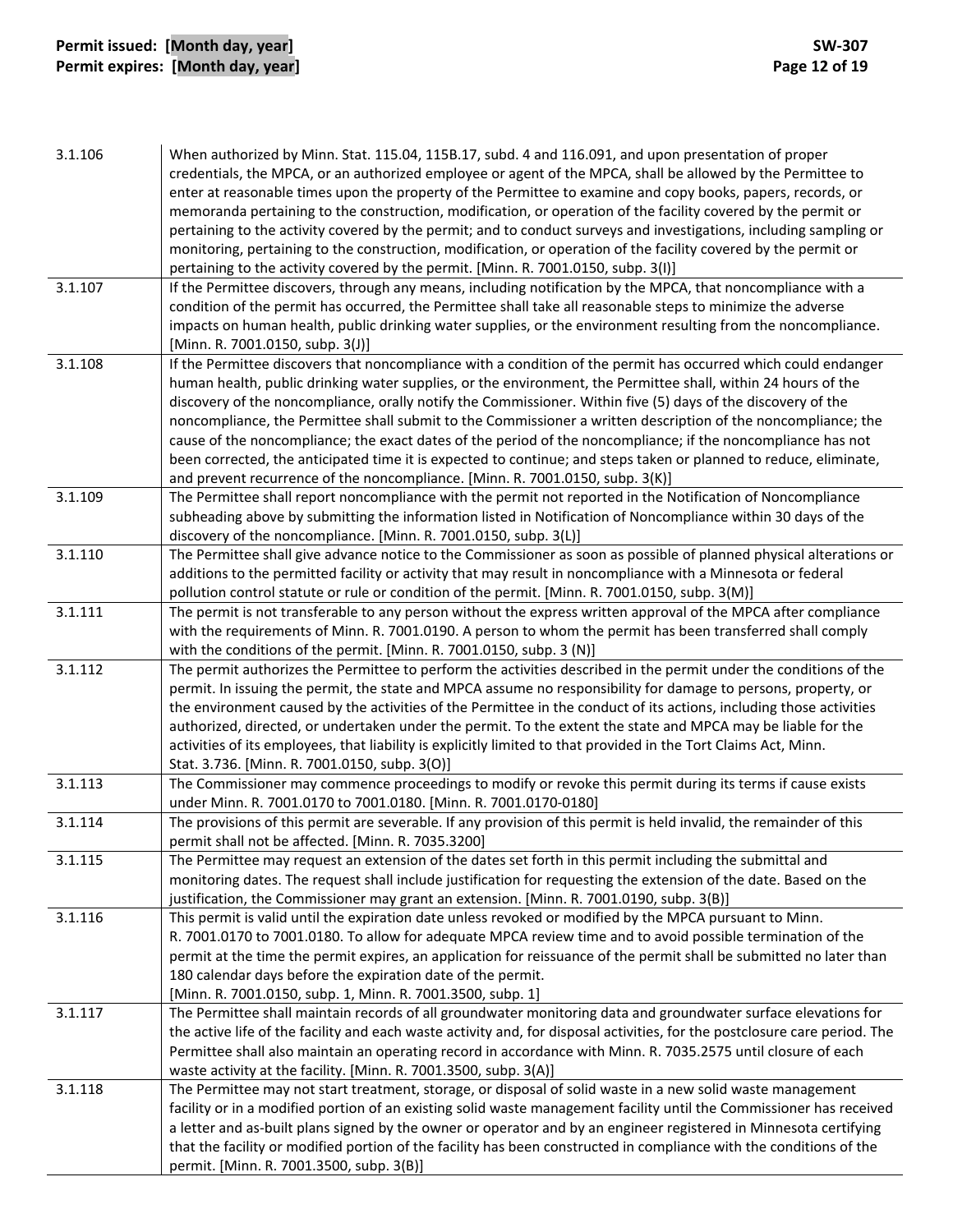| 3.1.119      | The Permittee may not start treatment, storage, or disposal of solid waste in a new solid waste management<br>facility or in a modified portion of an existing solid waste management facility until the Commissioner has<br>inspected the new facility or modified portion of the facility and has provided the owner or operator with a letter<br>stating that the certification submitted is complete and approved. [Minn. R. 7001.3500, subp. 3(B (2))] |
|--------------|-------------------------------------------------------------------------------------------------------------------------------------------------------------------------------------------------------------------------------------------------------------------------------------------------------------------------------------------------------------------------------------------------------------------------------------------------------------|
| 3.1.120      | The Permittee may not start treatment, storage, or disposal of solid waste in a new solid waste management                                                                                                                                                                                                                                                                                                                                                  |
|              | facility or in a modified portion of an existing solid waste management facility until the Commissioner has                                                                                                                                                                                                                                                                                                                                                 |
|              | approved the financial assurance amount and instrument to be used for the facility in accordance with                                                                                                                                                                                                                                                                                                                                                       |
|              | Minn. R. 7035.2665 to 7035.2805. [Minn. R. 7001.3500, subp. 3 (B (3))]                                                                                                                                                                                                                                                                                                                                                                                      |
| <b>MA001</b> | <b>Ash Disposal Area</b>                                                                                                                                                                                                                                                                                                                                                                                                                                    |
| 3.2.1        | <b>Design And Construction Criteria.</b>                                                                                                                                                                                                                                                                                                                                                                                                                    |
| 3.2.2        | The Permittee shall construct or install phases, cells, liners, leachate management system and water monitoring                                                                                                                                                                                                                                                                                                                                             |
|              | system of the municipal solid waste combustor ash landfill in accordance with the approved plans and                                                                                                                                                                                                                                                                                                                                                        |
|              | specification. [Minn. R. 7035.2885, subp. 9]                                                                                                                                                                                                                                                                                                                                                                                                                |
| 3.2.3        | The approved design allows a portion of the waste boundary to be 66 feet of the north property line. With respect                                                                                                                                                                                                                                                                                                                                           |
|              | to groundwater, the north edge of this cell is up gradient. [Minn. R. 7035.2815, subp. 2]                                                                                                                                                                                                                                                                                                                                                                   |
| 3.2.4        | The permittee must evaluate soils intended for use as cover or liner material in accordance with Minn.                                                                                                                                                                                                                                                                                                                                                      |
|              | R. 7035.2815, subp. 8 as specified in Minn. R. 7035.2885, subp. 12. [Minn. R. 7035.2885, subp. 12].                                                                                                                                                                                                                                                                                                                                                         |
|              | [Minn. R. 7035.2815, subp. 8, Minn. R. 7035.2885, subp. 12]                                                                                                                                                                                                                                                                                                                                                                                                 |
| 3.2.5        | The Permittee shall design any proposed future expansion of the disposal area to include a leachate detection,                                                                                                                                                                                                                                                                                                                                              |
|              | collection, and on-site or off-site treatment system in accordance with Minn. R. 7035.2815, subp. 9 as specified in                                                                                                                                                                                                                                                                                                                                         |
|              | Minn. R. 7035.2885, subp. 13. [Minn. R. 7035.2815, subp. 9, Minn. R. 7035.2885, subp. 13]                                                                                                                                                                                                                                                                                                                                                                   |
| 3.2.6        | The Permittee shall design any proposed future expansions or modifications of the combustor ash disposal area in                                                                                                                                                                                                                                                                                                                                            |
|              | accordance with the design requirements outlined in Minn. R. 7035.2885, subp. 9. [Minn. R. 7035.2885, subp. 9]                                                                                                                                                                                                                                                                                                                                              |
| 3.2.7        | The Permittee shall design any proposed future expansion of the disposal area liner in accordance with this permit                                                                                                                                                                                                                                                                                                                                          |
|              | and the design requirements of Minn. R. 7035.2885, subp. 11. [Minn. R. 7035.2885, subp. 11]                                                                                                                                                                                                                                                                                                                                                                 |
| 3.2.8        | The disposal area must be lined in accordance with Minn. R. 7035.2885, subp. 11. At the time of permit                                                                                                                                                                                                                                                                                                                                                      |
|              | issuance, based on the quality of the leachate generated at this facility, and in accordance with Minn.                                                                                                                                                                                                                                                                                                                                                     |
|              | R. 7035.2885, subp. 11, a minimum type N liner is required for this facility. The Permittee has received a                                                                                                                                                                                                                                                                                                                                                  |
|              | variance to use a liner for the construction on the side slopes of the landfill that is equivalent to Minn.                                                                                                                                                                                                                                                                                                                                                 |
|              | R. 7035.2885, subp. 11, paragraph N. This equivalent liner must consist of at least one-foot of re-compacted soil                                                                                                                                                                                                                                                                                                                                           |
|              | with a permeability not greater than 1E-7 cm/sec overlain by a geosynthetic clay liner, overlain by a 60-mil high                                                                                                                                                                                                                                                                                                                                           |
|              | density polyethylene (HDPE) liner, overlain by 12-inches of sand drainage layer with a permeability not less than                                                                                                                                                                                                                                                                                                                                           |
|              | 1E-3 cm/sec. The approved base liner design exceeds the type N design requirements. The base liner will consist                                                                                                                                                                                                                                                                                                                                             |
|              | of two-feet of re-compacted soil with a permeability not greater than 1 E-7 cm/sec, 60-mil HDPE geomembrane,                                                                                                                                                                                                                                                                                                                                                |
|              | geonet, 60-mil HDPE geomembrane, and a 12-inch sand drainage layer with a permeability not less than                                                                                                                                                                                                                                                                                                                                                        |
|              | 1 E -3 cm/s. Additionally these side slope and base liner designs are approved for use in the future construction                                                                                                                                                                                                                                                                                                                                           |
|              | of Center Cell North and Center Cell South. [Minn. R. 7035.2885, subp. 11]                                                                                                                                                                                                                                                                                                                                                                                  |
| 3.2.9        | The Permittee shall design any proposed future expansion of the disposal area cover system in accordance with                                                                                                                                                                                                                                                                                                                                               |
|              | Minn. R. 7035.2885, subp. 10. [Minn. R. 7035.2885, subp. 10]                                                                                                                                                                                                                                                                                                                                                                                                |
| 3.2.10       | The final cover system shall be built in accordance with the approved plans which consist of (from top to bottom):                                                                                                                                                                                                                                                                                                                                          |
|              | - Six-inches of top soil (mulched and seeded with shallow-rooted drought resistant vegetation),                                                                                                                                                                                                                                                                                                                                                             |
|              | - 18-inches of rooting soil                                                                                                                                                                                                                                                                                                                                                                                                                                 |
|              | - Geonet geocomposite drainage layer                                                                                                                                                                                                                                                                                                                                                                                                                        |
|              | -40-mil linear low density polyethylene (LLDPE) geomembrane or equivalent.                                                                                                                                                                                                                                                                                                                                                                                  |
|              |                                                                                                                                                                                                                                                                                                                                                                                                                                                             |
|              | The Permittee has obtained an approved variance to allow for a 3H:1V maximum slope for the final cover system.                                                                                                                                                                                                                                                                                                                                              |
| 3.2.11       | [Minn. R. 7035.2885, subp. 10]<br>The Permittee shall design any proposed expansion of the disposal area to include a water monitoring system in                                                                                                                                                                                                                                                                                                            |
|              |                                                                                                                                                                                                                                                                                                                                                                                                                                                             |
|              | accordance with Minn. R. 7035.2885, subp. 16. [Minn. R. 7035.2885, subp. 16]                                                                                                                                                                                                                                                                                                                                                                                |
| 3.2.12       | The West Cell of the disposal area is closed and has received final cover. No additional waste acceptance or                                                                                                                                                                                                                                                                                                                                                |
|              | disposal is permitted in the West Cell. The final cover system for the West Cell consists of 40-mil LLDPE                                                                                                                                                                                                                                                                                                                                                   |
|              | geomembrane, 12-inch thick sand drainage layer, 12 inches of soil, and six-inches of top soil. The cover system                                                                                                                                                                                                                                                                                                                                             |
|              | has established shallow rooted, drought tolerant grasses. As the phase development of the facility continues a<br>portion of the active Center Cell disposal area will partially overlay a section of the closed West Cell disposal area.                                                                                                                                                                                                                   |
|              | [Minn. R. 7035.2885, subp. 10]                                                                                                                                                                                                                                                                                                                                                                                                                              |
|              |                                                                                                                                                                                                                                                                                                                                                                                                                                                             |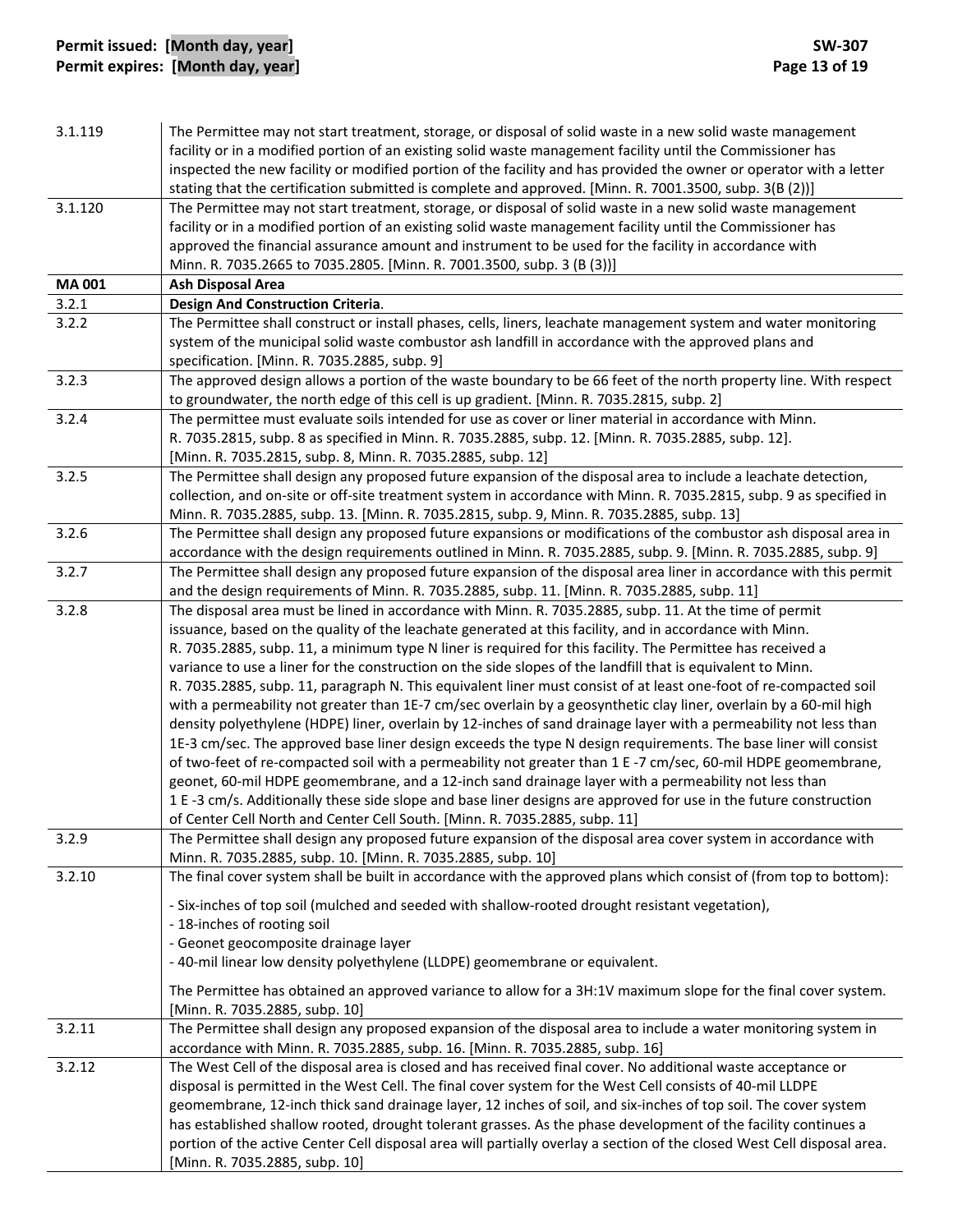# **Permit issued: [Month day, year] SW‐307 Permit expires: [Month day, year] Page 14 of 19**

| 3.2.13 | The closed West Cell disposal area was lined in accordance with Minn. R. 7035.2885 subp. 11. Phases 1, 2, and 3                                                                      |
|--------|--------------------------------------------------------------------------------------------------------------------------------------------------------------------------------------|
|        | were constructed prior to the promulgation of the MSW combustor ash rules. These Phases were constructed                                                                             |
|        | with a 60-mil synthetic membrane and a 12-inch sand drainage layer. Upon promulgation of the MSW combustor                                                                           |
|        | ash rules, the liner design for Phases 4 through 7 was upgraded to meet the design requirements of Minn.                                                                             |
|        | R. 7035.2885 subp. 11, item N based on the quality of the leachate generated at the facility. Portion of Phases 4                                                                    |
|        | through 7 which overlay Phases 1, 2, and 3 were provided with a supplemental composite liner system consisting                                                                       |
|        | of a geosynthetic clay liner topped by a 60-mil synthetic. [Minn. R. 7035.2885, subp. 11]                                                                                            |
| 3.2.14 | <b>Operating And Maintenance Criteria.</b>                                                                                                                                           |
| 3.2.15 | The Permittee may only dispose of municipal solid waste combustor ash, ash contaminated wastes described in                                                                          |
|        | the June 2016 Permit Application described in this permit; such as masks, gloves, filter bags, and air quality control                                                               |
|        | system residuals generated at the NSP Red Wing Steam Plant, the Xcel Energy French Island Plant, or the city of                                                                      |
|        | Red Wing's incinerator. The Permittee must obtain written approval from the commissioner before placing any                                                                          |
|        | other type of material in the ash disposal area. Only those waste determined acceptable, in accordance with                                                                          |
|        | Minn. R. 7035.2885, subp. 3, may be disposed of in the disposal area. [Minn. R. 7035.2885, subp. 3]                                                                                  |
| 3.2.16 | The Permittee shall operate the disposal area in accordance with the approved operations and maintenance                                                                             |
|        | manual, and in accordance with Minn. R. 7035.2885, subp. 15. [Minn. R. 7035.2885, subp. 15]                                                                                          |
| 3.2.17 | The disposal area must be operated by a certified operator, as defined in Minn. R. 7048.0100 to 7048.1300. Per                                                                       |
|        | variance granted on October 24, 1997, the facility may accept ash for disposal on a 24-hour basis and over long                                                                      |
|        | holiday weekends without a certified operator being present. Stockpiled ash must be spread and compacted in                                                                          |
|        | lifts no greater than one foot in depth as soon as practicable by the certified operator on the next business day at                                                                 |
|        | the facility. All operations must conform to state and federal site safety regulations. [Minn. R. 7048.0100-1300]                                                                    |
| 3.2.18 | The Permittee shall place at least three feet of ash, or an MPCA approved alternative insulating material, on any                                                                    |
|        | newly constructed liner by December 1 of each year. If an alternative insulating material is utilized, the Permittee                                                                 |
|        | must install thermocouples in the newly lined area, and must maintain the approved thickness of the insulating                                                                       |
|        | material until the three feet of ash has been placed on the liner. If an alternative insulating material is utilized, the                                                            |
|        | material must be removed prior to the placement of ash to prevent biofouling of the drainage layer. No disposal                                                                      |
|        | may take place on uncovered areas after December 1 without testing the liner integrity and obtaining written                                                                         |
| 3.2.19 | approval from the Commissioner. [Minn. R. 7035.2885, subp. 15(T)]<br>The Permittee shall maintain a run-on control system to prevent flow onto any waste activity area and a run-off |
|        | control system to collect and control flow from the waste activity are for at least the water volume resulting from                                                                  |
|        | a 24-hour, 25-year storm event. [Minn. R. 7035.2885, subp. 16]                                                                                                                       |
| 3.2.20 | The Permittee shall develop the site in phases according to the approved phase development plans and                                                                                 |
|        | specifications. Each phase must contain individual cells that will proved for filling in a manner to achieve final                                                                   |
|        | waste elevations as rapidly as possible. [Minn. R. 7035.2885, subp. 15]                                                                                                              |
| 3.2.21 | The Permittee shall outline each fill phase with grade stakes or another marking method before the deposition of                                                                     |
|        | any waste. [Minn. R. 7035.2885, subp. 15(I)]                                                                                                                                         |
| 3.2.22 | The Permittee shall spread and compact the combustor ash or other approved waste in layers which are one foot                                                                        |
|        | or less in depth before compaction. [Minn. R. 7035.2885, subp. 15(B)]                                                                                                                |
| 3.2.23 | The Permittee must place and compact the combustor ash at a moderate slope to promote drainage off of the fill                                                                       |
|        | area, and to allow for the adequate application of intermittent or intermediate cover.                                                                                               |
|        | [Minn. R. 7035.2885, subp. 15]                                                                                                                                                       |
| 3.2.24 | The Permittee shall maintain a cover system in accordance with Minn. R. 7035.2885, subp. 10.                                                                                         |
|        | [Minn. R. 7035.2885, subp. 10]                                                                                                                                                       |
| 3.2.25 | The Permittee shall maintain suitable cover material at the site. If suitable cover is not available on-site, cover                                                                  |
|        | material must be delivered to and stockpiled at the site. The Commissioner reserves the right to alter the type of                                                                   |
|        | cover and method of placement if problems exist. [Minn. R. 7035.2885, subp. 10]                                                                                                      |
| 3.2.26 | The Permittee shall place intermittent cover on all exposed ash in accordance with the approved plans and                                                                            |
|        | specifications specified in this permit, and in accordance with Minn. R. 7035.2885, subp. 10, item A. The                                                                            |
|        | Permittee may also utilize an Alternative Daily Cover (ADC) as approved by the Commissioner in writing. In all                                                                       |
|        | cases, intermittent cover placement shall be adequate to prevent fugitive dust emissions.                                                                                            |
|        | [Minn. R. 7035.2885, subp. 10(A)]                                                                                                                                                    |
| 3.2.27 | The Permittee shall place intermediate cover on all filled surfaces of the facility where no additional ash will be                                                                  |
|        | deposited within 30 days. The intermediate shall be at least six inches deep if soil or similar material is used, cover                                                              |
|        | the ash completely, and be graded to prevent surface water ponding. [Minn. R. 7035.2885, subp. 10(B)]                                                                                |
|        |                                                                                                                                                                                      |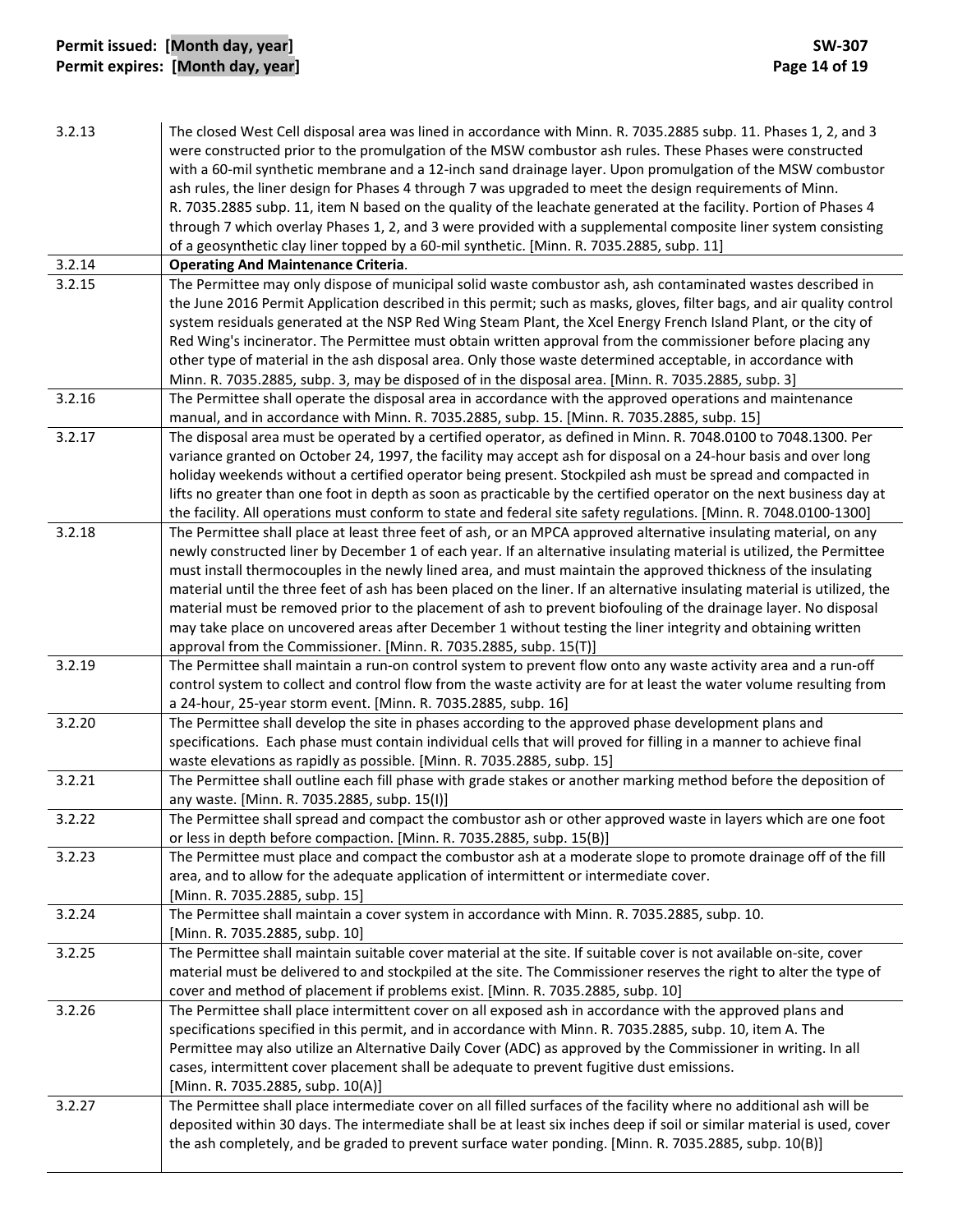| item C. [Minn. R. 7035.2885, subp. 10]<br>3.2.29<br>The Permittee shall maintain the final cover system on all closed portions of the active ash disposal area in<br>accordance with the approved plans and specifications. [Minn. R. 7001.0150]<br>3.2.30<br>The Permittee shall divert surface water drainage around and away from the site operating area. Final cover<br>slopes longer than 200 feet with grades no greater than 4H:1V shall include drainage swales and design features to<br>prevent erosion.<br>The Permittee has obtained an approved variance to allow for final cover with a maximum slope of 3H:1V. Final<br>cover with slopes of 3H:1V shall include drainage terraces every 40 vertical feet in order to prevent erosion.<br>[Minn. R. 7001.0150, Minn. R. 7035.2815, subp. 5(D& E)]<br>3.2.31<br>The Permittee shall maintain the integrity and functionality of the groundwater monitoring network. The<br>Permittee shall operate and maintain the water monitoring system in accordance with the approved plans and<br>specifications, and in accordance with Minn. R. 7035.2885, subp. 16. [Minn. R. 7035.2885, subp. 16]<br>3.2.32<br>The Permittee shall maintain the integrity and functionality of the leachate detection, collection and on-site or off-<br>site treatment system. The Permittee shall also operate and maintain the leachate detection, collection, and on-<br>site or off-site treatment system in accordance with the approved plans and specifications, and in accordance with<br>Minn. R. 7035.2885, subp. 15. [Minn. R. 7035.2885, subp. 15]<br>The Permittee shall identify all trenches or fill areas with permanent markers. [Minn. R. 7035.2885, subp. 15(S)]<br>3.2.33<br>3.2.34<br><b>Monitoring Criteria.</b><br>3.2.35<br>The Permittee shall design, construct, operate, and maintain the disposal area in accordance with Minn.<br>R. 7035.2815, subp. 4 to achieve compliance with the analytical limits set forth in the Sampling and Monitoring<br>Requirements of this permit as specified in Minn. R. 7035.2815, subp. 8. These limits are based upon the<br>Minnesota Department of Health, Health Risk Limits (HRL), Health-Based Values (HBV), Risk Assessment Advice<br>(RAA), and Maximum Contaminate Level (MCL) and replace the standards listed in Minn. R. 7035.2885, subp. 16.<br>[Minn. R. 7035.2885, subp. 16, Minn. R. 7035.2885, subp. 8]<br>3.2.36<br><b>Reporting Criteria.</b><br>The Permittee shall submit routine monitoring results accompanied by information sufficient to establish the<br>3.2.37<br>reliability, precision, and accuracy of the reported values, including the requirements of Minn. R. 7035.2815,<br>subp. 14, item P. The Permittee shall submit the monitoring results to the Commissioner according to the schedule<br>in the Submittal/Action Requirements of this permit. [Minn. R. 7035.2815, subp. 14(P)]<br>3.2.38<br>The Permittee shall submit an annual water and leachate monitoring evaluation report in accordance with<br>Minn. R. 7035.2585 and 7035.2885, subp. 16. The Permittee shall submit the report to the Commissioner, as<br>part of the annual facility report, according to the schedule in the Submittal/Action Requirements of this permit.<br>[Minn. R. 7035.2585, Minn. R. 7035.2815, subp. 16, Minn. R. 7035.2885, subp. 16] | 3.2.28 | The Permittee shall begin closure of each fill phase within 30 days after reaching final permitted waste elevations |
|------------------------------------------------------------------------------------------------------------------------------------------------------------------------------------------------------------------------------------------------------------------------------------------------------------------------------------------------------------------------------------------------------------------------------------------------------------------------------------------------------------------------------------------------------------------------------------------------------------------------------------------------------------------------------------------------------------------------------------------------------------------------------------------------------------------------------------------------------------------------------------------------------------------------------------------------------------------------------------------------------------------------------------------------------------------------------------------------------------------------------------------------------------------------------------------------------------------------------------------------------------------------------------------------------------------------------------------------------------------------------------------------------------------------------------------------------------------------------------------------------------------------------------------------------------------------------------------------------------------------------------------------------------------------------------------------------------------------------------------------------------------------------------------------------------------------------------------------------------------------------------------------------------------------------------------------------------------------------------------------------------------------------------------------------------------------------------------------------------------------------------------------------------------------------------------------------------------------------------------------------------------------------------------------------------------------------------------------------------------------------------------------------------------------------------------------------------------------------------------------------------------------------------------------------------------------------------------------------------------------------------------------------------------------------------------------------------------------------------------------------------------------------------------------------------------------------------------------------------------------------------------------------------------------------------------------------------------------------------------------------------------------------------------------------------------------------------------------------------------------------------------------------------------------------------------------------------------------------------------------------------------------------------------------------------------------------------------------------------------------------------|--------|---------------------------------------------------------------------------------------------------------------------|
|                                                                                                                                                                                                                                                                                                                                                                                                                                                                                                                                                                                                                                                                                                                                                                                                                                                                                                                                                                                                                                                                                                                                                                                                                                                                                                                                                                                                                                                                                                                                                                                                                                                                                                                                                                                                                                                                                                                                                                                                                                                                                                                                                                                                                                                                                                                                                                                                                                                                                                                                                                                                                                                                                                                                                                                                                                                                                                                                                                                                                                                                                                                                                                                                                                                                                                                                                                                    |        | in accordance with the approved plans and specifications, and in accordance with Minn. R. 7035.2885, subp. 10,      |
|                                                                                                                                                                                                                                                                                                                                                                                                                                                                                                                                                                                                                                                                                                                                                                                                                                                                                                                                                                                                                                                                                                                                                                                                                                                                                                                                                                                                                                                                                                                                                                                                                                                                                                                                                                                                                                                                                                                                                                                                                                                                                                                                                                                                                                                                                                                                                                                                                                                                                                                                                                                                                                                                                                                                                                                                                                                                                                                                                                                                                                                                                                                                                                                                                                                                                                                                                                                    |        |                                                                                                                     |
|                                                                                                                                                                                                                                                                                                                                                                                                                                                                                                                                                                                                                                                                                                                                                                                                                                                                                                                                                                                                                                                                                                                                                                                                                                                                                                                                                                                                                                                                                                                                                                                                                                                                                                                                                                                                                                                                                                                                                                                                                                                                                                                                                                                                                                                                                                                                                                                                                                                                                                                                                                                                                                                                                                                                                                                                                                                                                                                                                                                                                                                                                                                                                                                                                                                                                                                                                                                    |        |                                                                                                                     |
|                                                                                                                                                                                                                                                                                                                                                                                                                                                                                                                                                                                                                                                                                                                                                                                                                                                                                                                                                                                                                                                                                                                                                                                                                                                                                                                                                                                                                                                                                                                                                                                                                                                                                                                                                                                                                                                                                                                                                                                                                                                                                                                                                                                                                                                                                                                                                                                                                                                                                                                                                                                                                                                                                                                                                                                                                                                                                                                                                                                                                                                                                                                                                                                                                                                                                                                                                                                    |        |                                                                                                                     |
|                                                                                                                                                                                                                                                                                                                                                                                                                                                                                                                                                                                                                                                                                                                                                                                                                                                                                                                                                                                                                                                                                                                                                                                                                                                                                                                                                                                                                                                                                                                                                                                                                                                                                                                                                                                                                                                                                                                                                                                                                                                                                                                                                                                                                                                                                                                                                                                                                                                                                                                                                                                                                                                                                                                                                                                                                                                                                                                                                                                                                                                                                                                                                                                                                                                                                                                                                                                    |        |                                                                                                                     |
|                                                                                                                                                                                                                                                                                                                                                                                                                                                                                                                                                                                                                                                                                                                                                                                                                                                                                                                                                                                                                                                                                                                                                                                                                                                                                                                                                                                                                                                                                                                                                                                                                                                                                                                                                                                                                                                                                                                                                                                                                                                                                                                                                                                                                                                                                                                                                                                                                                                                                                                                                                                                                                                                                                                                                                                                                                                                                                                                                                                                                                                                                                                                                                                                                                                                                                                                                                                    |        |                                                                                                                     |
|                                                                                                                                                                                                                                                                                                                                                                                                                                                                                                                                                                                                                                                                                                                                                                                                                                                                                                                                                                                                                                                                                                                                                                                                                                                                                                                                                                                                                                                                                                                                                                                                                                                                                                                                                                                                                                                                                                                                                                                                                                                                                                                                                                                                                                                                                                                                                                                                                                                                                                                                                                                                                                                                                                                                                                                                                                                                                                                                                                                                                                                                                                                                                                                                                                                                                                                                                                                    |        |                                                                                                                     |
|                                                                                                                                                                                                                                                                                                                                                                                                                                                                                                                                                                                                                                                                                                                                                                                                                                                                                                                                                                                                                                                                                                                                                                                                                                                                                                                                                                                                                                                                                                                                                                                                                                                                                                                                                                                                                                                                                                                                                                                                                                                                                                                                                                                                                                                                                                                                                                                                                                                                                                                                                                                                                                                                                                                                                                                                                                                                                                                                                                                                                                                                                                                                                                                                                                                                                                                                                                                    |        |                                                                                                                     |
|                                                                                                                                                                                                                                                                                                                                                                                                                                                                                                                                                                                                                                                                                                                                                                                                                                                                                                                                                                                                                                                                                                                                                                                                                                                                                                                                                                                                                                                                                                                                                                                                                                                                                                                                                                                                                                                                                                                                                                                                                                                                                                                                                                                                                                                                                                                                                                                                                                                                                                                                                                                                                                                                                                                                                                                                                                                                                                                                                                                                                                                                                                                                                                                                                                                                                                                                                                                    |        |                                                                                                                     |
|                                                                                                                                                                                                                                                                                                                                                                                                                                                                                                                                                                                                                                                                                                                                                                                                                                                                                                                                                                                                                                                                                                                                                                                                                                                                                                                                                                                                                                                                                                                                                                                                                                                                                                                                                                                                                                                                                                                                                                                                                                                                                                                                                                                                                                                                                                                                                                                                                                                                                                                                                                                                                                                                                                                                                                                                                                                                                                                                                                                                                                                                                                                                                                                                                                                                                                                                                                                    |        |                                                                                                                     |
|                                                                                                                                                                                                                                                                                                                                                                                                                                                                                                                                                                                                                                                                                                                                                                                                                                                                                                                                                                                                                                                                                                                                                                                                                                                                                                                                                                                                                                                                                                                                                                                                                                                                                                                                                                                                                                                                                                                                                                                                                                                                                                                                                                                                                                                                                                                                                                                                                                                                                                                                                                                                                                                                                                                                                                                                                                                                                                                                                                                                                                                                                                                                                                                                                                                                                                                                                                                    |        |                                                                                                                     |
|                                                                                                                                                                                                                                                                                                                                                                                                                                                                                                                                                                                                                                                                                                                                                                                                                                                                                                                                                                                                                                                                                                                                                                                                                                                                                                                                                                                                                                                                                                                                                                                                                                                                                                                                                                                                                                                                                                                                                                                                                                                                                                                                                                                                                                                                                                                                                                                                                                                                                                                                                                                                                                                                                                                                                                                                                                                                                                                                                                                                                                                                                                                                                                                                                                                                                                                                                                                    |        |                                                                                                                     |
|                                                                                                                                                                                                                                                                                                                                                                                                                                                                                                                                                                                                                                                                                                                                                                                                                                                                                                                                                                                                                                                                                                                                                                                                                                                                                                                                                                                                                                                                                                                                                                                                                                                                                                                                                                                                                                                                                                                                                                                                                                                                                                                                                                                                                                                                                                                                                                                                                                                                                                                                                                                                                                                                                                                                                                                                                                                                                                                                                                                                                                                                                                                                                                                                                                                                                                                                                                                    |        |                                                                                                                     |
|                                                                                                                                                                                                                                                                                                                                                                                                                                                                                                                                                                                                                                                                                                                                                                                                                                                                                                                                                                                                                                                                                                                                                                                                                                                                                                                                                                                                                                                                                                                                                                                                                                                                                                                                                                                                                                                                                                                                                                                                                                                                                                                                                                                                                                                                                                                                                                                                                                                                                                                                                                                                                                                                                                                                                                                                                                                                                                                                                                                                                                                                                                                                                                                                                                                                                                                                                                                    |        |                                                                                                                     |
|                                                                                                                                                                                                                                                                                                                                                                                                                                                                                                                                                                                                                                                                                                                                                                                                                                                                                                                                                                                                                                                                                                                                                                                                                                                                                                                                                                                                                                                                                                                                                                                                                                                                                                                                                                                                                                                                                                                                                                                                                                                                                                                                                                                                                                                                                                                                                                                                                                                                                                                                                                                                                                                                                                                                                                                                                                                                                                                                                                                                                                                                                                                                                                                                                                                                                                                                                                                    |        |                                                                                                                     |
|                                                                                                                                                                                                                                                                                                                                                                                                                                                                                                                                                                                                                                                                                                                                                                                                                                                                                                                                                                                                                                                                                                                                                                                                                                                                                                                                                                                                                                                                                                                                                                                                                                                                                                                                                                                                                                                                                                                                                                                                                                                                                                                                                                                                                                                                                                                                                                                                                                                                                                                                                                                                                                                                                                                                                                                                                                                                                                                                                                                                                                                                                                                                                                                                                                                                                                                                                                                    |        |                                                                                                                     |
|                                                                                                                                                                                                                                                                                                                                                                                                                                                                                                                                                                                                                                                                                                                                                                                                                                                                                                                                                                                                                                                                                                                                                                                                                                                                                                                                                                                                                                                                                                                                                                                                                                                                                                                                                                                                                                                                                                                                                                                                                                                                                                                                                                                                                                                                                                                                                                                                                                                                                                                                                                                                                                                                                                                                                                                                                                                                                                                                                                                                                                                                                                                                                                                                                                                                                                                                                                                    |        |                                                                                                                     |
|                                                                                                                                                                                                                                                                                                                                                                                                                                                                                                                                                                                                                                                                                                                                                                                                                                                                                                                                                                                                                                                                                                                                                                                                                                                                                                                                                                                                                                                                                                                                                                                                                                                                                                                                                                                                                                                                                                                                                                                                                                                                                                                                                                                                                                                                                                                                                                                                                                                                                                                                                                                                                                                                                                                                                                                                                                                                                                                                                                                                                                                                                                                                                                                                                                                                                                                                                                                    |        |                                                                                                                     |
|                                                                                                                                                                                                                                                                                                                                                                                                                                                                                                                                                                                                                                                                                                                                                                                                                                                                                                                                                                                                                                                                                                                                                                                                                                                                                                                                                                                                                                                                                                                                                                                                                                                                                                                                                                                                                                                                                                                                                                                                                                                                                                                                                                                                                                                                                                                                                                                                                                                                                                                                                                                                                                                                                                                                                                                                                                                                                                                                                                                                                                                                                                                                                                                                                                                                                                                                                                                    |        |                                                                                                                     |
|                                                                                                                                                                                                                                                                                                                                                                                                                                                                                                                                                                                                                                                                                                                                                                                                                                                                                                                                                                                                                                                                                                                                                                                                                                                                                                                                                                                                                                                                                                                                                                                                                                                                                                                                                                                                                                                                                                                                                                                                                                                                                                                                                                                                                                                                                                                                                                                                                                                                                                                                                                                                                                                                                                                                                                                                                                                                                                                                                                                                                                                                                                                                                                                                                                                                                                                                                                                    |        |                                                                                                                     |
|                                                                                                                                                                                                                                                                                                                                                                                                                                                                                                                                                                                                                                                                                                                                                                                                                                                                                                                                                                                                                                                                                                                                                                                                                                                                                                                                                                                                                                                                                                                                                                                                                                                                                                                                                                                                                                                                                                                                                                                                                                                                                                                                                                                                                                                                                                                                                                                                                                                                                                                                                                                                                                                                                                                                                                                                                                                                                                                                                                                                                                                                                                                                                                                                                                                                                                                                                                                    |        |                                                                                                                     |
|                                                                                                                                                                                                                                                                                                                                                                                                                                                                                                                                                                                                                                                                                                                                                                                                                                                                                                                                                                                                                                                                                                                                                                                                                                                                                                                                                                                                                                                                                                                                                                                                                                                                                                                                                                                                                                                                                                                                                                                                                                                                                                                                                                                                                                                                                                                                                                                                                                                                                                                                                                                                                                                                                                                                                                                                                                                                                                                                                                                                                                                                                                                                                                                                                                                                                                                                                                                    |        |                                                                                                                     |
|                                                                                                                                                                                                                                                                                                                                                                                                                                                                                                                                                                                                                                                                                                                                                                                                                                                                                                                                                                                                                                                                                                                                                                                                                                                                                                                                                                                                                                                                                                                                                                                                                                                                                                                                                                                                                                                                                                                                                                                                                                                                                                                                                                                                                                                                                                                                                                                                                                                                                                                                                                                                                                                                                                                                                                                                                                                                                                                                                                                                                                                                                                                                                                                                                                                                                                                                                                                    |        |                                                                                                                     |
|                                                                                                                                                                                                                                                                                                                                                                                                                                                                                                                                                                                                                                                                                                                                                                                                                                                                                                                                                                                                                                                                                                                                                                                                                                                                                                                                                                                                                                                                                                                                                                                                                                                                                                                                                                                                                                                                                                                                                                                                                                                                                                                                                                                                                                                                                                                                                                                                                                                                                                                                                                                                                                                                                                                                                                                                                                                                                                                                                                                                                                                                                                                                                                                                                                                                                                                                                                                    |        |                                                                                                                     |
|                                                                                                                                                                                                                                                                                                                                                                                                                                                                                                                                                                                                                                                                                                                                                                                                                                                                                                                                                                                                                                                                                                                                                                                                                                                                                                                                                                                                                                                                                                                                                                                                                                                                                                                                                                                                                                                                                                                                                                                                                                                                                                                                                                                                                                                                                                                                                                                                                                                                                                                                                                                                                                                                                                                                                                                                                                                                                                                                                                                                                                                                                                                                                                                                                                                                                                                                                                                    |        |                                                                                                                     |
|                                                                                                                                                                                                                                                                                                                                                                                                                                                                                                                                                                                                                                                                                                                                                                                                                                                                                                                                                                                                                                                                                                                                                                                                                                                                                                                                                                                                                                                                                                                                                                                                                                                                                                                                                                                                                                                                                                                                                                                                                                                                                                                                                                                                                                                                                                                                                                                                                                                                                                                                                                                                                                                                                                                                                                                                                                                                                                                                                                                                                                                                                                                                                                                                                                                                                                                                                                                    |        |                                                                                                                     |
|                                                                                                                                                                                                                                                                                                                                                                                                                                                                                                                                                                                                                                                                                                                                                                                                                                                                                                                                                                                                                                                                                                                                                                                                                                                                                                                                                                                                                                                                                                                                                                                                                                                                                                                                                                                                                                                                                                                                                                                                                                                                                                                                                                                                                                                                                                                                                                                                                                                                                                                                                                                                                                                                                                                                                                                                                                                                                                                                                                                                                                                                                                                                                                                                                                                                                                                                                                                    |        |                                                                                                                     |
|                                                                                                                                                                                                                                                                                                                                                                                                                                                                                                                                                                                                                                                                                                                                                                                                                                                                                                                                                                                                                                                                                                                                                                                                                                                                                                                                                                                                                                                                                                                                                                                                                                                                                                                                                                                                                                                                                                                                                                                                                                                                                                                                                                                                                                                                                                                                                                                                                                                                                                                                                                                                                                                                                                                                                                                                                                                                                                                                                                                                                                                                                                                                                                                                                                                                                                                                                                                    |        |                                                                                                                     |
|                                                                                                                                                                                                                                                                                                                                                                                                                                                                                                                                                                                                                                                                                                                                                                                                                                                                                                                                                                                                                                                                                                                                                                                                                                                                                                                                                                                                                                                                                                                                                                                                                                                                                                                                                                                                                                                                                                                                                                                                                                                                                                                                                                                                                                                                                                                                                                                                                                                                                                                                                                                                                                                                                                                                                                                                                                                                                                                                                                                                                                                                                                                                                                                                                                                                                                                                                                                    |        |                                                                                                                     |
|                                                                                                                                                                                                                                                                                                                                                                                                                                                                                                                                                                                                                                                                                                                                                                                                                                                                                                                                                                                                                                                                                                                                                                                                                                                                                                                                                                                                                                                                                                                                                                                                                                                                                                                                                                                                                                                                                                                                                                                                                                                                                                                                                                                                                                                                                                                                                                                                                                                                                                                                                                                                                                                                                                                                                                                                                                                                                                                                                                                                                                                                                                                                                                                                                                                                                                                                                                                    |        |                                                                                                                     |
|                                                                                                                                                                                                                                                                                                                                                                                                                                                                                                                                                                                                                                                                                                                                                                                                                                                                                                                                                                                                                                                                                                                                                                                                                                                                                                                                                                                                                                                                                                                                                                                                                                                                                                                                                                                                                                                                                                                                                                                                                                                                                                                                                                                                                                                                                                                                                                                                                                                                                                                                                                                                                                                                                                                                                                                                                                                                                                                                                                                                                                                                                                                                                                                                                                                                                                                                                                                    |        |                                                                                                                     |
|                                                                                                                                                                                                                                                                                                                                                                                                                                                                                                                                                                                                                                                                                                                                                                                                                                                                                                                                                                                                                                                                                                                                                                                                                                                                                                                                                                                                                                                                                                                                                                                                                                                                                                                                                                                                                                                                                                                                                                                                                                                                                                                                                                                                                                                                                                                                                                                                                                                                                                                                                                                                                                                                                                                                                                                                                                                                                                                                                                                                                                                                                                                                                                                                                                                                                                                                                                                    |        |                                                                                                                     |
|                                                                                                                                                                                                                                                                                                                                                                                                                                                                                                                                                                                                                                                                                                                                                                                                                                                                                                                                                                                                                                                                                                                                                                                                                                                                                                                                                                                                                                                                                                                                                                                                                                                                                                                                                                                                                                                                                                                                                                                                                                                                                                                                                                                                                                                                                                                                                                                                                                                                                                                                                                                                                                                                                                                                                                                                                                                                                                                                                                                                                                                                                                                                                                                                                                                                                                                                                                                    |        |                                                                                                                     |
|                                                                                                                                                                                                                                                                                                                                                                                                                                                                                                                                                                                                                                                                                                                                                                                                                                                                                                                                                                                                                                                                                                                                                                                                                                                                                                                                                                                                                                                                                                                                                                                                                                                                                                                                                                                                                                                                                                                                                                                                                                                                                                                                                                                                                                                                                                                                                                                                                                                                                                                                                                                                                                                                                                                                                                                                                                                                                                                                                                                                                                                                                                                                                                                                                                                                                                                                                                                    |        |                                                                                                                     |
|                                                                                                                                                                                                                                                                                                                                                                                                                                                                                                                                                                                                                                                                                                                                                                                                                                                                                                                                                                                                                                                                                                                                                                                                                                                                                                                                                                                                                                                                                                                                                                                                                                                                                                                                                                                                                                                                                                                                                                                                                                                                                                                                                                                                                                                                                                                                                                                                                                                                                                                                                                                                                                                                                                                                                                                                                                                                                                                                                                                                                                                                                                                                                                                                                                                                                                                                                                                    | 3.2.39 | <b>Financial Criteria.</b>                                                                                          |
| The Permittee shall establish and maintain financial assurance in accordance with Minn. R. 7035.2665 to<br>3.2.40                                                                                                                                                                                                                                                                                                                                                                                                                                                                                                                                                                                                                                                                                                                                                                                                                                                                                                                                                                                                                                                                                                                                                                                                                                                                                                                                                                                                                                                                                                                                                                                                                                                                                                                                                                                                                                                                                                                                                                                                                                                                                                                                                                                                                                                                                                                                                                                                                                                                                                                                                                                                                                                                                                                                                                                                                                                                                                                                                                                                                                                                                                                                                                                                                                                                  |        |                                                                                                                     |
|                                                                                                                                                                                                                                                                                                                                                                                                                                                                                                                                                                                                                                                                                                                                                                                                                                                                                                                                                                                                                                                                                                                                                                                                                                                                                                                                                                                                                                                                                                                                                                                                                                                                                                                                                                                                                                                                                                                                                                                                                                                                                                                                                                                                                                                                                                                                                                                                                                                                                                                                                                                                                                                                                                                                                                                                                                                                                                                                                                                                                                                                                                                                                                                                                                                                                                                                                                                    |        | 7035.2805. [Minn. R. 7035.2665]                                                                                     |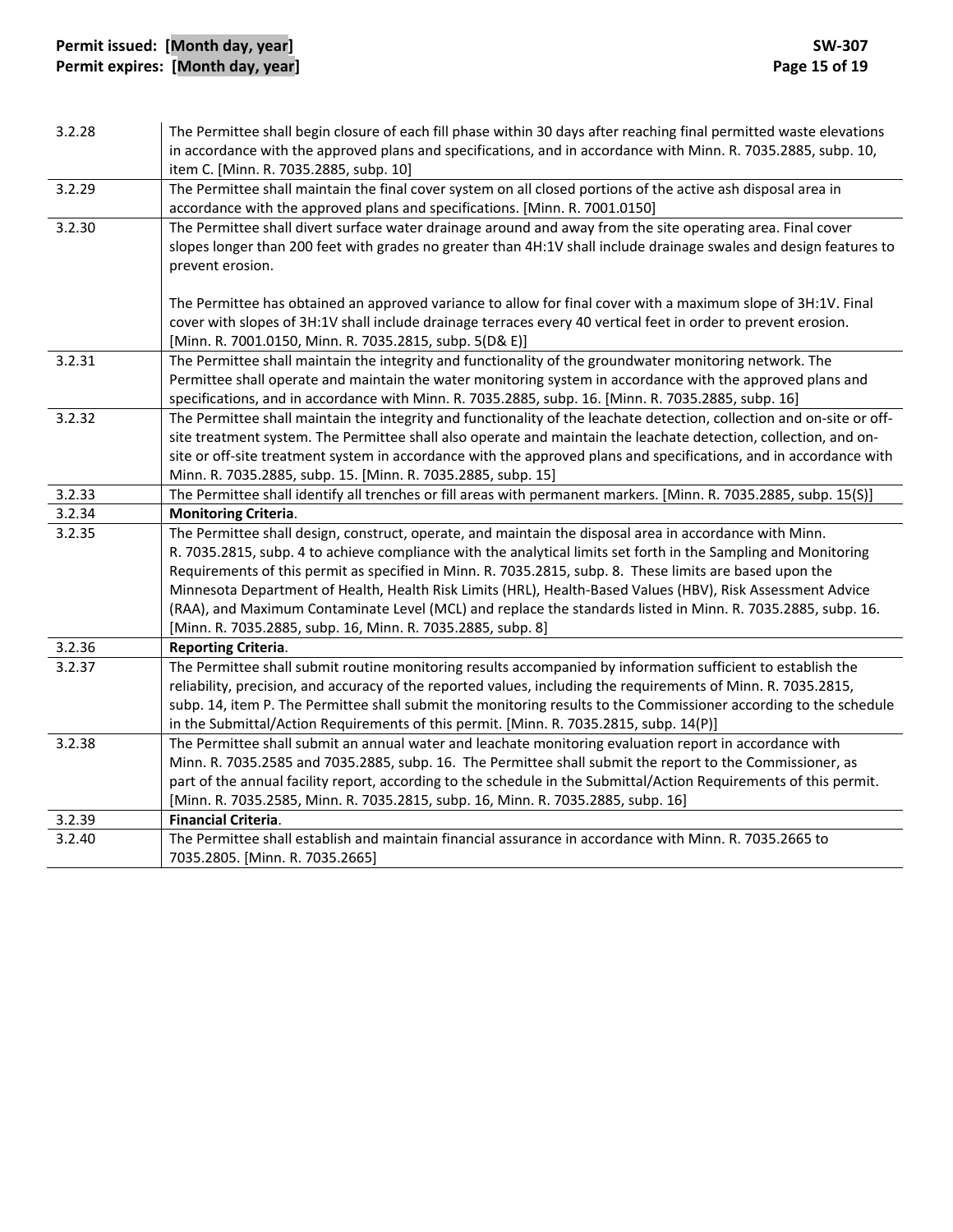### **4. Waste capacity table**

| Waste<br>activity     | ID     | <b>Status</b>       | Permitted<br>area | Permitted<br>area units | Permitted<br>capacity | <b>Permitted</b><br>capacity (Units) | <b>Design</b><br>capacity | <b>Design</b><br>capacity (Units) |
|-----------------------|--------|---------------------|-------------------|-------------------------|-----------------------|--------------------------------------|---------------------------|-----------------------------------|
| MSW Ash Land Disposal | MA 001 | Active,<br>Existing | 26                | acre                    | 2434800               | yd3                                  | 2434800                   | vd3                               |

### **5. Submittal/Action requirements**

| <b>SW-307</b> | NSP - Red Wing Ash Disposal Facility                                                                              |
|---------------|-------------------------------------------------------------------------------------------------------------------|
| 5.1.1         | The Permittee shall submit an annual facility report: Due annually, by the 1st of February. [Minn. R. 7035.2585]  |
| 5.1.2         | The Permittee shall submit a spring water monitoring report: Due annually, by the 30th of June.                   |
|               | [Minn. R. 7035.2815, subp. 14(P)]                                                                                 |
| 5.1.3         | The Permittee shall submit a summer water monitoring report: Due annually, by the 30th of September.              |
|               | [Minn. R. 7035.2815, subp. 14(P)]                                                                                 |
| 5.1.4         | The Permittee shall submit an autumn water monitoring report: Due annually, by the 1st of February.               |
|               | [Minn. R. 7035.2815, subp. 14(P)]                                                                                 |
| 5.1.5         | The Permittee shall submit annual water monitoring evaluation report: Due annually, by the 1st of February.       |
|               | [Minn. R. 7035.2815, subp. 14(Q)]                                                                                 |
| 5.1.6         | At a minimum of 180 days before the expiration date of this Permit, the Permittee shall submit an application for |
|               | permit reissuance: Due 3472 calendar days after Permit Issuance Date. [Minn. R. 7001.0040, subp. 3]               |

# **6. Monitoring stations**

| <b>Monitoring type</b> | <b>Station name</b>        | <b>Status</b>     |
|------------------------|----------------------------|-------------------|
| Groundwater            | $B-1$                      | Active / Existing |
| Groundwater            | $C-1$                      | Active / Existing |
| Groundwater            | $C-2$                      | Active / Existing |
| Groundwater            | $D-1$                      | Active / Existing |
| Groundwater            | $D-2$                      | Active / Existing |
| Groundwater            | $E-1$                      | Active / Existing |
| Groundwater            | $MW-1$                     | Active / Existing |
| Groundwater            | MW-102                     | Active / Existing |
| Groundwater            | MW-103                     | Active / Existing |
| Groundwater            | MW-104                     | Active / Existing |
| Groundwater            | MW-105                     | Active / Existing |
| Groundwater            | MW-106                     | Active / Existing |
| Groundwater            | $MW-2$                     | Active / Existing |
| Groundwater            | MW-202                     | Active / Existing |
| Groundwater            | $MW-3$                     | Active / Existing |
| Groundwater            | $P-1$                      | Active / Existing |
| Groundwater            | $P-2$                      | Active / Existing |
| Groundwater            | $P-3$                      | Active / Existing |
| Liner Leak Detection   | Lysimeter                  | Active / Existing |
| Surface Water          | <b>Sedimentation Basin</b> | Active / Existing |
| <b>Waste Stream</b>    | Leachate Tank              | Active / Existing |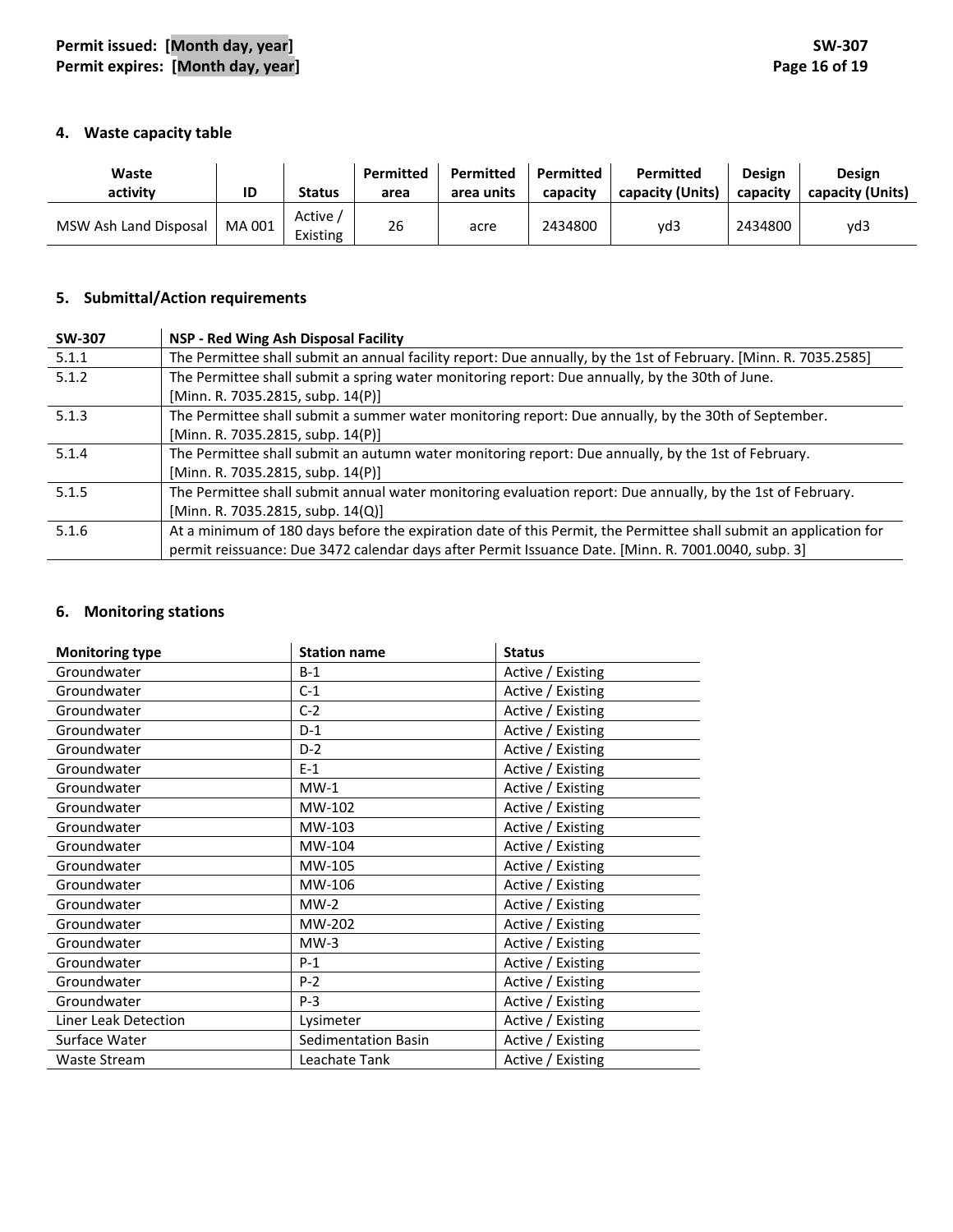## **7. Monitoring groups**

| <b>Type</b>                          | <b>Name</b>            | <b>Group description</b> | <b>Assigned stations</b>          |
|--------------------------------------|------------------------|--------------------------|-----------------------------------|
|                                      | Groundwater            | Summer Groundwater       |                                   |
| <b>Ground Water Monitoring Group</b> | Sampling Group 1       | <b>Sampling</b>          | MW-105, P-2, P-3                  |
|                                      |                        |                          | B-1, C-1, D-1, E-1, MW-1, MW-102, |
|                                      | Groundwater            | Quarterly                | MW-103, MW-104, MW-106, MW-2,     |
| <b>Ground Water Monitoring Group</b> | Sampling Group 2       | Groundwater Sampling     | MW-202                            |
|                                      | Leachate and Lysimeter | Leachate and Lysimeter   |                                   |
| Leachate Monitoring Group            | Sampling Group         | Sampling                 | Leachate Tank, Lysimeter          |
|                                      | Sedimentation Basin    | Sedimentation Basin      |                                   |
| Surface Water Monitoring Group       | Sampling Group         | Sampling                 | Sedimentation Basin               |

## **8. Sampling and monitoring requirements**

|                 | Group       |                               |            |       |            |                |
|-----------------|-------------|-------------------------------|------------|-------|------------|----------------|
| <b>Type</b>     | code        | Parameter                     | <b>CAS</b> | Limit | Unit       | Sampling freq. |
| Groundwater     |             |                               |            |       |            |                |
| <b>Sampling</b> |             |                               |            |       |            |                |
| Group 1         |             |                               |            |       |            |                |
| 8.1.1           | CAGR        | Alkalinity, Total as CaCO3    | $T-005$    |       | ug/L       | Jul            |
|                 |             | Nitrite Plus Nitrate,         |            |       |            |                |
| 8.1.2           | <b>CAGR</b> | Total (as N)                  | C005       |       | ug/L       | Jul            |
|                 |             | Nitrogen, Ammonia,            |            |       |            |                |
| 8.1.3           | <b>CAGR</b> | Total (as N)                  | 7664-41-7  |       | ug/L       | Jul            |
| 8.1.4           | <b>CAGR</b> | Solids, Total Dissolved (TDS) | C010       |       | ug/L       | Jul            |
| 8.1.5           | CAGR        | Solids, Total Suspended (TSS) | C009       |       | <b>NTU</b> | Jul            |
| 8.1.6           | CAGR        | Chloride                      | 16887-00-6 |       | ug/L       | Jul            |
| 8.1.7           | CAGR        | Sulfate                       | 14808-79-8 |       | ug/L       | Jul            |
| 8.1.8           | CAGR        | Arsenic                       | 7440-38-2  | 2.5   | ug/L       | Jul            |
| 8.1.9           | CAGR        | <b>Barium</b>                 | 7440-39-3  | 500   | ug/L       | Jul            |
| 8.1.10          | <b>CAGR</b> | Aluminum                      | 7429-90-5  |       | ug/L       | Jul            |
| 8.1.11          | <b>CAGR</b> | Boron                         | 7440-42-8  | 250   | ug/L       | Jul            |
| 8.1.12          | CAGR        | Cadmium                       | 7440-43-9  | .125  | ug/L       | Jul            |
| 8.1.13          | CAGR        | Calcium                       | 7440-70-2  |       | ug/L       | Jul            |
| 8.1.14          | CAGR        | Chromium, Total (as Cr)       | 7440-47-3  | 25    | ug/L       | Jul            |
| 8.1.15          | CAGR        | Copper                        | 7440-50-8  | 250   | ug/L       | Jul            |
| 8.1.16          | CAGR        | Iron                          | 7439-89-6  |       | ug/L       | Jul            |
| 8.1.17          | CAGR        | Lead                          | 7439-92-1  | 3.75  | ug/L       | Jul            |
| 8.1.18          | <b>CAGR</b> | Magnesium                     | 7439-95-4  |       | ug/L       | Jul            |
| 8.1.19          | CAGR        | Manganese                     | 7439-96-5  | 25    | ug/L       | Jul            |
| 8.1.20          | CAGR        | Mercury                       | 7439-97-6  | .5    | ug/L       | Jul            |
| 8.1.21          | CAGR        | Nickel                        | 7440-02-0  | 25    | ug/L       | Jul            |
| 8.1.22          | CAGR        | Potassium                     | 7440-09-7  |       | ug/L       | Jul            |
| 8.1.23          | CAGR        | Selenium                      | 7782-49-2  | 7.5   | ug/L       | Jul            |
| 8.1.24          | CAGR        | Tin                           | 7440-31-5  | 1000  | ug/L       | Jul            |
| 8.1.25          | CAGR        | Zinc                          | 7440-66-6  | 500   | ug/L       | Jul            |
| 8.1.26          | None        | Silver                        | 7440-22-4  | 7.5   | ug/L       |                |
| 8.1.27          | None        | Sodium                        | 7440-23-5  |       | ug/L       |                |
| 8.1.28          | <b>PHYS</b> | Eh (Oxidation potential)      | 4          |       | mV         | Jul            |
| 8.1.29          | PHYS        | Oxygen, Dissolved             | 7782-44-7  |       | ug/L       | Jul            |
| 8.1.30          | <b>PHYS</b> | pH                            | C006       |       | SU         | Jul            |
| 8.1.31          | <b>PHYS</b> | <b>Specific Conductance</b>   | $C-011$    |       | umhos/cm   | Jul            |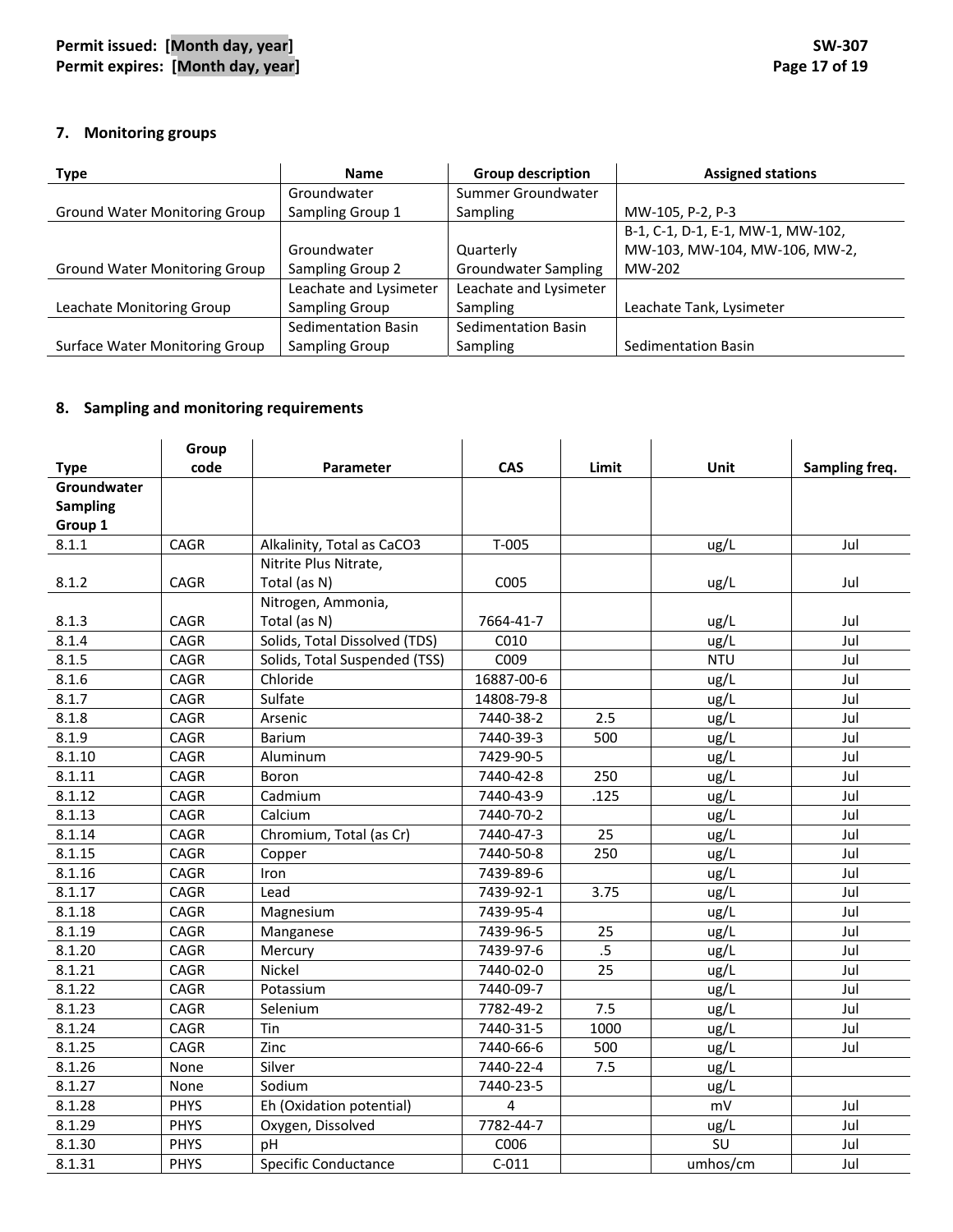# **Permit issued: [Month day, year] SW‐307 Permit expires: [Month day, year] Page 18 of 19**

|                 | Group       |                                |                |        |            |                |
|-----------------|-------------|--------------------------------|----------------|--------|------------|----------------|
| <b>Type</b>     | code        | <b>Parameter</b>               | CAS            | Limit  | Unit       | Sampling freq. |
|                 |             | <b>Static Water Level</b>      |                |        |            |                |
| 8.1.32          | <b>PHYS</b> | (Elevation, MSL)               | PCA-001        |        | ft msl     | Jul            |
| 8.1.33          | <b>PHYS</b> | Temperature                    | $T-121$        |        | degrees C  | Jul            |
| 8.1.34          | <b>PHYS</b> | Color                          | M002           |        | SU         | Jul            |
| 8.1.35          | <b>PHYS</b> | pH, Field                      | C006           |        | SU         | Jul            |
|                 |             |                                |                |        |            |                |
| Groundwater     |             |                                |                |        |            |                |
| <b>Sampling</b> |             |                                |                |        |            |                |
| Group 2         |             |                                |                |        |            |                |
| 8.2.1           | CAGR        | Alkalinity, Total as CaCO3     | $T-005$        |        | ug/L       | Apr, Jul, Oct  |
|                 |             | Nitrite Plus Nitrate,          |                |        |            |                |
| 8.2.2           | CAGR        | Total (as N)                   | C005           |        | ug/L       | Apr, Jul, Oct  |
|                 |             | Nitrogen, Ammonia,             |                |        |            |                |
| 8.2.3           | CAGR        | Total (as N)                   | 7664-41-7      |        | ug/L       | Apr, Jul, Oct  |
| 8.2.4           | CAGR        | Solids, Total Dissolved (TDS)  | C010           |        | ug/L       | Apr, Jul, Oct  |
| 8.2.5           | CAGR        | Solids, Total Suspended (TSS)  | C009           |        | <b>NTU</b> | Apr, Jul, Oct  |
| 8.2.6           | CAGR        | Chloride                       | 16887-00-6     |        | ug/L       | Apr, Jul, Oct  |
| 8.2.7           | CAGR        | Sulfate                        | 14808-79-8     |        | ug/L       | Apr, Jul, Oct  |
| 8.2.8           | CAGR        | Arsenic                        | 7440-38-2      | 2.5    | ug/L       | Apr, Jul, Oct  |
| 8.2.9           | CAGR        | Barium                         | 7440-39-3      | 500    | ug/L       | Apr, Jul, Oct  |
| 8.2.10          | CAGR        | Aluminum                       | 7429-90-5      |        | ug/L       | Apr, Jul, Oct  |
| 8.2.11          | CAGR        | Boron                          | 7440-42-8      | 250    | ug/L       | Apr, Jul, Oct  |
| 8.2.12          | CAGR        | Cadmium                        | 7440-43-9      | .125   | ug/L       | Apr, Jul, Oct  |
| 8.2.13          | CAGR        | Calcium                        | 7440-70-2      |        | ug/L       | Apr, Jul, Oct  |
| 8.2.14          | CAGR        | Chromium, Total (as Cr)        | 7440-47-3      | 25     | ug/L       | Apr, Jul, Oct  |
| 8.2.15          | CAGR        | Copper                         | 7440-50-8      | 250    | ug/L       | Apr, Jul, Oct  |
| 8.2.16          | CAGR        | Iron                           | 7439-89-6      |        | ug/L       | Apr, Jul, Oct  |
| 8.2.17          | CAGR        | Lead                           | 7439-92-1      | 3.75   | ug/L       | Apr, Jul, Oct  |
| 8.2.18          | CAGR        | Magnesium                      | 7439-95-4      |        | ug/L       | Apr, Jul, Oct  |
| 8.2.19          | <b>CAGR</b> | Manganese                      | 7439-96-5      | 25     | ug/L       | Apr, Jul, Oct  |
| 8.2.20          | CAGR        | Mercury                        | 7439-97-6      | $.5\,$ | ug/L       | Apr, Jul, Oct  |
| 8.2.21          | CAGR        | <b>Nickel</b>                  | 7440-02-0      | 25     | ug/L       | Apr, Jul, Oct  |
| 8.2.22          | CAGR        | Potassium                      | 7440-09-7      |        | ug/L       | Apr, Jul, Oct  |
| 8.2.23          | CAGR        | Selenium                       | 7782-49-2      | 7.5    | ug/L       | Apr, Jul, Oct  |
| 8.2.24          | CAGR        | Tin                            | 7440-31-5      | 1000   | ug/L       | Apr, Jul, Oct  |
| 8.2.25          | CAGR        | Zinc                           | 7440-66-6      | 500    | ug/L       | Apr, Jul, Oct  |
| 8.2.26          | None        | Silver                         | 7440-22-4      | 7.5    | ug/L       |                |
| 8.2.27          | None        | Sodium                         | 7440-23-5      |        | ug/L       |                |
| 8.2.28          | <b>PHYS</b> | Eh (Oxidation potential)       | 4              |        | mV         | Apr, Jul, Oct  |
| 8.2.29          | <b>PHYS</b> | Oxygen, Dissolved              | 7782-44-7      |        | ug/L       | Apr, Jul, Oct  |
| 8.2.30          | <b>PHYS</b> | pH                             | C006           |        | SU         | Apr, Jul, Oct  |
| 8.2.31          | <b>PHYS</b> | <b>Specific Conductance</b>    | $C-011$        |        | umhos/cm   | Apr, Jul, Oct  |
|                 |             | Static Water Level (Elevation, |                |        |            |                |
| 8.2.32          | <b>PHYS</b> | MSL)                           | <b>PCA-001</b> |        | ft msl     | Apr, Jul, Oct  |
| 8.2.33          | <b>PHYS</b> | Temperature                    | $T-121$        |        | degrees C  | Apr, Jul, Oct  |
| 8.2.34          | <b>PHYS</b> | Color                          | M002           |        | SU         | Apr, Jul, Oct  |
| 8.2.35          | <b>PHYS</b> | pH, Field                      | C006           |        | SU         | Apr, Jul, Oct  |
|                 |             |                                |                |        |            |                |